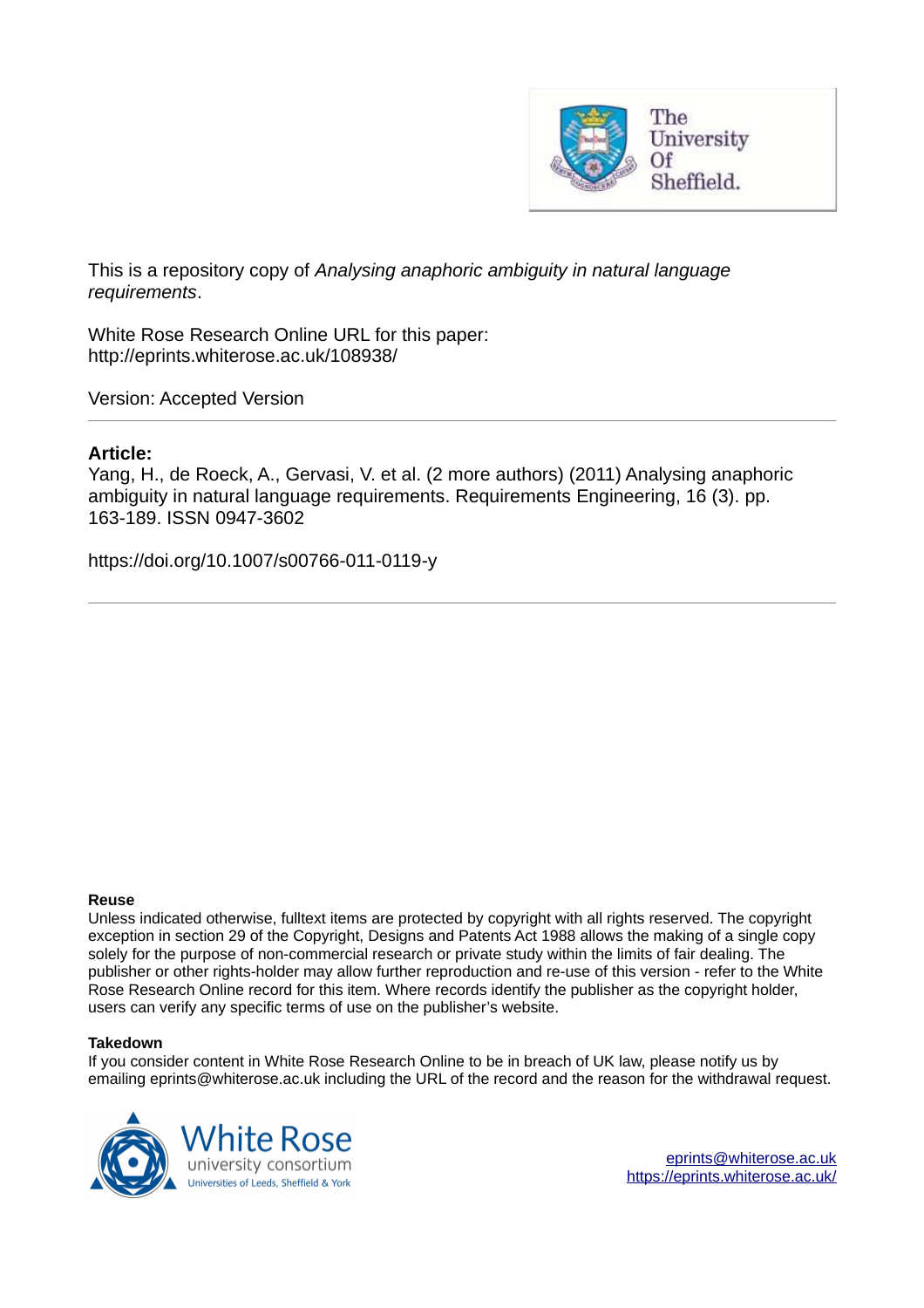# **Analysing Anaphoric Ambiguity in Natural Language Requirements**

Hui Yang • Anne de Roeck • Vincenzo Gervasi • Alistair Willis • Bashar Nuseibeh

**Abstract:** Many requirements documents are written in natural language (NL). However, with the flexibility of NL comes the risk of introducing unwanted ambiguities in the requirements and misunderstandings between stakeholders. In this paper, we describe an automated approach to identify potentially nocuous ambiguity, which occurs when text is interpreted differently by different readers. We concentrate on anaphoric ambiguity, which occurs when readers may disagree on how pronouns should be interpreted.

We describe a number of heuristics, each of which captures information that may lead a reader to favour a particular interpretation of the text. We use these heuristics to build a classifier, which in turn predicts the degree to which particular interpretations are preferred. We collected multiple human judgements on the interpretation of requirements exhibiting anaphoric ambiguity, and show how the distribution of these judgements can be used to assess whether a particular instance of ambiguity is nocuous. Given a requirements document written in natural language, our approach can identify sentences which contain anaphoric ambiguity, and use the classifier to alert the requirements writer of text that runs the risk of misinterpretation.

We report on a series of experiments that we conducted to evaluate the performance of the automated system we developed to support our approach. The results show that the system achieves high recall with a consistent improvement on baseline precision subject to some ambiguity tolerance levels, allowing us to explore and highlight realistic and potentially problematic ambiguities in actual requirements documents.

*Keywords: nocuous ambiguity; natural language requirements; anaphoric ambiguity; nounphrase coreference resolution; antecedent preference heuristics; human judgements; machine learning*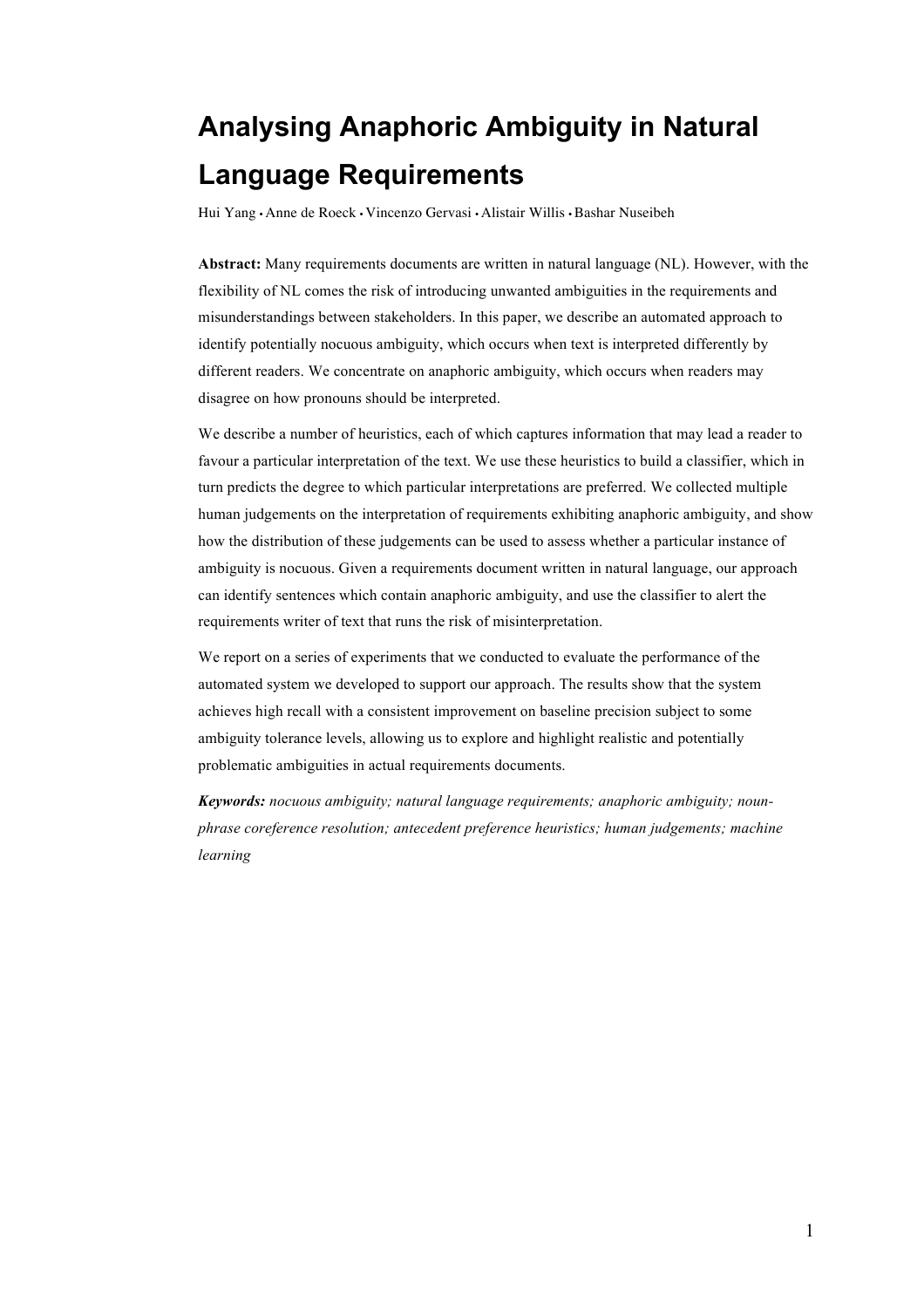# **1. Introduction**

In industrial practice, the vast majority of requirements documents are written in natural language (NL) [3], and so run the risk of being ambiguous. Ambiguity is a phenomenon inherent in natural language, and occurs when a linguistic expression may be understood in two or more different ways. Ambiguity has often been considered a potentially harmful attribute of requirements [6], since ambiguity in the requirements can potentially lead to specifications which do not accurately describe the desired behaviour of the system to be developed. For example, if the customer's interpretation of the requirements is not the same as that of the system's developers and testers, then the system might not be accepted after customer validation. Similarly, if a user manual is written based on a different interpretation of the requirements from that of the developers, the system runs the risk of being erroneously documented.

Berry and his colleagues [3] illustrated the ambiguity phenomenon in requirements documents, and, following common practice in linguistics, classified them into four main categories, depending on whether the source of the ambiguity lies at the level of words (lexical ambiguity), syntax (syntactic ambiguity), semantic interpretation (semantic ambiguity), or the interaction between interpretation and context (pragmatic ambiguity). Previous work on ambiguity in RE mainly focused on the first three ambiguity types, and attempted to address the problem from at least two perspectives.

- Providing users with a restricted NL  $[6, 13]$ , tool  $[19]$ , or handbook  $[1, 3, 4, 30]$  to assist with writing less ambiguously.
- Detecting ambiguity by examining the text using lexical, syntactic, or semantic information, or with the help of quality metrics [23, 24, 28, 32, 34].

However, these attempts at solving the problems introduced by the use of natural language in requirements run the risk of failing to retain the benefits. These include the universality of natural language as a medium of communication, and the fact that the very same ambiguity can be usefully exploited to convey multiple acceptable meanings, to leave leeway for future negotiations, or to avoid over-constraining the problem at too early a point in the development cycle [17].

Our approach to ambiguity analysis in NL requirements therefore differs from earlier work. We aim to help requirements analysts to focus on identifying only those instances of ambiguity that are *likely* to lead to misunderstandings between stakeholders (because different stakeholders select different interpretations), while discounting those that are unlikely to cause misunderstandings (because all stakeholders choose the same interpretation). The analyst can then perform a more careful analysis of the situation (an analysis that is better left to human judgement), and decide whether more elicitation is needed, or whether the form in which the requirement is expressed needs to be made more precise  $-$  or possibly, formalized<sup>1</sup>. For example:

**E1.** *Another feature of GRASS is its ability to use raster, or cell, data.* 

 $<sup>1</sup>$  As with programming, requirements are inherently an ill-conditioned problem; small changes in their interpretation can</sup> lead to hugely differently behaviour of the developed systems. We do not address here the issue of estimating the *effect* of different interpretations caused by ambiguity.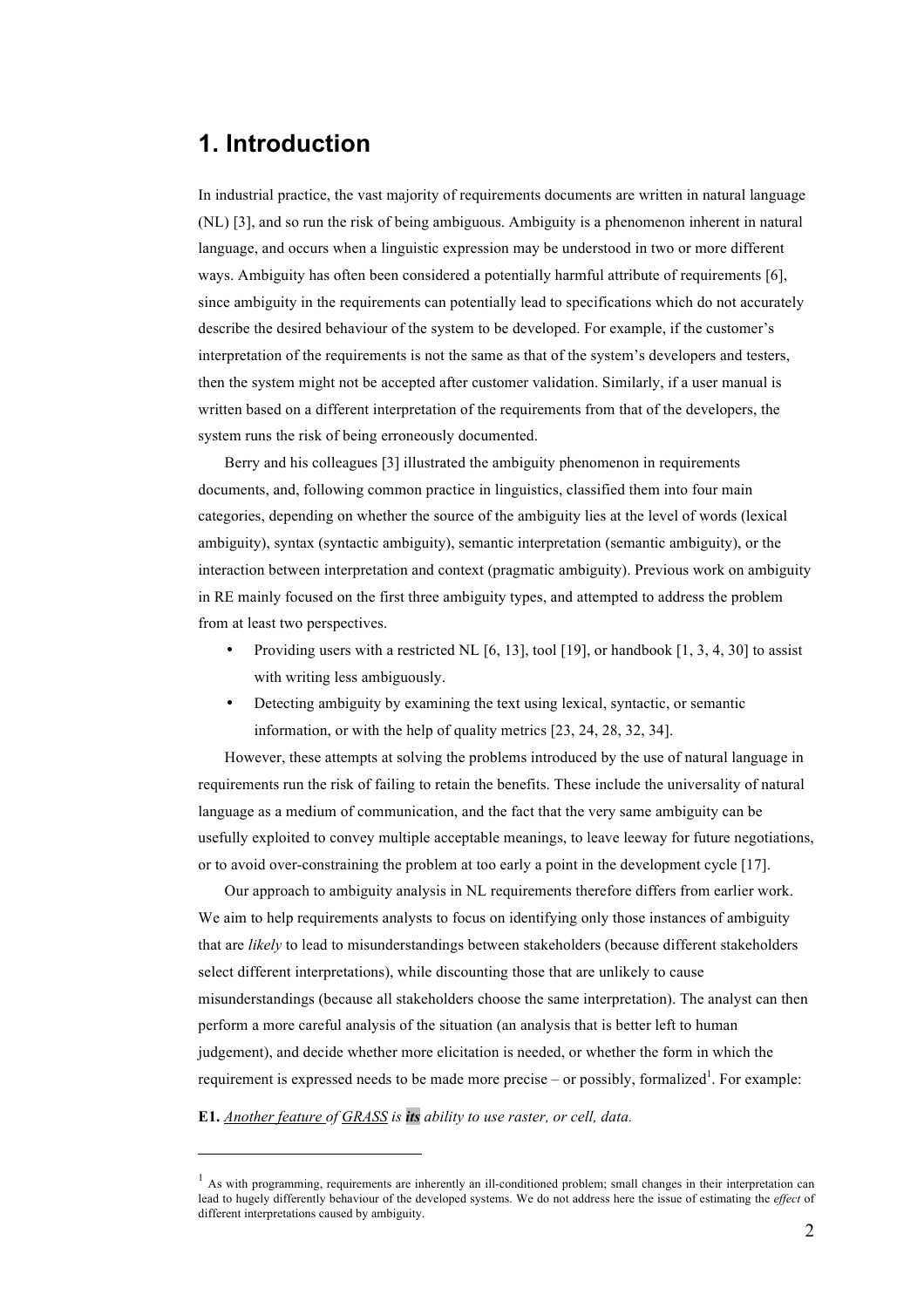### **E2.** *Table data is dumped into a delimited text file, which is sent to the remote site where it is loaded into the destination database.*

Note that both of these examples are ambiguous, because there are multiple ways of choosing a referent for the pronoun. In our studies of these examples described later in the paper, 12 out of 13 readers interpreted the pronoun '*its*' in example (E1) as referring to '*GRASS*'. In practice, this means that this text is unlikely to lead to misunderstandings between stakeholders and the ambiguity is therefore innocuous. However, almost half of readers interpreted the pronoun 'it' in example (E2) as '*Table data*', while the other half interpreted it as '*a delimited text file*'. This suggests a higher risk that different readers will interpret the text in different ways, and so lead to miscommunication in the development process. The ambiguity is therefore *nocuous*. It implies that not all cases of anaphoric ambiguity are potentially harmful.

Ambiguity is therefore not a property just of a text, but a conjoint property of the text and of the interpretations held by a group of readers of that text [9, 54]. As a consequence, any ambiguity presented in a requirement can be innocuous in a certain context (for example, if domain knowledge shared between customers, analysts and programmers lead them all to prefer the same interpretation) and nocuous in others (for example, when the same text is forwarded to a translator who is in charge of translating the user manual to a different language, and who has little knowledge of the particular domain). The objective of our research is thus to develop an automated technique that can classify ambiguities in NL requirements as nocuous or innocuous for a general audience, to vary the sensitivity of the analysis depending on the readership, and to inform the analyst of the potentially dangerous cases.

To bring all potentially ambiguous text to the attention of the analyst would not be very efficient, as innocuous cases do not carry a high risk of misunderstanding. In contrast, bringing only the likely nocuous cases to the attention of the analyst is much more valuable, as it allows the analyst to concentrate on rephrasing those examples which run the risk of being misunderstood at a later stage in the development cycle. The work in this paper builds on Yang et al. [56] which investigates the linguistic factors that contribute to the preference for particular readings, and demonstrates that the distinction between nocuous and innocuous ambiguity can be characterized precisely, and can be implemented in a computational model. The approach builds on previous work applied to requirements documents [9, 54, 57], which focused on coordination ambiguity shown in example E3 below:

#### **E3.** *They support a typing system for architectural components and connectors.*

In the example (E3), the coordination construction '*architectural components and connectors*' can be bracketed as '*[architectural [components and connectors]]*' or as '*[architectural components] and [connectors]*. We developed a set of heuristics to automatically predict whether a coordination ambiguity may be misinterpreted given an *ambiguity threshold* (which indicates the degree of nocuous ambiguity that can be tolerated for a given domain of application). For example, we may wish to tolerate less ambiguity in high risk domains, where failure carries a higher cost, and insist that all requirements be formulated in utterly precise (even formal) terms, at the expense of ease of expression. In contrast, in lower risk domains we might be prepared to accept more ambiguity as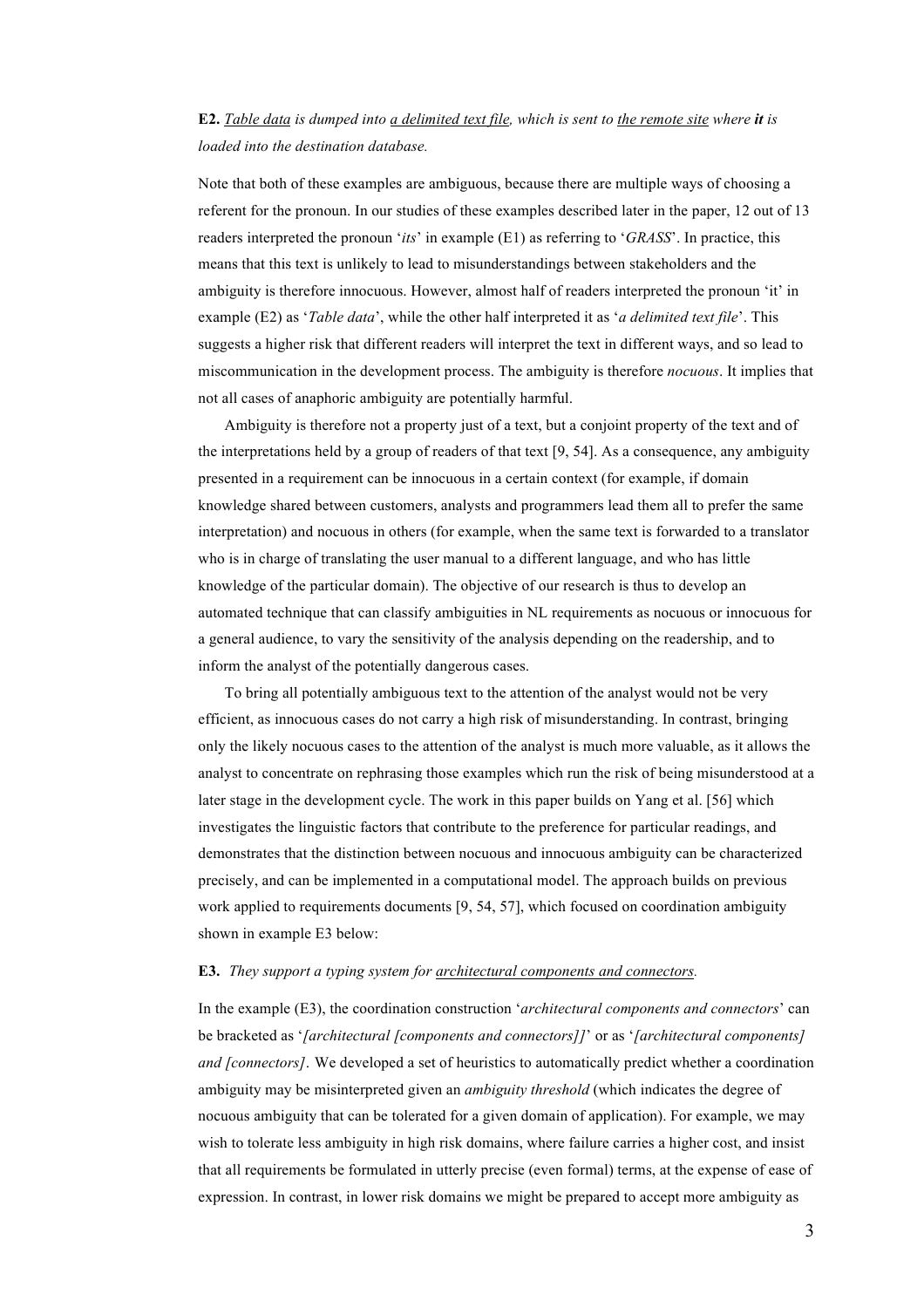long as that encourages creativity in inventing requirements, for example when adopting a rapidprototyping process so that any misunderstanding can be corrected early anyway.

In this paper, we investigate anaphoric ambiguity exemplified by use of pronouns such as '*it*', '*them*' and '*their*'. These are common in requirements documents and have been noted as being problematic to analyse because contextual dependencies have to be taken into account [3]. There may be several items in the context to which a pronoun might refer, and those items might be spread over several previous sentences.

Our goal is therefore to develop an architecture of an automated system to support requirements writing, by incorporating nocuity detection into the requirements workflow. At the centre of such an architecture is a classifier which can determine automatically whether an instance of anaphoric ambiguity is nocuous or innocuous. We develop the classifier using instances of anaphoric ambiguity extracted from a collection of requirements documents. For each instance, a set of human judgements are used to classify the ambiguity as nocuous or innocuous. A classifier is then trained on the linguistic features of the text and the distribution of judgements to identify instances of nocuous ambiguity in new cases. The classifier is then integrated with functional modules to extract ambiguous anaphora instances from full-text documents and use the context to identify those instances which display nocuous ambiguity.

In the work described in this paper, we followed the general methodology for automatic identification of nocuous ambiguity presented in Yang et al. [56]. We implement, refine and extend the preliminary model of ambiguity described in Yang et al. [58] by presenting an overall system architecture which consists of four major functional modules. This includes two new functional modules: Text Preprocessing and Ambiguous Instance Detection, which include a nounphrase (NP) coreference resolution engine. Moreover, we explore more antecedent preference heuristics to further refine and improve the antecedent classifier. We conduct a new set of experiments, and report our experimental results to illustrate and evaluate the extended ambiguity model.

The remainder of the paper is organized as follows. Section 2 provides some background on anaphoric ambiguity, with relevant anaphora examples. Section 3 describes an overall system architecture for automatic detection of nocuous ambiguities. In Section 4 we give details about the identification of anaphoric ambiguity instances and the extraction of associated antecedent candidate with the help of a noun-phrase coreference resolution engine. Section 5 discusses the building of antecedent classifier, which is underpinned by three main components, antecedent preference heuristics, human judgments and machine learning. In Section 6, we introduce the procedure for automatic judgment of nocuous ambiguities. Our experimental setup and results are reported in Section 7, and Section 8 addresses potential threats to validity. Section 9 reflects on related work, and is followed by our conclusions and plans for future work.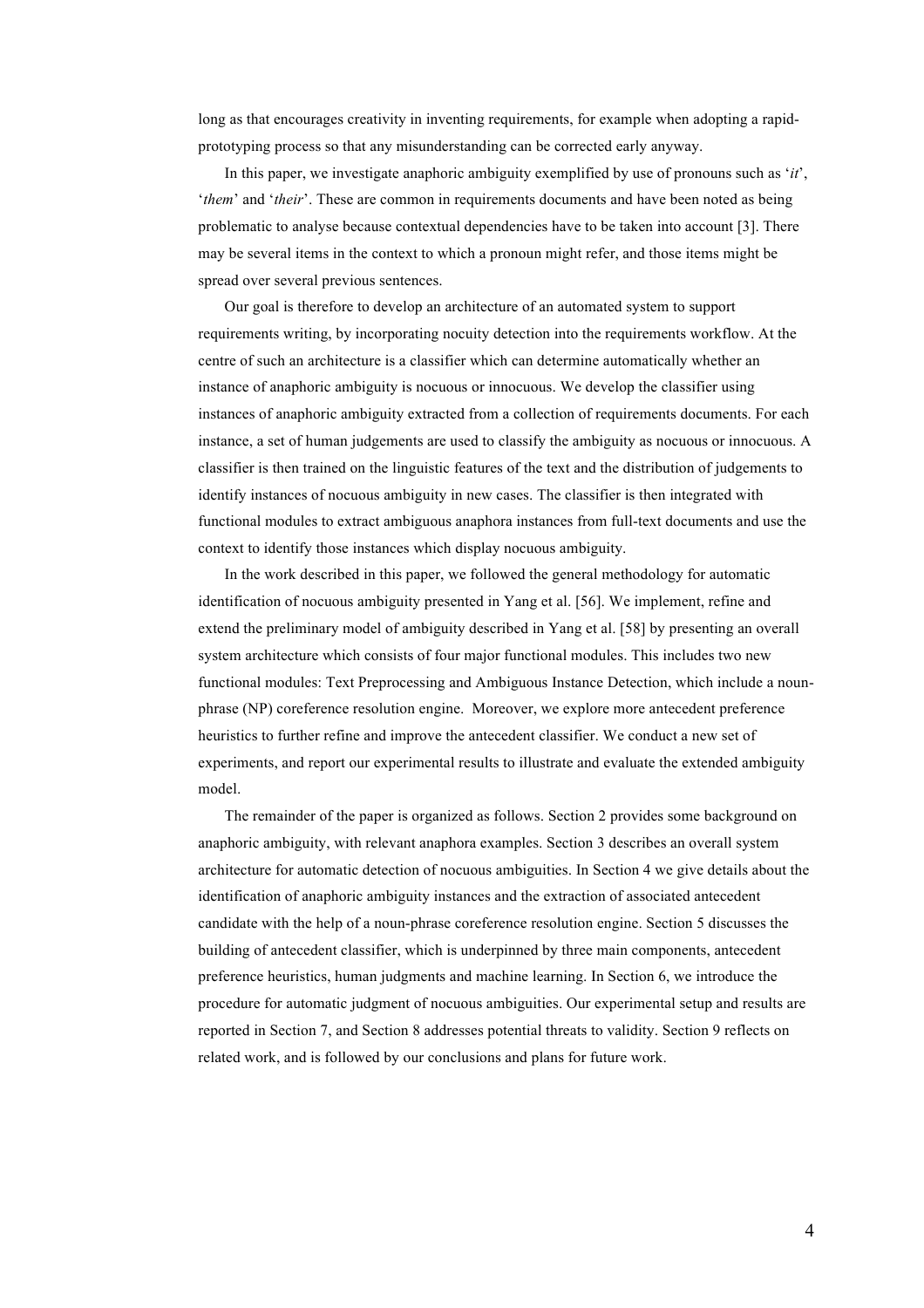# **2. Anaphoric ambiguity**

### **2.1 Nocuous Anaphoric Ambiguity**

An *anaphor*<sup>2</sup> is a linguistic expression which refers to a preceding utterance in text. Similarly, a *cataphor* refers to an expression which occurs further on in the text. For example<sup>3</sup>,

**E4:** *A prototype exists and it will be examined for reuse.* ('*it*' is an anaphor which refers to '*a prototype*')

**E5:** *If they are valid, these parameters will be stored in the data processing subsystem.* ('*they*' is a cataphor which refers to '*these parameters*')

Compared with anaphora, cataphoras are relatively uncommon in natural language documents, and we have found very few instances in the requirements documents that we are working with. In this paper, we are concerned with anaphora only. Specifically, we focus on anaphoric references through three common-used pronoun types in requirements documents: 3rd personal pronouns (e.g., *it, they, them*), possessive pronouns (e.g., *their*, *its*) and prepositional pronouns (e.g., *under it*). The reason to concentrate on these three kinds of pronouns is that: (a) we found them to be widespread in requirements documents; for example, in our collected dataset that consisted of 11 requirements documents with a total of 26, 829 sentences, 1642 (about 6.12%) sentences contained at least one 3rd personal or possessive pronouns; (b) Due to the high cost in human judgment collection, we were limited in the number of instances on which we could collect human judgments. To make sure that each pronoun type has enough cases for machine learning, we decide to first focus on commonly used personal and possessive pronouns, and then extend our research to other kinds of pronouns, such as demonstrative pronouns (e.g., *this*, *these*), indefinite pronouns (e.g., *each*, *some*), in the future work. We selected a set of 200 anaphoric instances for the research described in this paper.

The expression to which an anaphor refers is called its *antecedent*. Antecedents for personal pronoun anaphora are nouns or noun phrases (NPs) found elsewhere in the text, usually preceding the anaphor itself. In (E4), the pronoun '*it*' is an anaphor and *'A prototype'* is the antecedent NP. The interpretation of (E4) states that the prototype will be examined for reuse. The intuition is that the anaphor is a placeholder for the antecedent that has been mentioned previously.

*Anaphoric ambiguity* occurs when the text offers two or more potential antecedent candidates either in the same sentence or in a preceding one, as in example (E6).

**E6.** *The procedure shall convert the 24 bit image to an 8 bit image, then display it in a dynamic window.*

In this case, either of the three underlined NPs could be legitimate antecedents for the anaphor: a procedure that displays the 24 bit image would meet the requirement, as would one that displays

<sup>2</sup> Plural: *anaphora*

<sup>&</sup>lt;sup>3</sup> Our examples are adapted (in many cases abbreviated) from our collection of requirements documents. We render anaphora in bold and underline antecedent candidates.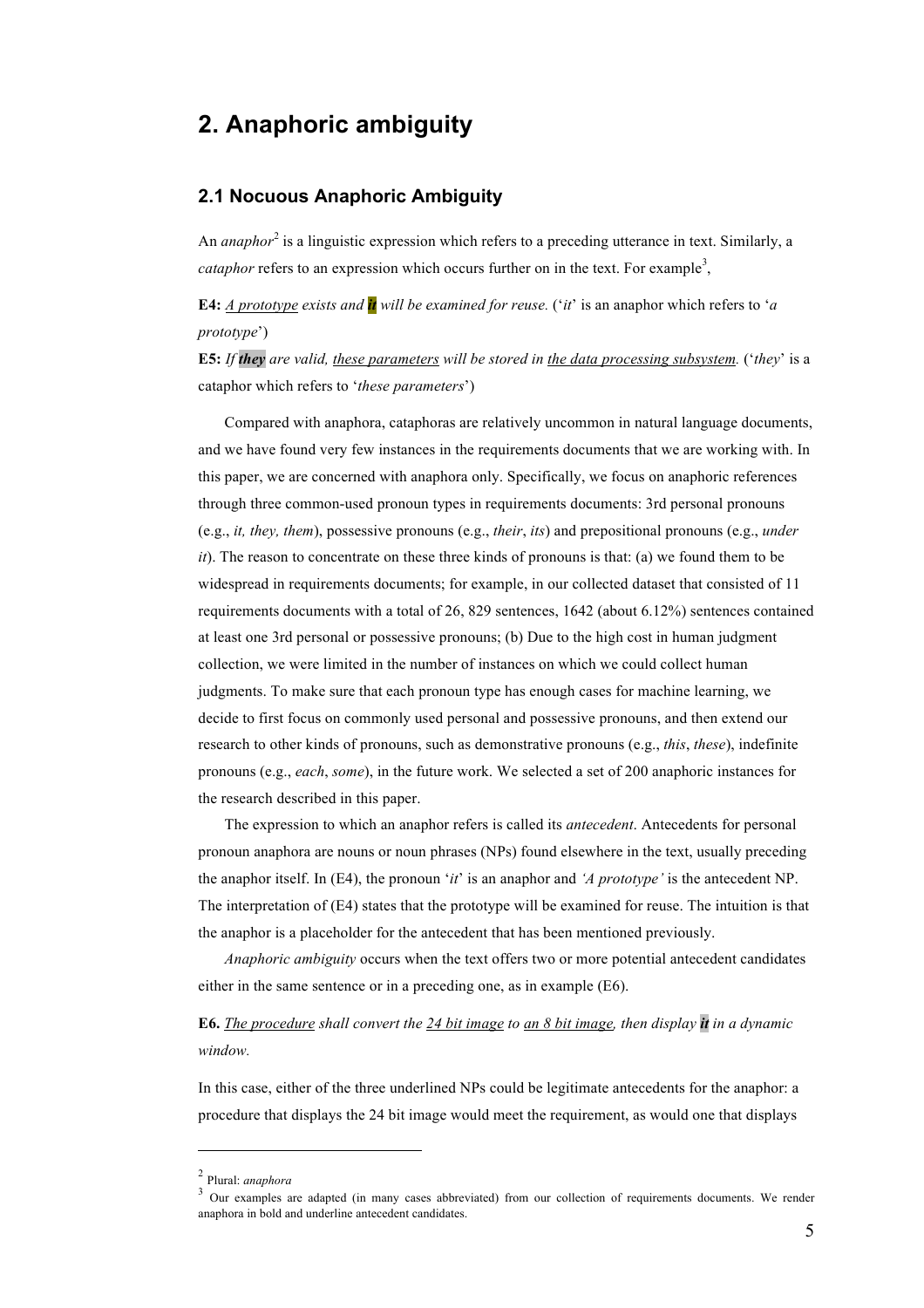the 8 bit image. It is possible for different stakeholders to commit, legitimately, to different, incompatible readings of the same requirement. The requirement can be signed off by all stakeholders, and yet the developer could produce a system displaying, for example, the 8 bit image - which would not satisfy the customer's intention of having the 24 bit image displayed instead. The final result of this sort of misunderstanding is then the delivery of a system that does not satisfy the customer.

Now consider examples (E7) and (E8), both of which have more than one antecedent candidate for the anaphor *'it'*.

### **E7.** *The MANUAL schema models the system behavior when it is in manual override mode*. **E8.** *A prototype exists for this process and it will be examined for reuse.*

We asked 13 people with software engineering backgrounds to identify which NP they thought the anaphor referred to in (E7). 7 committed to "*the MANUAL schema*", whereas 6 chose '*the system behavior*'. Hence, we consider the instance (E7) as a typical *nocuous* ambiguity case for study. In contrast, for (E8), all judges agreed that '*a prototype*' is the antecedent. This illustrates the difference between nocuous and innocuous ambiguity. Both (E7) and (E8) contained more than one possible antecedent, but in the case of (E7) the interpretations of stakeholders significantly diverged, whereas all stakeholders committed to the same antecedent in (E8). We identify (E7) as a case of *nocuous anaphoric ambiguity* and (E8) as a case of *innocuous anaphoric ambiguity*.

These examples illustrate three further points:

- 1. Merely identifying the presence of all potential anaphoric ambiguity in requirements documents (as suggested, among others, by Gnesi et al. [18], where this feature is called '*implicity*') is not an effective approach, due to the high number of false positives. It is almost always the case that there exist multiple possible antecedents for the anaphor, but readers will often agree on the same interpretation of the text (as illustrated in example (E8)). The point is to identify those cases where readers may disagree.
- 2. The traditional computational approach to ambiguity, of trying to automatically determining the correct antecedent ('*disambiguation*') is inappropriate since stakeholders would still hold incompatible interpretations.
- 3. The problem with example (E7) is that different users may interpret the text differently; finding a most likely interpretation would be of no help as part of the development process. No individual stakeholder can be aware of whether other stakeholders hold different interpretations from his or her own. Therefore, our approach is to alert users to where nocuous ambiguities might occur.

#### **2.2 Human Judgments**

We define an ambiguity as nocuous if it gives rise to diverging interpretations. We concur with Wasow et al. [53] who suggests that ambiguity is always a product of multiple denotations to a linguistic expression that the interpreter assigns to, and thus is a subjective phenomenon. From this perspective, modeling interpretations requires access to human judgments, which we capture by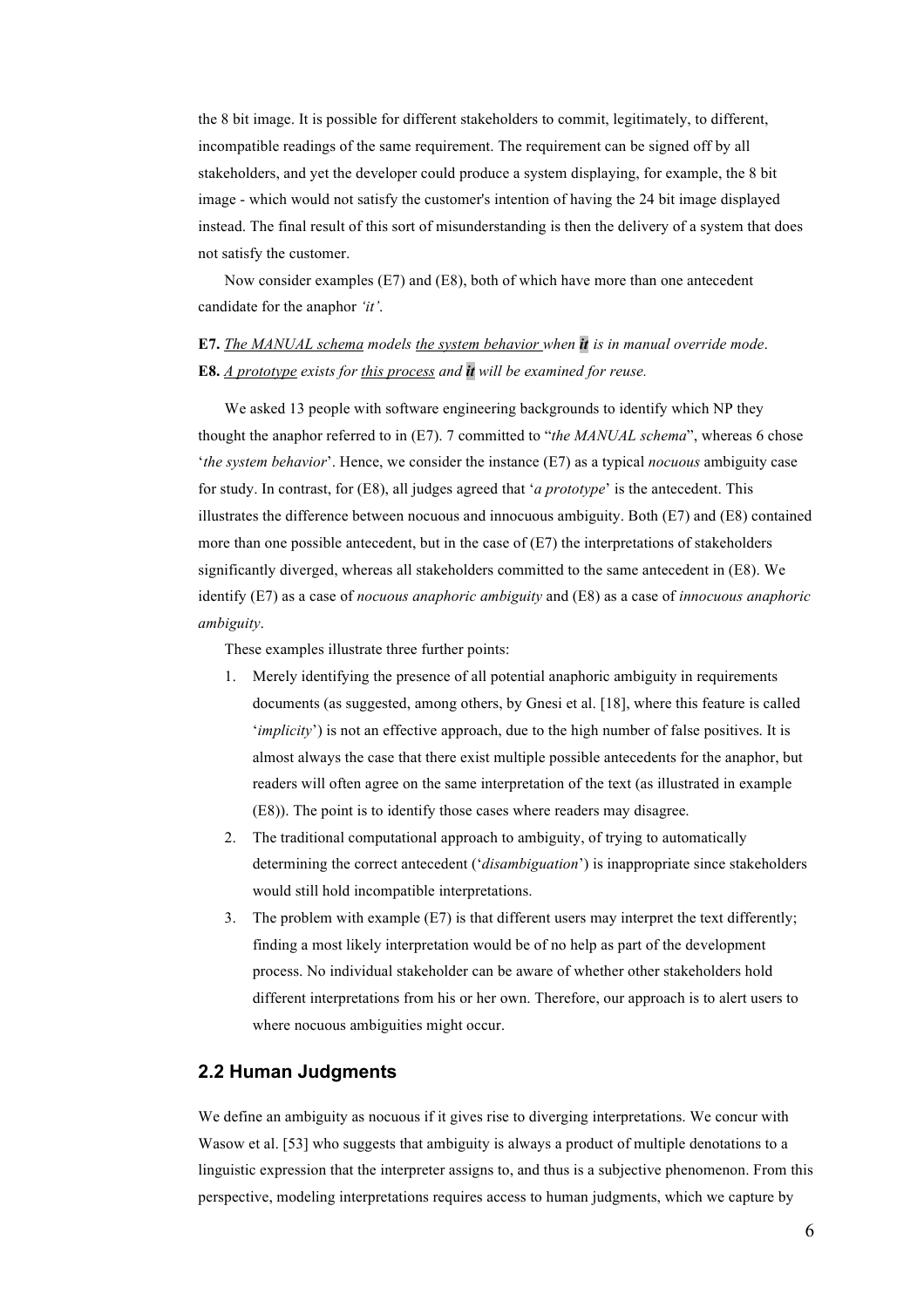surveying participants. Given a linguistic expression, we ask human judges for their interpretations of it. We use this information to decide whether, given some ambiguity threshold, a particular instance is to be seen as innocuous or nocuous depending on the degree of dissent between the judges.

### *2.2.1 The Building of the Dataset*

**Anaphora instances in requirements documents.** We collected a set of 11 requirements documents from  $RE@UTS$  web pages<sup>4</sup>. The documents specify systems from a variety of application domains, including transportation, engineering, communication, and web applications. In this dataset, we manually located a set of 200 anaphora instances <sup>5</sup> containing different types of pronouns. Each instance consists of one or two sentences - i.e. the current sentence in which the pronoun appears, and the preceding one, depending on the position of the pronoun in the sentence. Each instance has two or more possible noun phrase (NP) candidates for the antecedent of an anaphor. In our data, nearly half of the cases (48%) were subject pronouns (i.e. '*it*', '*they*') although objective (i.e. '*them*', '*it*') and possessive (i.e. '*its*', '*their*') pronouns also accounted for a significant number (15% and 33%, respectively). Prepositional pronouns (e.g., '*under it*', '*on them*') were relatively rare (4% only - 8 instances in the whole dataset).

**Human judgment collection.** The anaphora instances containing potential ambiguity were randomly partitioned into five separate surveys (each survey containing 40 instances), which were then administered to a group of 38 respondents (computing professionals who were academic staff, research students, or software developers) through a web site<sup>6</sup>. Among these judges, 25 were native English speakers, 22 people had at least 3 years RE/SE experience and 11 for  $1~\text{--}$  3 years, and 10 had some background in natural language processing (NLP). Each session started with an introduction explaining the task and illustrating how to record a judgment. The judges were then asked to record their interpretations for each instance in the survey. Instances were presented by highlighting the anaphor and each candidate antecedent (as in the example in Table 1 discussed later). The judges were asked to select the antecedent candidate they thought corresponded to the anaphor. To avoid bias and to collect opinions from different judges, each judge was allowed to complete a survey only once (but could complete several distinct surveys). In our collection, to ensure enough judges and to minimize the effect of noise introduced by rogue judgments<sup>7</sup> [25], each instance was judged by at least 13 people, and tolerate up to one or two rogue judges. Each judge was allowed to choose one of NP candidates. If the judge could not decide which one is preferred, the alternative option '*I am not sure which one of the above is more appropriate*' was available for selection.

<sup>4</sup> http://research.it.uts.edu.au/re/

<sup>&</sup>lt;sup>5</sup> In requirements documents, the sentences that describe requirements are not generally specified by the writer. So anaphora instances are collected based on the whole text of the document other than some specific requirements sentences.

<sup>6</sup> http://www.surveymonkey.com/s.aspx?sm=kbGtRdJJXqWabZFk28tJfw\_3d\_3d

<sup>7</sup> Rogue judgments are errors made by judges through carelessness or by accident, rather than judgments that reflect a genuine difference of opinion.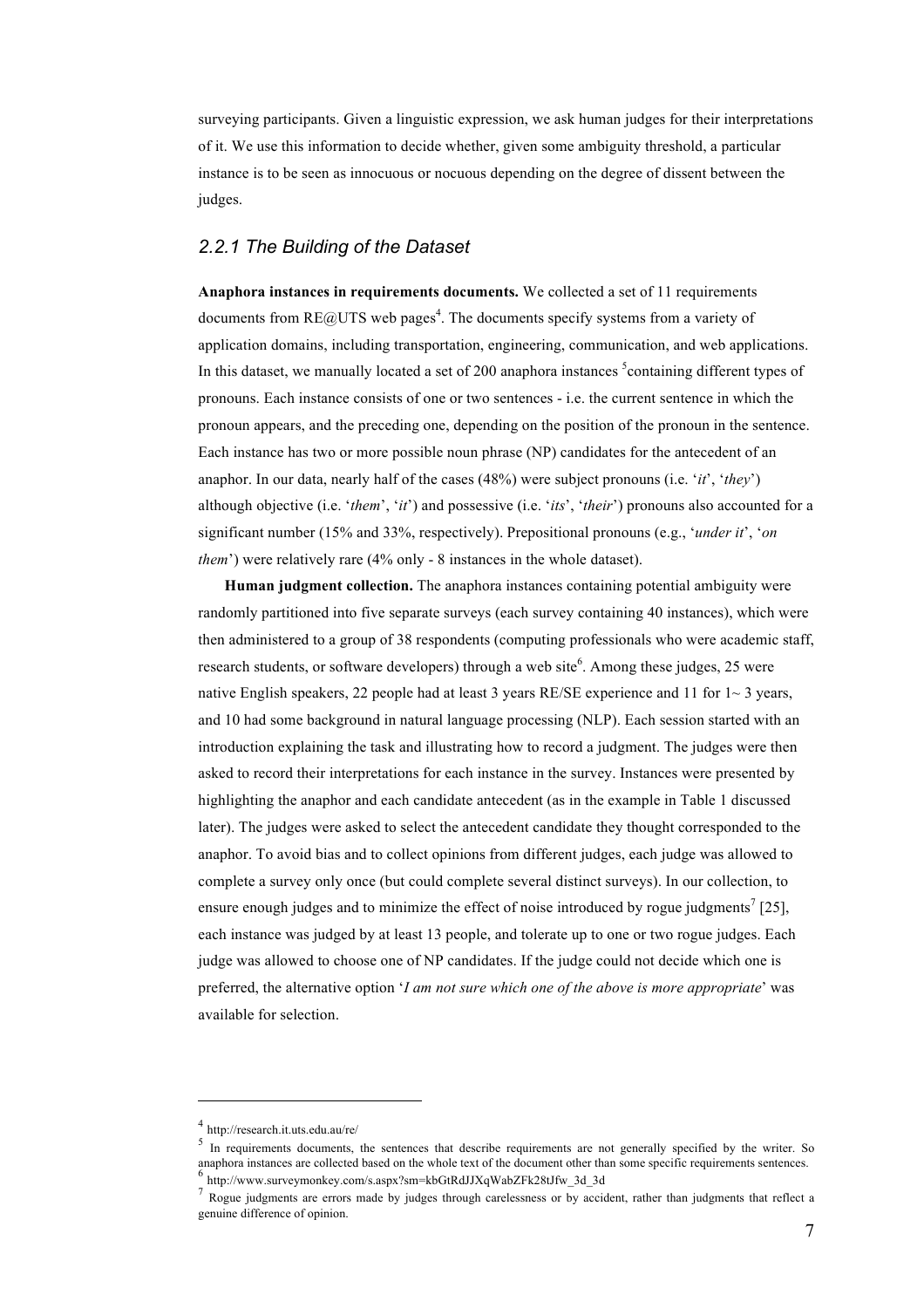#### *2.2.2 Ambiguity Threshold*

We use the *ambiguity threshold* as a key concept in determining when an ambiguity is nocuous. Different application areas may be more or less tolerant of ambiguity [43]. For instance, requirements documents describing safety critical systems should seek to avoid misunderstandings between stakeholders. Other cases, such as music books, could be less sensitive.

In order to predict whether a particular instance displays nocuous ambiguity, we used the concept of ambiguity threshold proposed by Willis et al. [54], which sought to implement a flexible tolerance level to nocuous ambiguity. We adapted the definition specifically to anaphoric ambiguity. The definition makes use of a notion of *certainty* of a particular NP antecedent candidate, which is calculated as the percentage of the judgments that favoured this NP against the total judgments in the ambiguity instance. For instance, consider the example in Table 1. The certainty of the NP '*supervisors*' is 12/13=92.3% and the certainty of the NP '*tasks*' is 1/13=7.7%. The definition of ambiguity threshold, adapted to anaphoric ambiguity is as follows:

**Definition.** Given an anaphora instance, *I*, a collection of judgments associated with NP antecedent candidates of the anaphor, and an ambiguity threshold  $\tau$  (where  $0.5 \le \tau \le 1.0$ ):

If there is one NP candidate that has a *certainty* greater than τ, then the instance *I* exhibits *innocuous* ambiguity at the threshold τ. Otherwise, the instance *I* exhibits *nocuous* ambiguity at the threshold τ.

In this definition, the ambiguity threshold  $\tau$  is set to be greater than 0.5. This constraint guarantees that, in an *innocuous* ambiguity case, only one NP candidate can be a potential anaphora reference. , To illustrate the definition, at the ambiguity threshold  $\tau = 0.8$ , the ambiguity in Table 1 is *innocuous* because the certainty of the NP *'supervisors'* exceeds the threshold, reflecting a clear agreement between the judges.

| 1. Supervisors may only modify tasks they supervise to the agents they supervise. |         |  |  |  |  |  |  |
|-----------------------------------------------------------------------------------|---------|--|--|--|--|--|--|
| Response Percent<br>Response Count                                                |         |  |  |  |  |  |  |
| (a) supervisors                                                                   | 92.3%   |  |  |  |  |  |  |
| (b) tasks                                                                         | $7.7\%$ |  |  |  |  |  |  |

**Table 1.** Judgment count for an anaphoric ambiguity instance

Figure 1 depicts the relationship between the ambiguity threshold and the incidence of nocuous ambiguity. As expected, the number of nocuous ambiguities increases with the ambiguity threshold τ. This is understandable because high thresholds mean low tolerance to the disagreement among the judges, which is usually hard to achieve. For high thresholds (e.g.,  $\tau$   $\geq$ 0.9), more than 60% of anaphoric ambiguity instances are classified as nocuous, showing that consensus between judges on an interpretation is elusive for context-dependent cases like anaphora. In practice, however, judges will make some mistakes and it is advisable to allow some degree of ambiguity tolerance (e.g.,  $0.7 \le \tau \le 0.9$ ) before registering a genuine difference of opinion indicating that an ambiguity is nocuous.

Ambiguities that are nocuous at a lower threshold are much harder to detect than those that are nocuous only at higher thresholds because, by definition, the degree of divergence between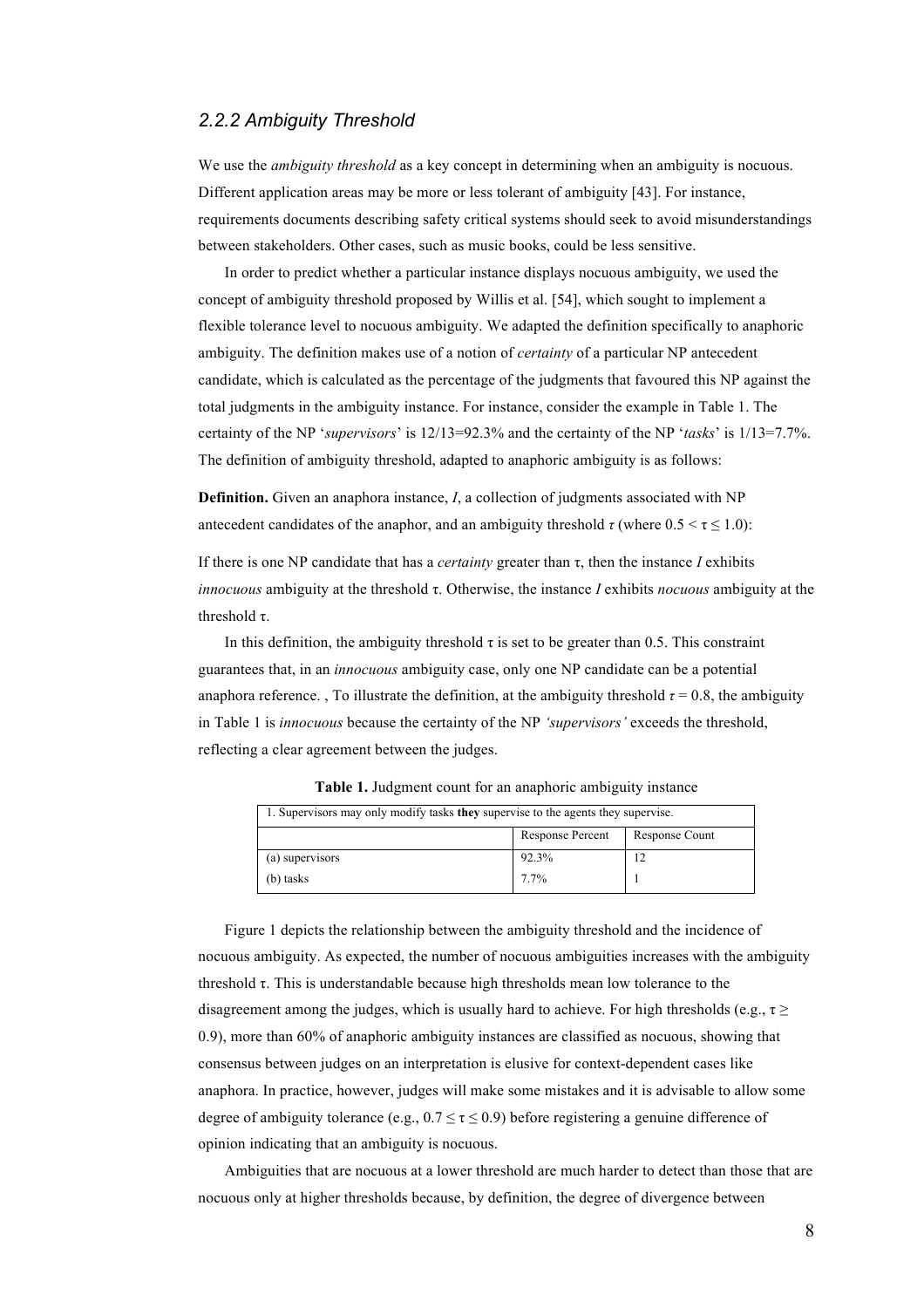judgments will be more obscure at lower thresholds. Thus,  $\tau$  can be used to find the most nocuous instances by comparing the nocuous ambiguity lists at different levels of thresholds, allowing an analyst to focus on the most critical cases first (e.g., when limited time is available for further elicitation).



**Fig. 1** Proportions of interpretations at different ambiguity thresholds in the anaphora instances

# **3. Overall System Architecture**

We developed an automated system to detect nocuous anaphoric ambiguities from full-text documents. The system architecture is shown in Figure 2. The initial input is a complete requirements document. The output is the set of selected sentences that contain potentially nocuous anaphoric ambiguities.



#### **Fig. 2** Overall system architecture

The system consists of four major functional process modules.

(a) **Text Preprocessing Module.** The input requirements document is split into separate sentences using an established sentence boundary detector<sup>8</sup>. The individual sentences are then passed to the Genia Tagger<sup>9</sup> [50] which identifies the individual words' part of speech, and marks phrase boundaries. For example, the Genia tagger marks the phrase boundaries in (E6) above as:

*[A prototype ]* $_{NP}$ *[exists]* $_{VP}$ *[for]* $_{PP}$ *[this process]* $_{NP}$  *and [it]* $_{NP}$ *[will be examined]* $_{VP}$ *[for]* $_{PP}$ *[reuse]* $_{NP}$ 

<sup>8</sup> http://text0.mib.man.ac.uk:8080/scottpiao/sent\_dectector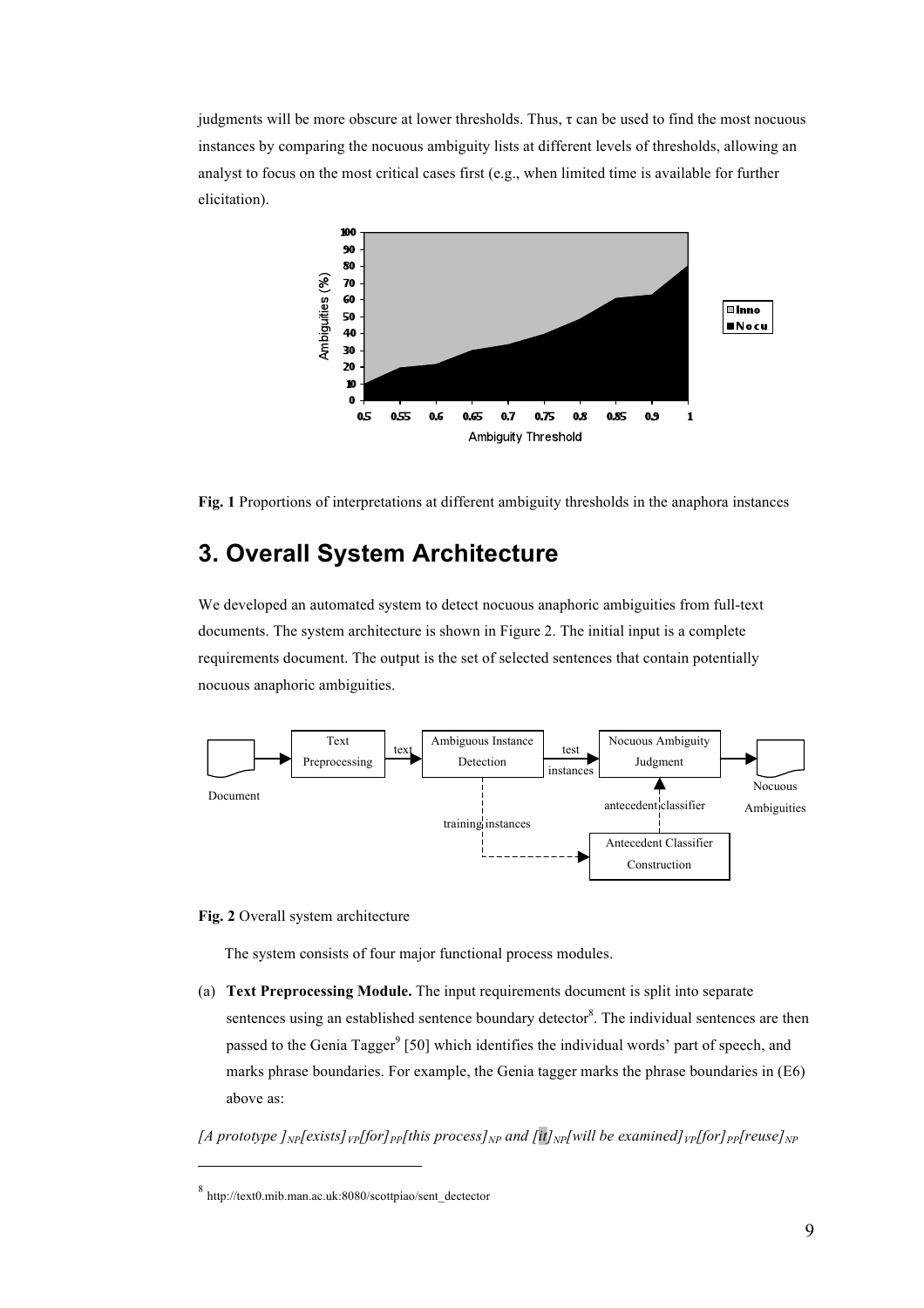Notice particularly that the two NPs '*a prototype*' and '*this process*' are identified, as is the pronoun '*it*' which is also highlighted as an NP. Any additional statistical information (e.g., word co-occurrence) that is required for the heuristics in the classifier module are also saved into the back-end database at this point.

- (b) **Ambiguous Instance Detection Module.** This module identifies a set of possible antecedents for each identified pronoun. From the output of the text pre-processing module, three types of pronouns, i.e. 3rd personal, possessive, and prepositional pronouns (e.g., *it*, *them*, *their, under it*) can be identified, as can the set of all preceding NPs. In fact, it is possible for several NPs to refer to the same entity. The NPs are therefore clustered into corefering groups; this process is discussed fully in section 4.2. Clearly, in a whole document there will usually be too many NPs preceding the pronoun for them all to be possible antecedents. In practice, we take the set of possible antecedents to be the NPs preceding the pronoun in the same sentence, and (if there is only one preceding NP in the sentence), the sentence before it.
- (c) **Antecedent Classifier Construction Module.** This module implements a classifier based on multiple human judgments of the most likely NP antecedent candidate in terms of an anaphoric ambiguity instance. A number of preference heuristics are also included to model the factors that may favour a particular interpretation. The trained antecedent classifier feeds into the nocuous ambiguity judgement module. More detained discussions will be given in the later section 5.
- (d) **Nocuous Ambiguity Judgment Module.** Finally, for each pronoun and associated NP antecedent candidates, the antecedent classifier assigns one of the antecedent preference labels, *Positive* (Y), *Questionable* (Q), and *Negative* (N), to each candidate. This information is then used to calculate whether the anaphoric ambiguity is nocuous or innocuous, with the nocuous ambiguities being presented to the user as the final step.

In the following sections, we will separately discuss the behaviour of the three modules, Ambiguous Instance Detection, Antecedent Classifier Construction, and Nocuous Ambiguity Judgment.

# **4. Ambiguous Instance Detection**

To identify nocuous anaphoric ambiguities, each anaphor must be identified, along with its potential antecedents. The particular instance of the anaphor and the candidate antecedents (clustered into corefering sets [46]) are then used either as training instances to train the antecedent classifier, or as input to the judgement module during live deployment (Figure 3).

<sup>9</sup> http://www-tsujii.is.s.u-tokyo.ac.jp/GENIA/tagger/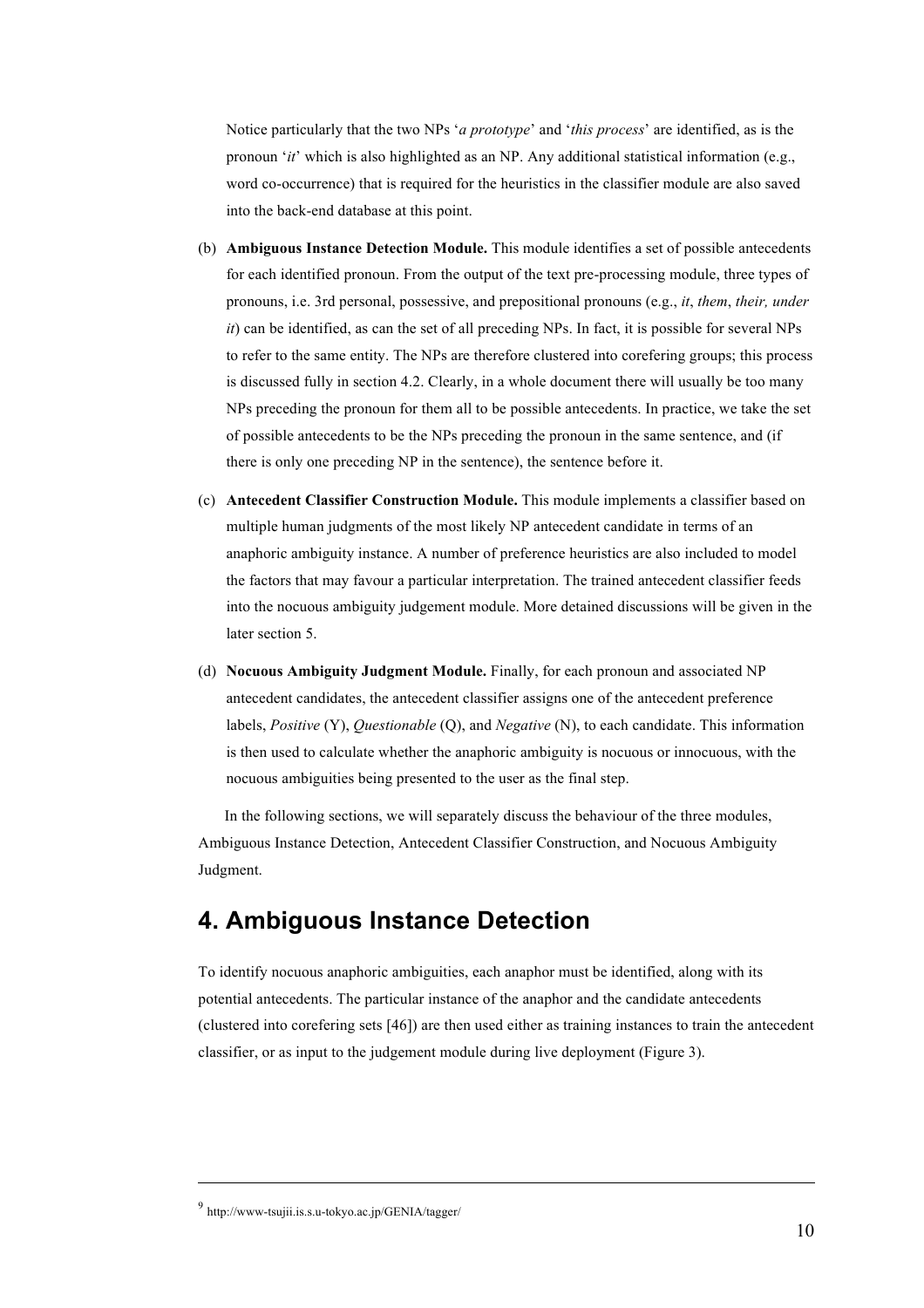#### **Ambiguous Instance Detection**



**Fig. 3** The functional architecture of the ambiguity instance detection module (highlighted by the dashed line)

#### **4.1 Selection of Anaphora and Candidate Antecedents**

As described earlier, the output of the text preprocessing module is the set of separated sentences that make up the requirements document. For each sentence, word token information (e.g., word, word lemma, POS tag) and phrase chunks are identified by the Genia Tagger. The phrases (specifically the NPs) provide the necessary antecedent cases. Selection of anaphora and possible antecedent candidates proceeds by:

- A. The occurrence of the concerned pronouns is located by exact word token matching. Instances of anaphora are taken to be the 3rd personal and possessive pronouns, i.e. *it*, *they*, *them*, *its* and *their*. The rationale for limiting ourselves to the 3rd person is that, in requirements documents, very rarely are 1st and 2nd person references (e.g., '*you*' or '*my'*) used at all. This assumption does not hold for other kind of documents that are of relevance to requirements engineering, e.g. in contracts they appear commonly (as in, '*our service*' and '*your obligations*'). Our approach could of course be extended to address these.
- B. The candidate antecedents are the two or more NPs found in the text preceding the pronoun.
- C. If there are two or more NPs preceding the pronoun in the same sentence, then we use those as the candidate NPs. Otherwise, we also include the NPs in the previous adjacent sentence.

To illustrate point *C*, consider example (E7).

### **E9.** *In most Consortium states, these users must go to a service center to view LMI data using the LMI ACCESS application. They will primarily use the LMI ACCESS Job Seeker module.*

In this case, there are no NPs (and so no candidate antecedents) preceding the pronoun '*They*'. Therefore, the set of candidate NPs is extended to those appearing in the previous sentence, that is, {*[most Consortium states]NP, [these users] NP, [a service center] NP, [LMI data] NP, [the LMI ACCESS application] NP*}*.*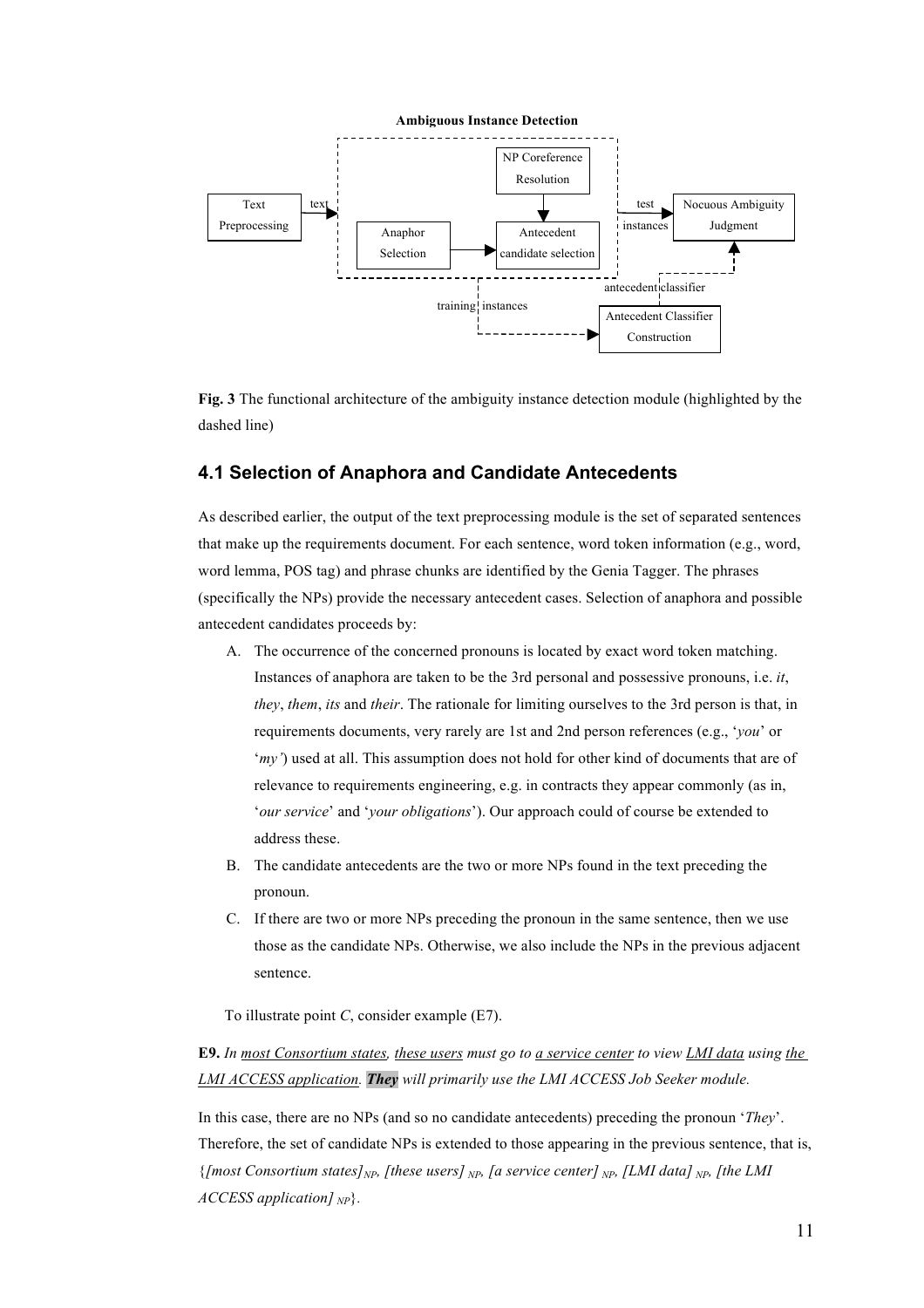However, two types of NP compounds are given special consideration when identifying candidate antecedents:

(a) NPs with preposition (PP) attachments are extracted as distinct candidate antecedents. For example, if the Genia tagger identifies the NP and preposition phrases:

*[job listings] NP [from] PP [other job banks] NP*

then the two distinct NPs, '*job listings from other job banks*' and '*other job banks*' would both be considered as candidate antecedents, because the 2nd NP is normally considered part of the PP which is part of the first NP. Currently, our system only deals with some simple PP attachment cases, i.e. the NP only attached with one PP. The ambiguity problem in NPs with multiple PP attachments (e.g., '*the system for relocation parcels from Appraisals*') will be addressed in future work.

(b) Coordinated NPs (i.e. NPs conjoined with '*and*' or '*or*') are also extracted separately. For instance, the tagged text:

*[several counties] NP and [metropolitan areas] NP*

is separated into three NP candidates: '*several counties and metropolitan areas*', '*several counties*', and '*metropolitan areas*'.

#### **4.2 Noun-Phrase Coreference Resolution**

Coreference occurs when multiple expressions in a sentence or document refer to the same entity in the world. Consider the instance (E10)

### **E10.** *The Raw Data Processing Subsystem first checks the CCSDS parameters for valid values and stores these parameters if they are valid.*

This is a typical coreference case because the two NPs '*the CCSDS parameters*' and '*these parameters*' probably refer to the same parameters. When this example was presented to human judges, both of these NPs were separately selected as possible references of the pronoun '*they*' by our judges. Without coreference resolution, the system would treat these two NPs as unrelated NPs, and mistakenly recognize this anaphoric ambiguity as nocuous because of the lack of agreement between the judges. However, in practice, we would expect this to be an example of *innocuous* ambiguity because the two NPs actually refer to the same object, and therefore the judges were actually in agreement. Therefore, the ability to link coreferring noun phrases within an ambiguous instance is critical to accurately identifying nocuous ambiguity.

We build a noun-phrase coreference resolution engine which adopts the standard learningbased framework employed in the work by Soon et al [46]. A set of references (i.e. NPs), along with the coreference relationships among them, are manually extracted from a set of 200 anaphoric ambiguity instances. Note that this set of anaphoric ambiguity instances (described later) is also used for nocuous ambiguity analysis.

During training, for each anaphor ambiguity instance, training instances are created by pairing all possible NP antecedent candidates. These pairings are represented as a set of feature vectors. The pairings that contain coreferring NP phrases form positive instances, while those that contain two non-coreferent phrases form negative instances. Once the training instances are created, a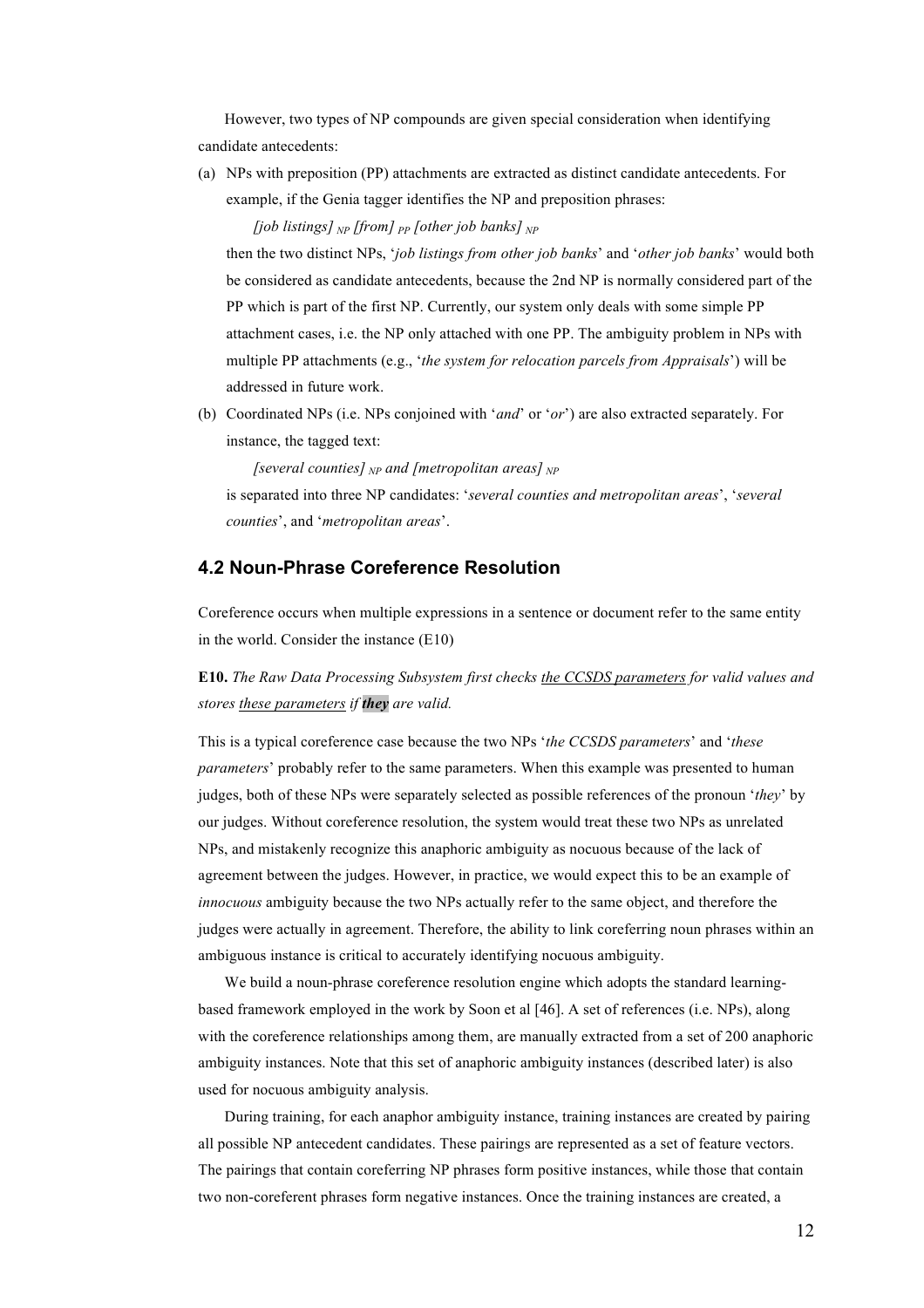classifier is built by a k-nearest neighbour learning algorithm (See Section 4.2.2 for details about the building of a coreference classifier).

To find the coreference relations among the possible NPs antecedent candidates in a new ambiguous instance, potential pairs of coreferring NPs are presented to the classifier, which determines whether the two NPs corefer or not.

In our system, we use a heuristics-based method to exploit the factors that influence coreference determination. The heuristics are incorporated in terms of feature vectors. In the following subsections, we will introduce more details about the building of a noun-phrase coreference engine.

#### *4.2.1 Coreference Heuristics*

 $\overline{a}$ 

We use the mention-pair model [39] to build a NP coreference engine to determine which sets of NPs corefer.

**Definition:** A mention-pair coreference instance consists of two NPs, i.e.  $NP_i$  and  $NP_j$ , where  $NP_i$ appears preceding  $NP_j$  in the text, and  $NP_i$  is the referent of  $NP_j$ .

where  $NP_i$  and  $NP_j$  are non-pronoun noun phrases. For example, in the instance of (E8), the pairing '*the CCSDS parameters*' and '*these parameters*' make up a coreference instance, and '*the CCSDS parameters*' is the referent of '*these parameters*'.

To build the coreference engine, this definition is used, along with the set of features described in Table 2 (discuss later).

Different types of information are used by the heuristics, which include the string contained in the phrase, grammatical and syntactic features, and semantic class information (i.e., the type of object referenced by the phrase). Here we present below a brief description of each type of heuristics.

**String-matching Heuristics.** String-matching heuristics aim to capture the string matching patterns between the two coreferring NPs. To facilitate matching, for each NP, we first extract the information of its headword<sup>10</sup> and modifiers. We perform four types of string-matching: (a) **Fullstring matching**: two strings are stripped of their stopwords, such as articles (e.g., '*a*', '*an*', '*the*'), demonstrative pronouns (e.g., '*this*', '*that*', '*these*', '*those*'), then compared with each other. Therefore, the phrase '*a test*' matches the phrase '*the test*'. (b) **Headword matching**: The phrases that share the same headword are more likely to be coreferent than those that have different headwords. For instance, '*the CCSDS parameter*' and '*these parameters*' in the example (E8) (c) **Modifier matching**: A modifier (e.g., adjective or adverb) could change or limit the meaning of a noun. It is possible that two NPs with the same headword but different modifiers refer to distinct entities. For example, '*super users*' and '*ordinary users*'. (d) **Alias name**: One phrase is an alias of the other phrase, e.g., '*AKSAS*' is the abbreviation of '*Alaska State Accounting System*'. The alias

<sup>&</sup>lt;sup>10</sup> A *headword* is the main word of a phrase, and the other words in that phrase modify it. For example, for the noun phrase '*the CCSDS parameter*', '*parameter*' is the headword, and '*CCSDS*' is a noun modifier for the headword.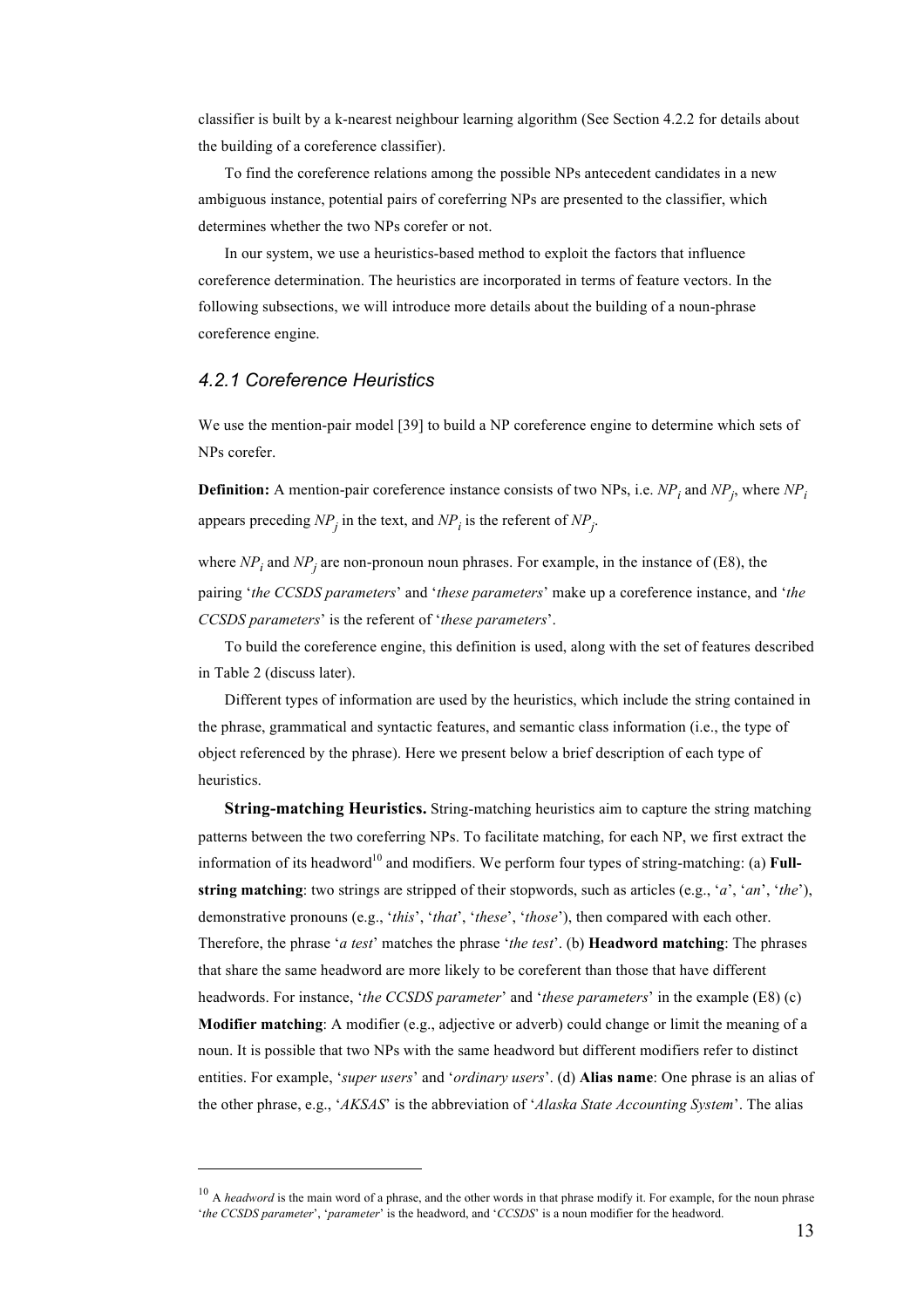list is either collected via the abbreviation table provided the document or extracted from the text using an abbreviation extraction algorithm<sup>11</sup> [40].

**Grammatical Heuristics.** This type of heuristics explores the grammatical properties of one or both NPs involved in an instance, which includes (a) **NP type**: Some specific NPs, such as the definite NP (e.g., '*the test*') and demonstrative NP (e.g., '*these parameters*'), are likely to be coreferent with any NP that precedes it. (b) **Proper name**<sup>12</sup>: If two NPs are both proper names, they prefer to be coreferent, such as '*the Raw Data Processing Subsystem*'. (c) Number agreement: Coreferent NPs generally agree in number.

**Syntactic Heuristics.** Syntactic heuristics are measured based on the grammatical role that the NPs play in the syntactic structure of the sentence. Three syntactic heuristics are developed: (a) **Prepositional Phrase (PP) Attachment**: If one NP is the PP attachment of the other NP, they have preference against coreference. For example, as mentioned previously in noun phrase extraction, the nested noun phrase '*job listings from other job banks*' is split into two NP candidates, i.e. '*job listings from other job banks*' and '*other job banks*'. But it is unlike to have a coreference relation between them. (b) **Appositive**: if two NPs are in a possible appositive construct, they are most likely to be coreferent. For instance,

### **E11.** *At the national level, America's Career Kit, a suite of Internet application, has been developed by the US Department of Labour*.

In example (E11), '*a suite of Internet application*' is served to define '*America's Career Kit*', and thus they refer to the same entity. Our system determines whether one NP is in appositive to the other NP based on the dependency tree generated by the Stanford Parser<sup>13</sup>. (c) **Syntactic role**: this heuristic favours the NP candidates that have the same subject or object role in the sentence, as in example (E12).

### **E12.** *Pre-Audit inputs revised data into the cost estimate, and stores the data in the system for tracking.*

Here, '*revised data*' (object) is the reference of '*the data*' that is also the object in the sentence.

**Semantic Heuristics.** This type of heuristics makes use of semantic information (e.g., the structure information among the words). **Semantic class agreement**: If both NPs are associated with the same semantic classes, such as '*Person*', '*Organization*', and '*Location*', it is likely that they are coreferent. The knowledge about the semantic class of a NP is derived based on the hierarchical structure of WordNet<sup>14</sup>. The semantic classes of the NPs,  $NP_i$  and  $NP_j$ , are in agreement if one is the parent node of the other, or they are in the same node, e.g., '*employee*' and '*worker*'. When one NP has multiple word senses in WordNet, the search will only focus on the first few senses (≤4). Unfortunately, requirements documents often contain acronyms, specific

<sup>11</sup> http://biotext.berkeley.edu/software.html

<sup>12</sup> Proper names are names of persons, places, or certain special things. They are typically capitalized nouns, such as '*London*', '*John Hunter*' <sup>13</sup> http://nlp.stanford.edu/software/lex-parser.shtml

<sup>14</sup> http://wordnet.princeton.edu/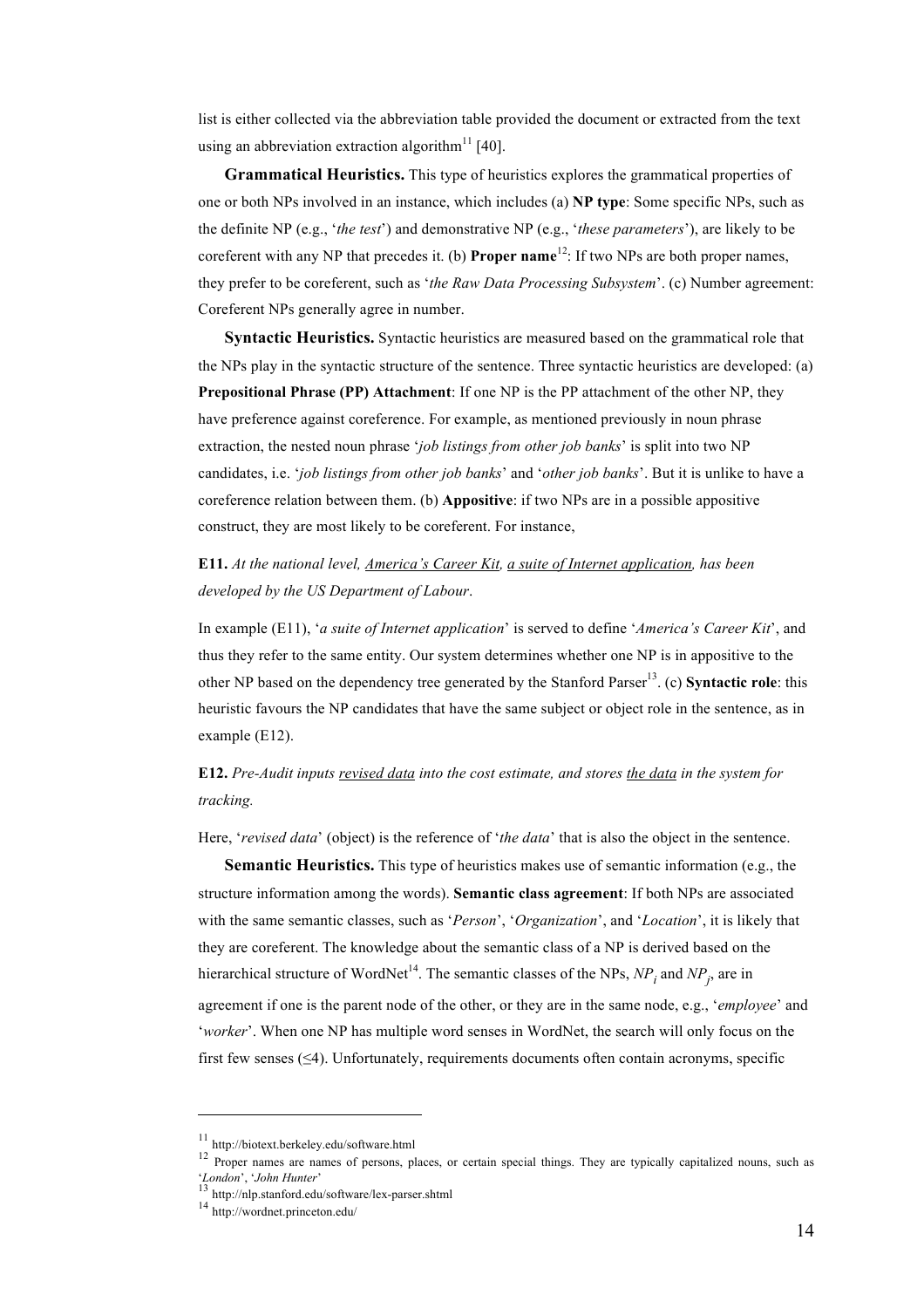product names or other domain jargon, so - missing more specific lexical resources - this heuristic cannot be applied extensively.

### *4.2.2 Building Coreference Classifier*

The classifier is built by training a k-nearest neighbour learner with feature sets obtained from the definitions in Table 2. A training instance consists of a pair of NPs which is associated with a class label denoting whether or not the NP pair is coreferential. The k-nearest neighbour learning algorithm is the lazy. IBk algorithm provided by the WEKA package<sup>15</sup>. This was chosen as we found it outperforms other learning algorithms provided by the package. The classifier built on the training dataset has achieved a precision of 82.4% and a recall of 74.2%.

**Table 2.** Feature set for the coreference classifier. Each instance consists of a pair of NPs,  $NP_i$  and *NP<sup>j</sup>* , characterized by 12 features

| Feature Type    | Feature              | Description                                                                |  |  |
|-----------------|----------------------|----------------------------------------------------------------------------|--|--|
| String-matching | Full-string matching | Y if both NPs contain the same string after the removal of non-informative |  |  |
|                 |                      | words, else N.                                                             |  |  |
|                 | Headword matching    | Y if both NPs contain the same headword, else N.                           |  |  |
|                 | Modifier matching    | Y if both NPs share the same modifier substring, else N.                   |  |  |
|                 | Alias name           | Y if one NP is the alias name of the other NP, else N.                     |  |  |
| Grammatical     | NP type $(NP_i)$     | Y if NP, is either definite NP or demonstrative NP, else N.                |  |  |
|                 | NP type $(NP_i)$     | Y if NP, is either definite NP or demonstrative NP, else N.                |  |  |
|                 | Proper name          | Y if both NPs are proper names, else N.                                    |  |  |
|                 | Number agreement     | Y if $NP_i$ and $NP_j$ agree in number, else N.                            |  |  |
| Syntactic       | PP attachment        | Y if one NP is the PP attachment of the other NP, else N.                  |  |  |
|                 | Appositive           | Y if one NP is in appositive to the other NP, else N.                      |  |  |
|                 | Syntactic role       | Y if both NPs have the same syntactic role in the sentence, else N.        |  |  |
| Semantic        | Semantic class       | Y if $NP$ , and $NP$ , agree in semantic class, else N.                    |  |  |

Having trained the coreference classifier, it can be applied to instances of anaphoric ambiguity. As described earlier, each instance of an anaphor is associated with a set of candidate antecedents. To identify potential coreference relations among the candidate antecedents, a pairwise comparison of the NPs is carried out using the classifier. In this way, each NP pair can be tested for coreference, and sets of coreferent candidates identified.

Table 3 shows the change of judgment count for an anaphoric ambiguity instance when coreference resolution is considered. The NPs, '*the CCSDS parameters*' and '*these parameters*', are grouped into the same candidate cluster by the trained classifier. Hence, the final judgments of the entity referred by the cluster are, in practice, the combination of the judgments for these two NPs.

<sup>15</sup> http://www.cs.waikato.ac.nz/~ml/index.html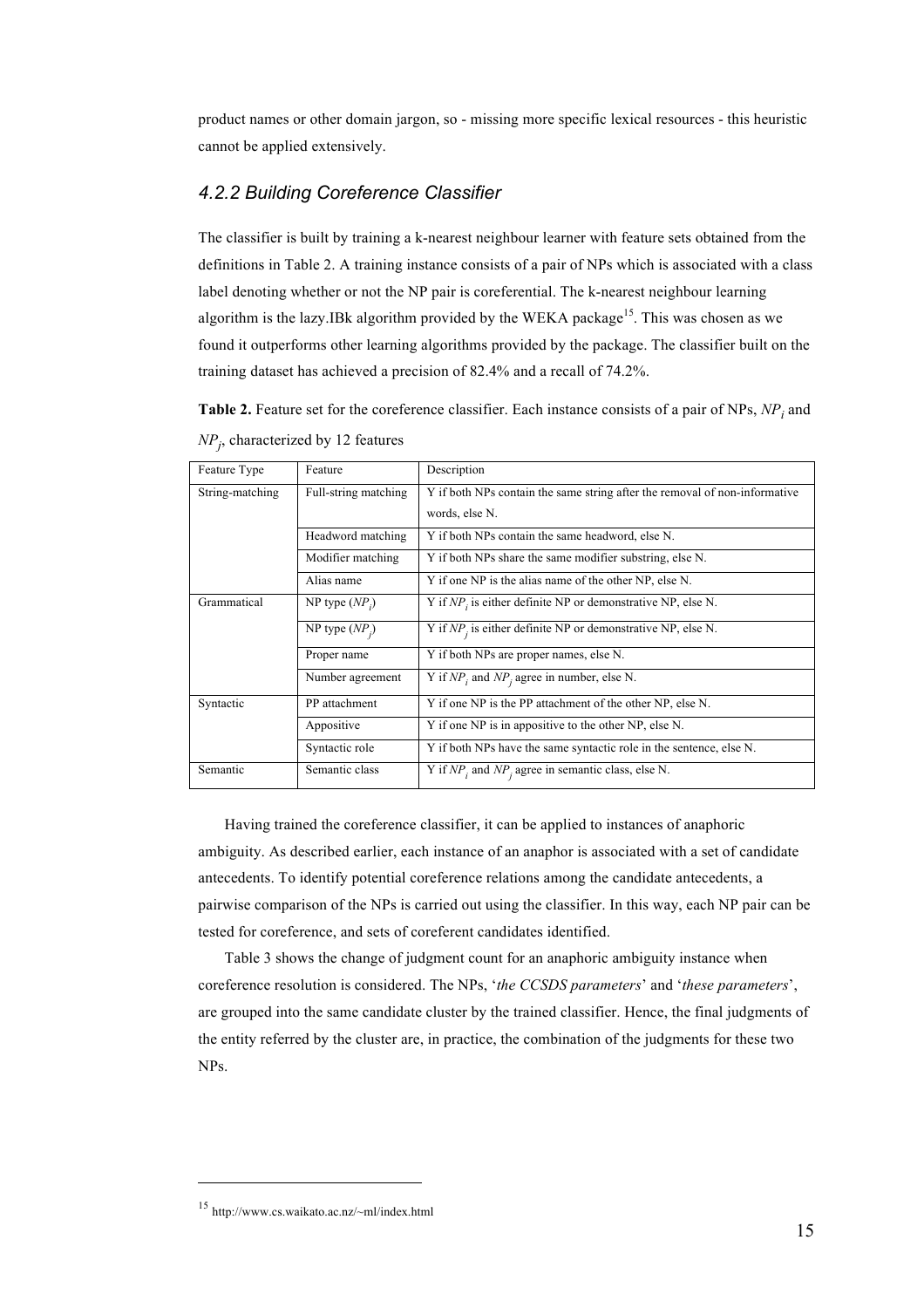| 1. The Raw Data Processing Subsystem first checks the CCSDS parameters for valid |                                    |          |  |  |  |  |  |  |
|----------------------------------------------------------------------------------|------------------------------------|----------|--|--|--|--|--|--|
| values and stores these parameters if they are valid.                            |                                    |          |  |  |  |  |  |  |
| Before Coreference Resolution                                                    |                                    |          |  |  |  |  |  |  |
| Response Percent<br>Response Count                                               |                                    |          |  |  |  |  |  |  |
| (a) the RAW Data Processing Subsystem                                            | $0\%$                              | $\theta$ |  |  |  |  |  |  |
| (b) the CCSDS parameters                                                         | 50%                                | 7        |  |  |  |  |  |  |
| (c) valid values<br>$0\%$<br>$\Omega$                                            |                                    |          |  |  |  |  |  |  |
| 7<br>50%<br>(d) these parameters                                                 |                                    |          |  |  |  |  |  |  |
| After Coreference Resolution                                                     |                                    |          |  |  |  |  |  |  |
|                                                                                  | Response Percent<br>Response Count |          |  |  |  |  |  |  |
| 0%<br>(a) the RAW Data Processing Subsystem<br>$\theta$                          |                                    |          |  |  |  |  |  |  |
| (b) {the CCSDS parameters, these parameters}                                     | $100\%$                            | 14       |  |  |  |  |  |  |
| $0\%$<br>(c) valid values<br>$\theta$                                            |                                    |          |  |  |  |  |  |  |

**Table 3.** The change of judgment count of antecedent candidates with coreference resolution

# **5. Antecedent Classifier Construction**

Nocuous ambiguity occurs when different readers interpret the same text differently. In this section, we attempt to investigate whether heuristics can be developed which model nocuous ambiguity. Our approach has three important elements: collection of human judgements (described previously in Subsection 2.2), developing the heuristics that model those judgments, and a machine learning component to train the heuristics. These elements are represented within the dashed line of Figure 4.



**Fig 4.** The functional architecture of the antecedent classifier construction module (highlighted by the dashed line)

This section focuses on which heuristics should be used to build an antecedent preference classifier, then section 6 considers how the combined heuristics should be trained. Our anaphora dataset with collected human judgments is used as input to the classifier, with each NP candidate within one anaphora instance being treated as a training instance for learning. The human judgements for each NP are used to determine the preference class label of the NP. A number of antecedent preference heuristics are developed, each of which is regarded as one feature in the feature vector associated with a NP candidate. A set of training instances are fed into a machine learning tool to construct a classifier. Given an anaphor and a set of possible NP antecedents, the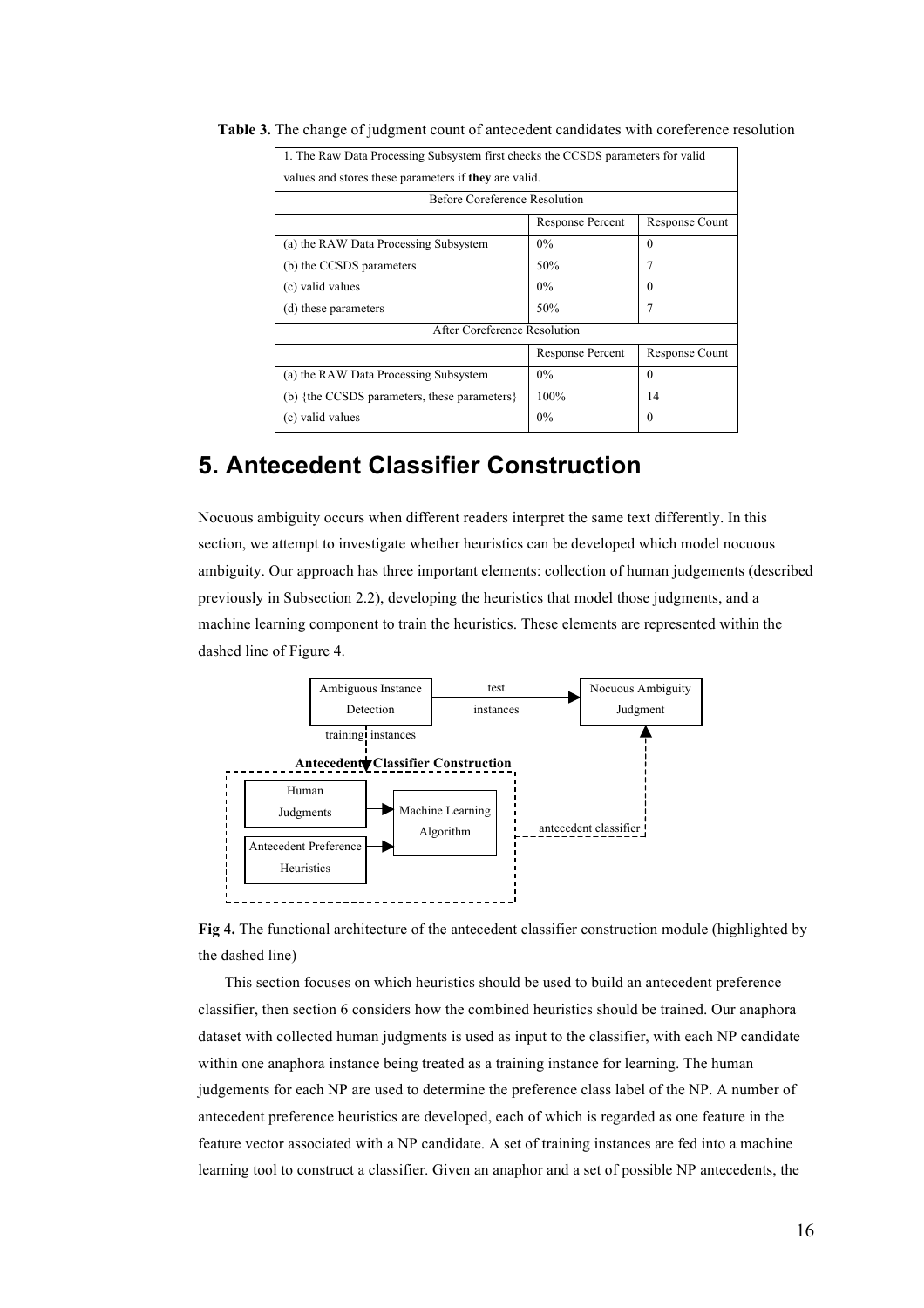classifier then predicts how strong the preference for each NP is, and from there, whether the ambiguity is nocuous or innocuous.

#### **5.1 Anaphora Preference Heuristics**

When applied to anaphora, our model of nocuous ambiguity involves estimating the risk that different stakeholders interpret the anaphor as referring to different antecedents. This is distinct from disambiguation, a process which seeks to determine a unique antecedent, and which hence assumes that there is a single correct interpretation. It is also distinct from identifying when an individual stakeholder experiences a requirement statement as ambiguous: since no stakeholder can be assumed to have access to any other stakeholder's interpretation, he or she cannot judge whether others will interpret the case differently. The purpose of our model is to highlight ambiguity problems that cannot be identified by a single stakeholder alone.

Building on Willis et al. [54], our solution is to estimate the risk of divergent interpretations by applying a collection of heuristic rules, each marking a factor which would favour or disfavour an NP as the antecedent of an anaphor. Heuristics run over the text and their output is recorded in a matrix, which is later used by our machine learning algorithm to classify anaphoric ambiguities as nocuous or innocuous.

Here, we give a brief description of the heuristics we have developed, with some examples. Each heuristic implements a preference factor drawn from the literature on anaphoric ambiguity. The heuristics fall into three types: those related to *linguistic properties* of words and sentence components, those related to *context and discourse* information, and those related to information on how words and sentence components distribute in the language. This distributional information is approximated by *statistical information* drawn from corpora, in this case in English. These heuristics embody a robust, knowledge-rich approach to estimate the preference for candidate antecedents of anaphora. Apart from corpora, we used lexical, syntactic, and semantic knowledge extracted from several linguistic resources including Stanford Parser, WordNet, BNC<sup>16</sup> (British National Corpus), VerbNet<sup>17</sup>, and the Sketch Engine<sup>18</sup> [26].

In this paper, we describe 4 new heuristics as well as the original set of 13 heuristics presented in Yang et al. [58]. They are: coordination pattern preference, indicating verb, section heading preference, and domain-specific term preference.

Below we describe our heuristics with some examples. The heuristics generate a collection of features for each candidate NP, summarized in Table 4. These are input to the classifier described in Section 5.2. It is important to understand that all our heuristics mark antecedents with preference factors based on different kinds of knowledge or evidence that favour or disfavour each particular NP for the role of preferred antecedent. None of the heuristics represent obligatory conditions for an antecedent to meet. Rather, we expect the preferred candidate NPs to emerge through the interplay of heuristics which will mutually reinforce or neutralize each other's contribution, as we will see in Section 5.2. This approach has the added advantage that we can

<sup>16</sup> http://www.natcorp.ox.ac.uk/

<sup>17</sup> http://verbs.colorado.edu/~mpalmer/projects/verbnet.html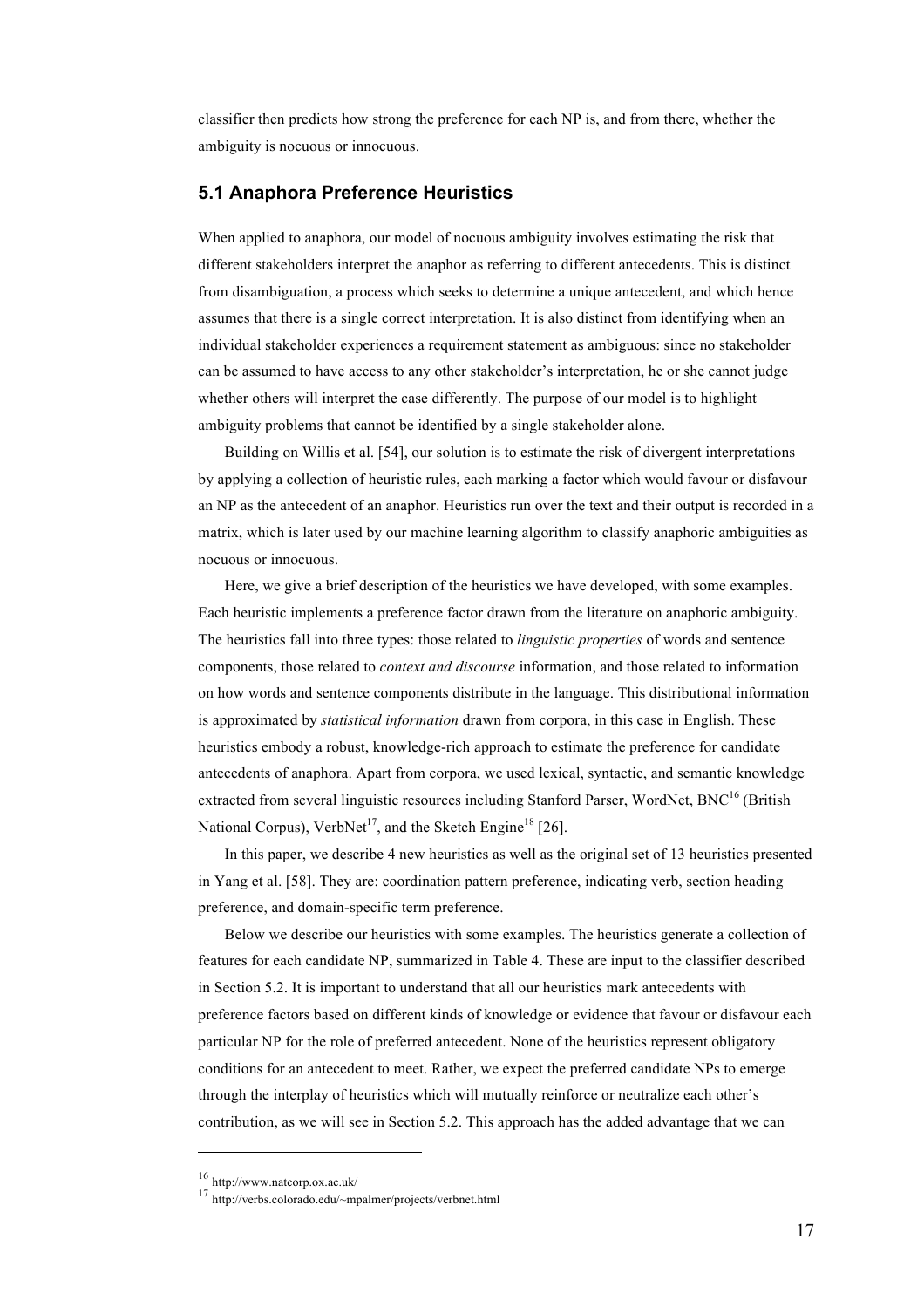exercise some control over optimization by adding, or removing, heuristics. Furthermore, the methodology can be extended to cover other ambiguity types by developing heuristics designed to handle them.

### *5.1.1 Linguistic Preference Heuristics*

Our linguistic heuristics record syntactic and semantic clues found useful in identifying antecedents.

*H1. Number agreement.* In English, anaphors and their antecedents usually must agree in number (i.e. singular or plural). There are exceptions: for instance, certain collective nouns in English (e.g. '*organization*', '*consortium*', '*team*') appear to be singular but can be referred to by a plural anaphor (e.g., '*they').* Similarly, singular antecedents that have been conjoined with *'and'* or *'or'*, as in (E13), take a plural anaphor:

### **E13.** *IT developer and consultant often ask for an exemplary requirements specification as a starting point in their specific project.*

Finally, plural pronouns are often intended to refer to a singular antecedent to avoid using a gender-specific pronoun. Such instances appear in the requirements documents in our sample and always involve an antecedent that is a single person.

#### **E14.** *The user will be able to generate a printout to a local printer from their browser.*

In our system, each noun and pronoun is assigned a number property by the Stanford tagger which is checked by the Number Agreement heuristic. We use a syntactic rule to detect the conjoined NPs and assign the appropriate number property. We handle the exceptions by using the *hypernym* relationship in WordNet, specifically those hypernyms which point to collective nouns referring to groups such as '*staff*' and '*division*', or to descriptions of individuals like '*employee*', or '*user*'. Moreover, we make use of a list of expressions that modify plural nouns (e.g., '*a lot of*' and '*a few*', '*many*') in assigning the number property.

*H2. Definiteness.* A definite noun phrase is more likely to be an antecedent of an anaphor than an indefinite NP [35]. The Definiteness heuristic tags an NP as definite if its head noun is modified by a definite article (e.g., '*the system*'), a demonstrative (e.g., '*this function*'), or a possessive pronoun (e.g., '*its attribute*').

*H3. 'Non-prepositional' noun phrases***.** Brennan et al. [7] showed that a priority system operates between syntactic roles in determining antecedents. In English, the priority order, implemented by our heuristic, is '*subject*, *direct object*, *indirect object'*. In English, subjects and direct objects are not introduced by prepositions (such as *in, to, up*, etc.) and our heuristic favours non-prepositional NPs as antecedents. For instance:

**E15.** *Constraints are conditions about the data that must always be true. They are the integrity rules that protect the data in the eventual database*.

<sup>18</sup> http://sketchengine.co.uk/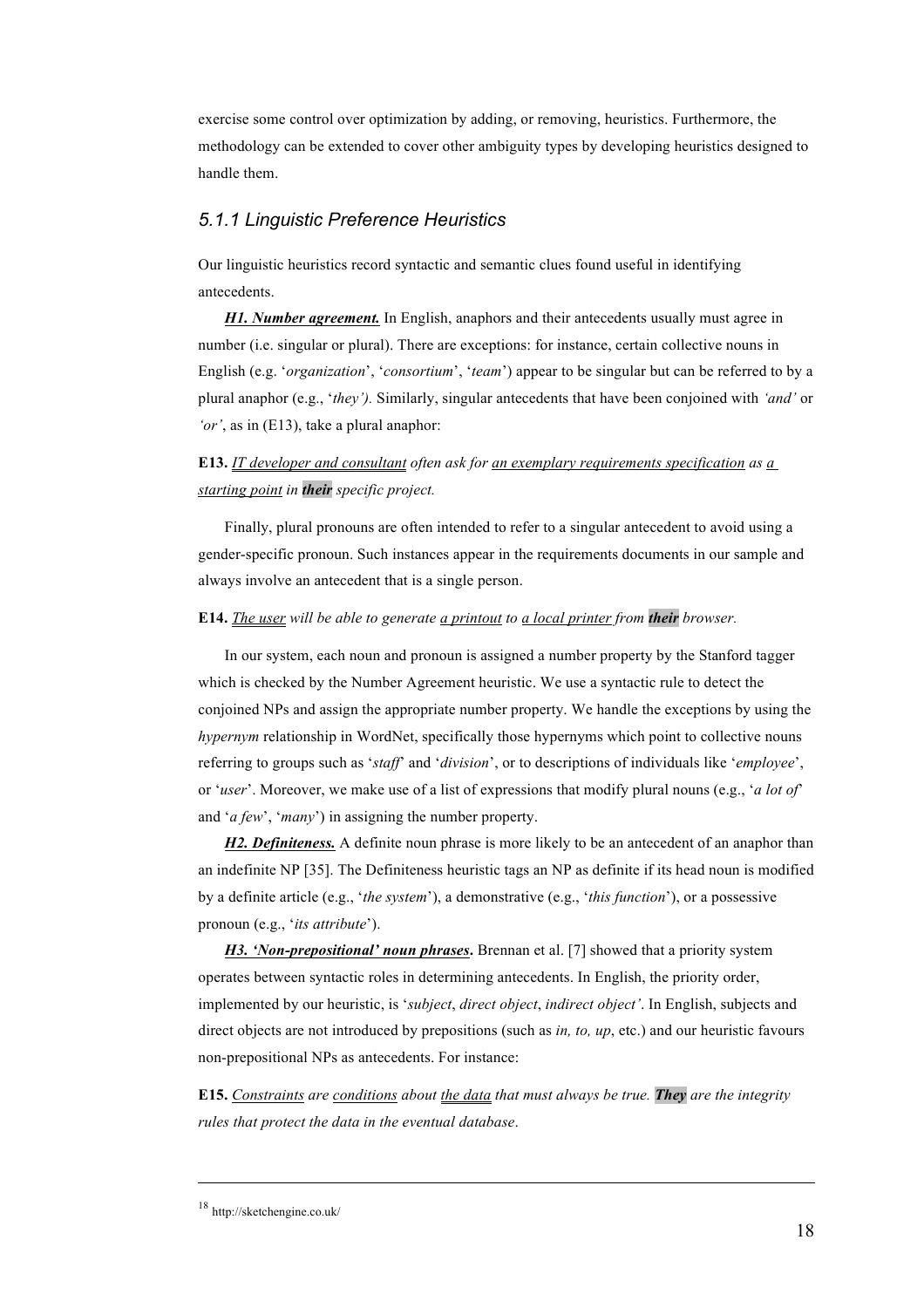Here, the NPs '*constraints*' and '*conditions*' are more likely antecedent candidates because '*the data'* is part of the preposition phrase '*about the data*'.

*H4. Syntactic constraint.* Empirical evidence suggests that the syntactic roles of antecedent and anaphor often correspond [11]. This heuristic gives preference to candidates that have an identical subject or object role as the anaphor. For example:

**E16.** *The VCDUs are annotated to reflect the data quality, and any change in the VCID. They are also annotated to mark the end of the contact period*.

Here '*They*' (the subject) refers to '*The VCDUs*' which is also the subject of its sentence.

*H5. Syntactic parallelism.* Repeating patterns may offer clues about preferred antecedent candidates. For instance, in (E17), both '*This CONOPS*' and '*it*' are the subjects in their own sentence, and are followed by the verb '*describes*'. This heuristic favours *'This CONOPS'* as an antecedent.

**E17.** *This CONOPS [describes] the mission of the LMI system. It also [describes] the functions and characteristics of the system.*

*H6. Coordination pattern.* This heuristic marks a preference for candidates that are in the same location as the pronoun in a coordination pattern. Application is restricted to the patterns, '[*Subj.*] *V*<sub>1</sub> *NP conj V*<sub>2</sub> *it/them*', where conj = {*and, or, before, after*}. For instance:

**E18.** *This subsystem is responsible for [receiving] raw wideband data and [placing] it in a datastore for RDPS processing.*

In (E18), the verbs, '*receiving*' and '*placing*', are coordinated by the conjunction '*and*', and '*raw wideband data*' and '*it*' are separately the corresponding objects of the coordinated verbs. Therefore, the heuristic prefers the NP, '*raw wideband data*' as the antecedent for the anaphor, '*it*'.

*H7. 'Non-associated' noun phrases.* This heuristic disfavours NPs occurring immediately with the anaphor but in a different syntactic role. For example:

**E19.** *The technical interfaces to the EHR system must be documented in such a way that the customers can understand them and use them for integration*.

In (E19), the NP '*the customers*' is unlikely to be the antecedent because it stands in a subject relation to the same verb '*understand*' of which '*them*' is the object.

*H8. Indicating verbs.* Empirical evidence suggests that some verbs, such as '*represent*', '*identify*', '*discuss*', '*describe*', etc., are particularly good indicators of the antecedent. The first NP following them is marked as the preferred antecedent, as shown in (E20). We use a verb list based on Mitkov [35].

**E20.** *The LPS operational scenarios [represent] sequences of activities performed by operations personnel as they relate to the LPS software*.

*H9. Semantic constraint.* This heuristic marks a preference for candidate antecedents that respect semantic constraints. For instance, the verb *'to live'* normally requires an animate agent. In example (E21) our heuristic prefers *'many individuals'* over *'resources and services'*.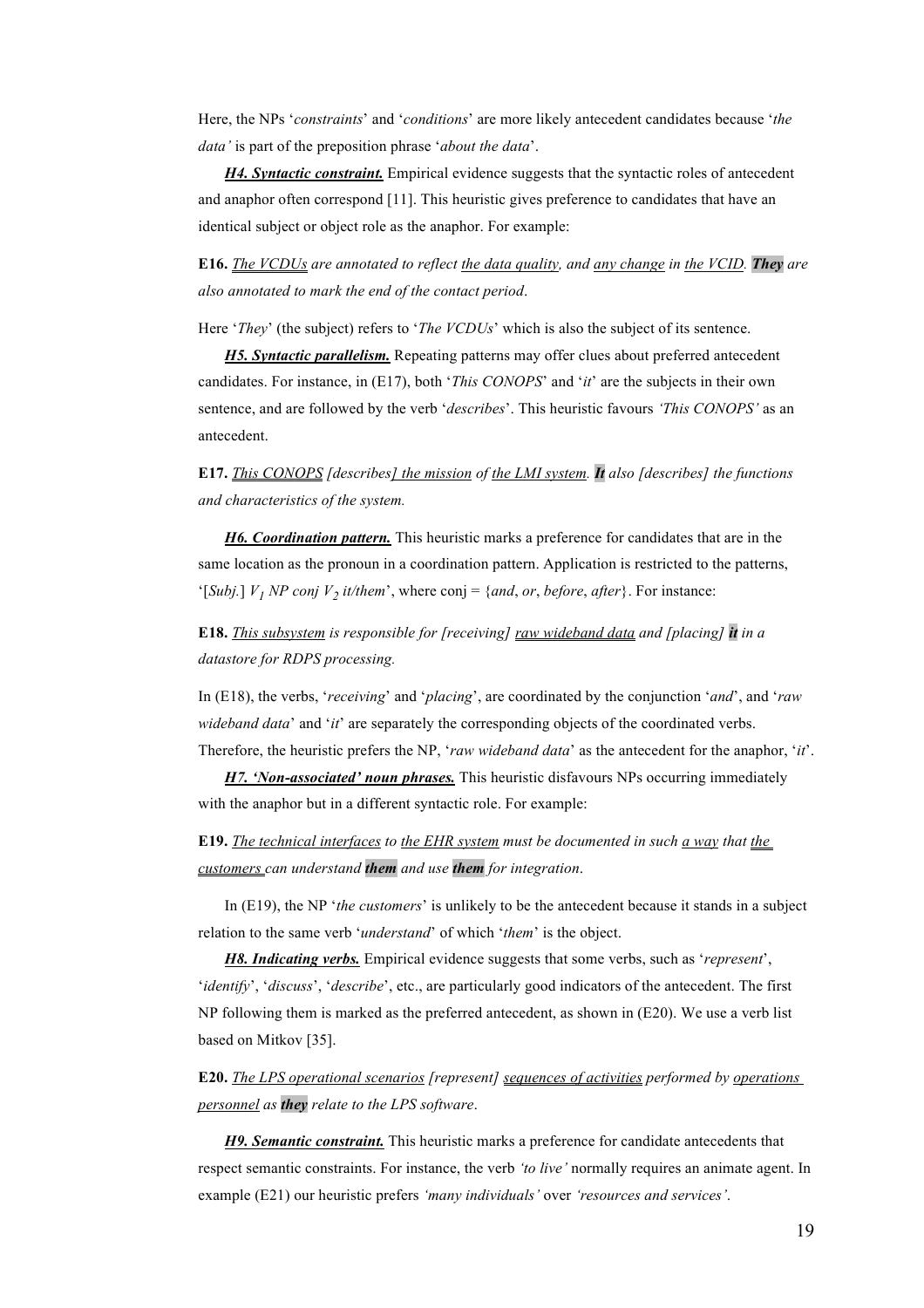### **E21.** *Many individuals have difficulty accessing resources and services because they [live] in a geographically remote area.*

Semantic properties and constraints, such as animacy, are collected from WordNet and VerbNet. In the case of E21, 'they' is an anaphor and is a subject that is followed by the verb 'live'. 'live' (whose subject is *they*, the anaphor) has a thematic role as an *animated* verb according to VerbNet. WordNet also gives the NP candidate 'individual' as belonging to the parent node, 'people', which WordNet identifies as an animated noun. Because WordNet and VerbNet agree on the animacy property, the noun satisfies the requirement of an animated verb.

*H10. Semantic parallelism***.** This heuristic records a preference for candidate antecedents sharing a semantic role with the anaphor (e.g., agent) as below:

### **E22.** *RDCS [captures] a raw data byte stream after it [receives] the start capture directive from the MACS*.

This heuristic plays a particularly useful role since requirements documents contain many domainspecific terms (e.g., '*RDCS*') that are not present in WordNet and for which semantic properties cannot be retrieved. Verbs, on the other hand, are far less likely be highly domain specific, and in example (E22), both '*captures*' and '*receives*' are tagged as requiring agents in VerbNet and the heuristic allows us to use this constraint to record a relationship between '*RDCS*' and '*it*'.

*H11. Domain-specific term.* NPs that represent domain specific terms are more likely to be the antecedent than non-domain specific NPs. For this heuristic, we collect domain-specific term lists from two types of sources: (a) term dictionaries such as controlled vocabulary list, glossaries, and index lists, when contained in the requirements document; (b) Acronym or abbreviation list (see the discussion of 'String-matching Heuristics' in Section 4.2.1).

### *5.1.2 Context/Discourse Preference*

The overall performance of antecedent determination can be improved when incorporating features that capture context/discourse information [7, 35]. These are distinct from the syntactic and semantic clues discussed so far, and concern what is best described as the structure of the *information flow* in a document. We have developed four heuristics.

*H12. Centering (discourse focus).* This heuristic attempts to capture the most salient entities in a connected chunk of document (e.g., a paragraph or section/subsection) by marking a preference for the most frequently occurring candidate antecedents. We observed that about 87% (10,037 out of 11,552) of paragraphs in the dataset contain fewer than 3 sentences, which implies that the occurrence frequency of a NP is unlikely to be high.

We compared the occurrence information of potential antecedents in both the paragraph in which they appeared, and the number of times they appeared in the whole document. We found that a reliable predictor for frequently occurring candidates was that the candidate noun would occur at least twice in the same paragraph as the anaphor. Therefore, this heuristic gives a preference for antecedent candidates that occurred twice or more in the paragraph.

*H13. Section heading.* If a NP candidate also appears in the heading of the section in which the ambiguous instance is located, then we mark it as a preferred candidate. The section heading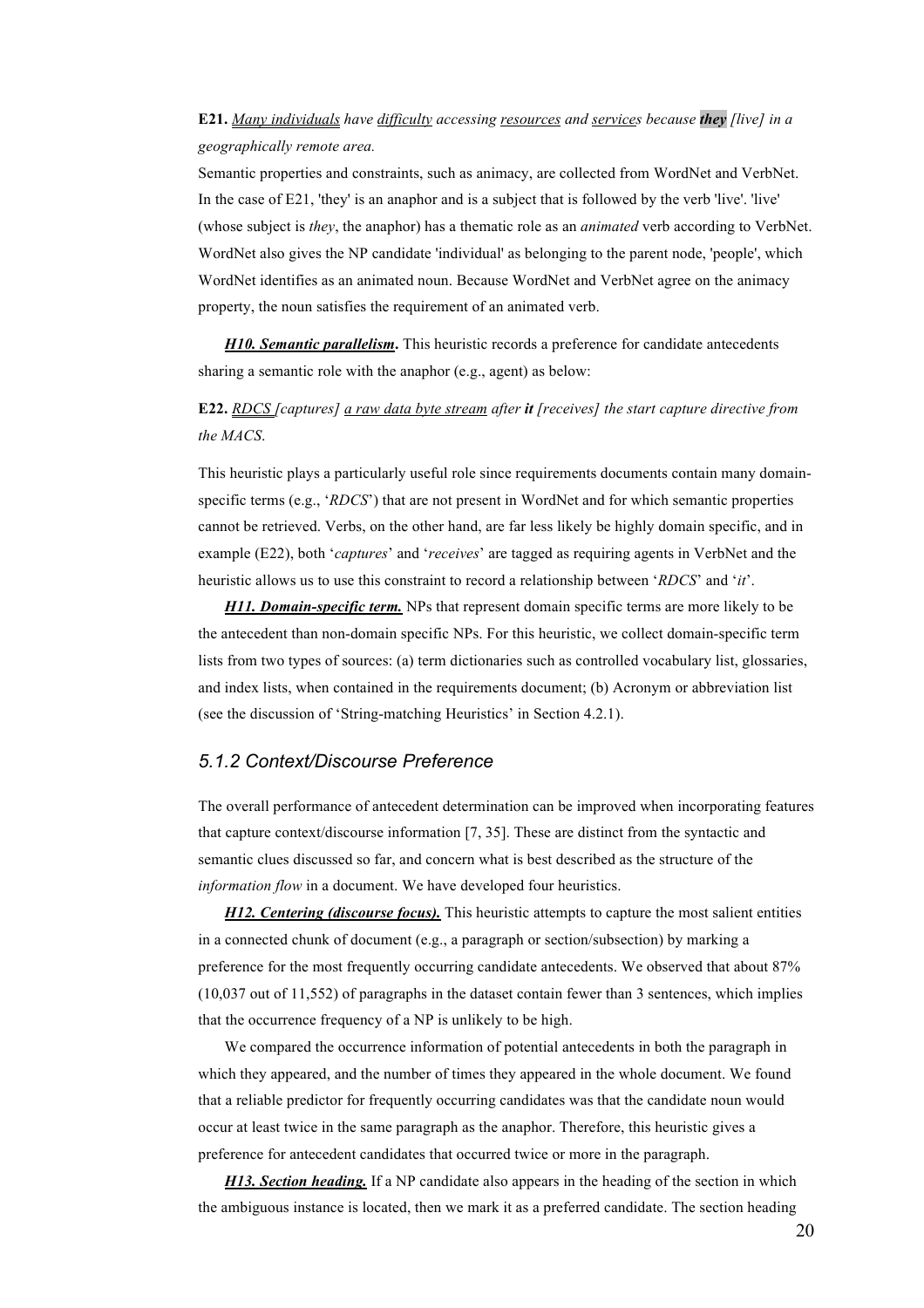information is extracted from the '*Table of Content*' or '*Content*' page at the beginning of the document, or using a simple string matching pattern, i.e., section headings usually start with a number and a dot followed further numbers/dots (e.g., '*1.1*', '*2.1.2*'). For example, the section title for the paragraph where Example (E22) appears is '*4.4.1 Functional Requirements allocated to the RDCS*', which contains the NP candidate '*RDCS*' of interest.

*H14. Sentence recency.* Antecedents and anaphora may occur in different sentences. This heuristic gives preference to candidate antecedents that occur in the same sentence as the anaphor. In Example (23), the NP candidate, '*each relationship*', is more likely to refer to the pronoun '*it*' than other NP candidates that appear in the previous sentence.

### **E23.** *The relationships represent the association between the instances of one or more entities that are of interest to the LPS. For each relationship, there is a cardinality associated with it.*

*H15. Proximity.* The distance between antecedent and anaphor is significant and this heuristic allocates a rank to candidate antecedents reflecting their relative positions in the left context of the anaphor. Candidates closer to the anaphor are ranked higher (see Table 4). The distance of a NP candidate to an anaphor is the number of words between the right end of the NP and the anaphor itself. For example, in E18, the distances of the NPs, '*This subsystem*' and '*raw wideband data*' from the pronoun '*it*' are 10 and 2 respectively. The heuristic prefer '*raw wideband data*' is an antecedent.

#### *5.1.3 Statistics/Corpus Heuristics*

Although requirements documents tend to be highly specialized and contain terms that are not part of the general English vocabulary, comparison of textual features with a balanced sample of standard text, for instance drawn from a general corpus, can provide useful insights. For instance, example (E21) has two candidate antecedents (*'many individuals'* and *'resources and services'*) for the pronoun *'they'* which is subject to the verb *'live'.* Evidence that one of the two candidates co-occurs frequently with the verb not just in the document itself, but also in other contexts increases the possibility that readers will assume it is the antecedent.

*H16. Local-based collocation frequency.* This heuristic marks a preference for candidate antecedents which appear in co-occurrence patterns in the requirements document itself.

**E24.** *This subsystem provides the functionality to synchronize the major frames, extract major frame times, deinterleave band data, reverse band data if necessary, and align band data. It is also responsible for generating the Calibration and Mirror Scan Correction files.*

In Example (E24), unlike other NP candidates, the word '*subsystem*' frequently co-occurs with the adjective '*responsible*' in the document, and thus '*this subsystem*' is more likely to be considered as the potential antecedent.

*H17. BNC-based collocation frequency.* This heuristic marks a preference for candidate antecedents which appear in co-occurence patterns in a large corpus: in this case, the British National Corpus (BNC). The BNC is a modern corpus of written text containing over 100 million words of English, collated from a variety of sources, including some from the same domains as the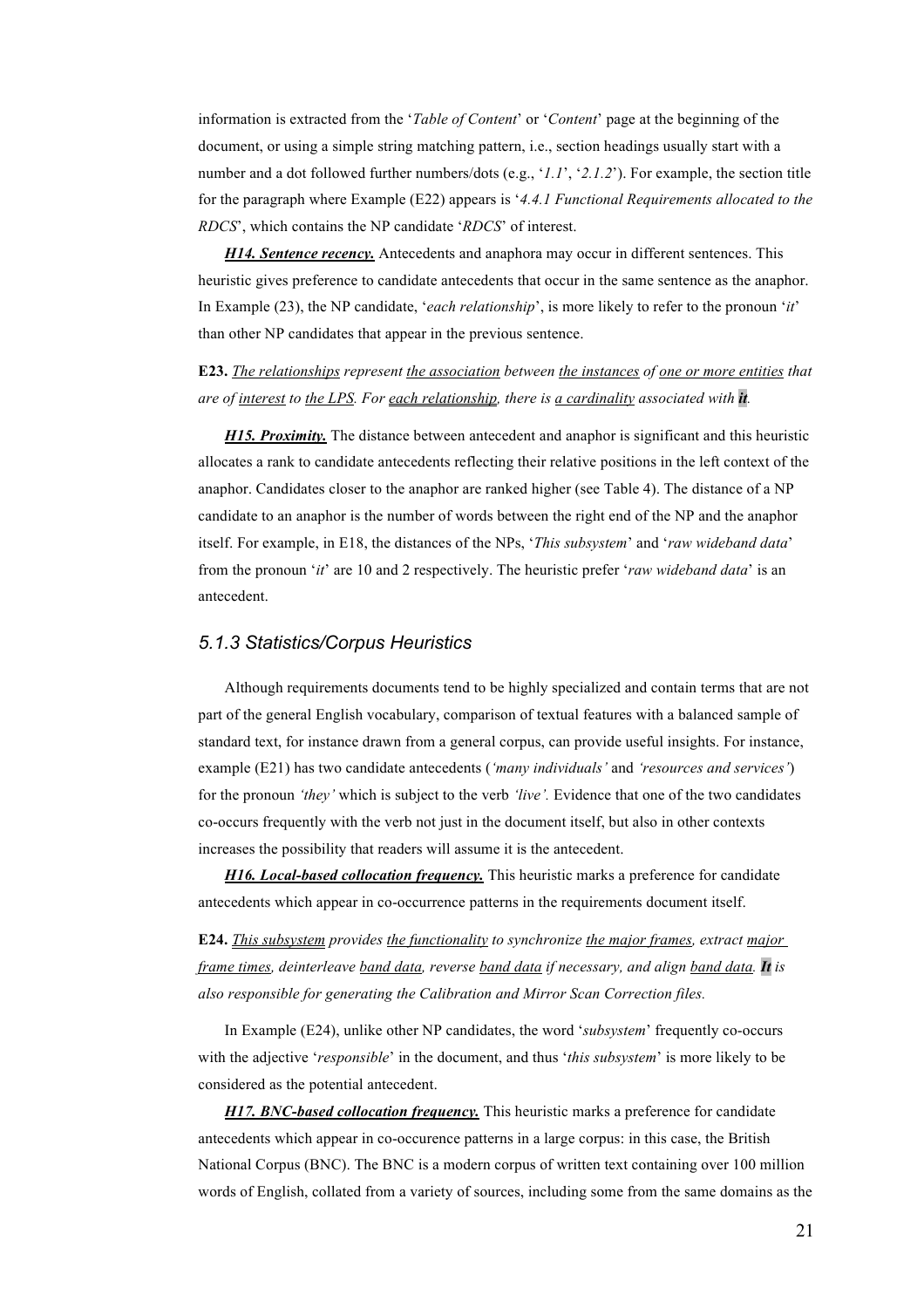documents in our corpus. We use the Sketch Engine to collect information about the behavior of words and phrases, in the form of collocation frequencies and patterns, from the BNC. For instance, in Example (19), both headwords '*interface*' and '*system*' have a collocation score of 2.77 and 7.23 with the verb '*use*' in the '*object-of*' relation of the BNC, whereas '*way*' and '*customer*' has no such collocation relation with '*use*'. Therefore, the heuristic prefers the NPs '*The technical interfaces*' and '*the EHR system*' to the NPs '*a way*' and '*the customers*'.

| Feature Type      | Feature                 | Description                                                                                                        |
|-------------------|-------------------------|--------------------------------------------------------------------------------------------------------------------|
| Linguistics       | Number agreement        | Y if $NP$ <sub><i>j</i></sub> agree in number; N_P if $NP$ <sub><i>j</i></sub> does not agree in number but it has |
|                   |                         | a person property; N if $NP$ doesn't agree in number; UNKNOWN if the                                               |
|                   |                         | number information cannot be determined.                                                                           |
|                   | Definiteness            | Y if $NP$ is a definite $NP$ ; else N.                                                                             |
|                   | Non-prepositional NP    | Y if $NP$ is a non-prepositional NP; else N.                                                                       |
|                   | Syntactic constraint    | Y if $NP$ satisfies syntactic constraint; else N.                                                                  |
|                   | Syntactic parallelism   | Y if $NP$ satisfies syntactic parallelism; else N.                                                                 |
|                   | Coordination pattern    | Y if $NP$ satisfies coordination pattern; else N.                                                                  |
|                   | Non-associated NP       | Y if NP is a non-associated NP; else N.                                                                            |
|                   | Indicating verb         | Y if $NP$ follows one of the indicating verbs; else N.                                                             |
|                   | Semantic constraint     | Y if $NP$ satisfies semantic constraint; else N.                                                                   |
|                   | Semantic parallelism    | Y if NP satisfies semantic parallelism; else N.                                                                    |
|                   | Domain-specific term    | Y if $NP$ is contained in the domain-specific term list; else N.                                                   |
| Context           | Centering               | Y if $NP$ occurs in the paragraph more than twice; else N.                                                         |
|                   | Section heading         | Y if $NP$ occurs in the heading of the section; else N.                                                            |
|                   | Sentence recency        | INTRA_S if $NP$ <sub><i>j</i></sub> occurs in the same sentence as the anaphor; else                               |
|                   |                         | INTER S.                                                                                                           |
|                   | Proximal                | integral value <i>n</i> , where <i>n</i> means that $NP$ is the <i>n</i> th <i>NP</i> to the anaphor in            |
|                   |                         | the right-to-left order                                                                                            |
| <b>Statistics</b> | Local-based collocation | integral value $n$ , where $n$ refers to the occurrence number of the matched                                      |
|                   | frequency               | co-occurrence pattern containing $NP$ in local requirements document                                               |
|                   | BNC-based collocation   | Y if the matched co-occurrence pattern containing $NP$ appears in the                                              |
|                   | frequency               | word list returned by the sketch engine; else N.                                                                   |

**Table 4.** Features for the antecedent classifier. Each instance represents a single NP candidate, *NP<sup>j</sup>* , characterized by 17 features.

### **5.2 Building a Machine-Learning Based Antecedent Classifier**

The heuristics described in Section 5.1 are antecedent *preferences* and not obligatory conditions. There might be cases where one or more of the antecedent preferences do not 'point' to the correct antecedent. When all preferences are taken into account, however, the preferred NP candidate is still very likely to be traced down. Moreover, we can easily add more new heuristics or delete some unimportant heuristics if it is needed in order to optimize the system performance.

Indeed, individually, the heuristics have limited predictive power: their effectiveness lies in their ability to operate in concert. We try to harness this by using machine learning (ML) techniques to combine the outputs of individual heuristics. ML is an area of computer science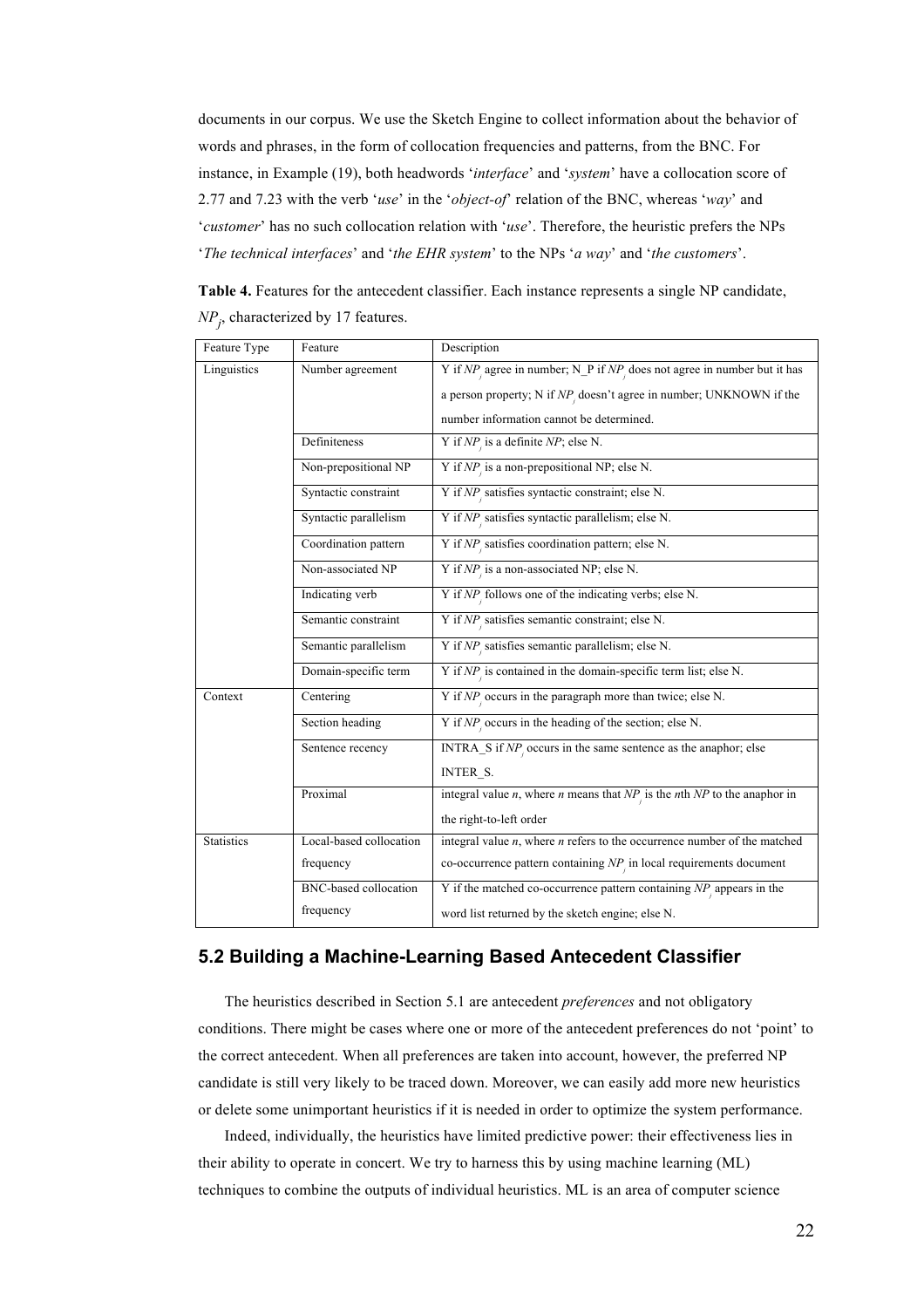concerned with attempting to recognize complex patterns automatically and make intelligent decisions based on empirical data. Many ML algorithms allow learning of complex and nonlinear relations between heuristics which display complex interdependencies, such as those described in section 5.1.

The ML techniques used in our system derive from supervised learning, whereby a function is inferred from a set of annotated training data, to classify instances of ambiguity into nocuous or innocuous instances. The training data for the antecedent classifier consists of a set of NP candidate instances, each of which contains a feature vector that is made up of heuristics scores (described in Table 4) and a class label that is determined by the distribution of human judgments as captured by thresholds, explained below.

Classification is performed on a discrete-valued feature space. In other words, each training/test instance (i.e. an NP candidate) is represented as an attribute-value vector, where attributes describe properties of the antecedent preferences mentioned earlier (see Table 4) and values the outcomes associated with the corresponding heuristics.

The class label associated with each NP training instance is marked as one of the three antecedent categories, *positive (Y)*, *questionable (Q)*, or *negative (N)*. These are obtained from the distribution of judgment responses collected from the anaphora surveys. Class labels in the training set are associated with a particular ambiguity threshold τ. Specifically, in an innocuous ambiguity case, only one NP candidate can be marked as *positive* (Y) when the percentage of the judges selecting it as the correct reference is above the ambiguity threshold τ. The remaining NPs are tagged as *negative* (N). On the other hand, in a nocuous ambiguity case, an NP is labeled as *questionable* (Q) only if the percentage selecting it is below  $\tau$  but greater than 0. Otherwise, it is tagged as *negative* (N). So if a particular anaphor had, for example, three potential antecedents, then that would give three training cases.

Tables 5 and 6 illustrate how class labels for antecedent candidates in a nocuous and an innocuous ambiguity case are calculated. Table 5 illustrates a case of *nocuous* ambiguity at threshold τ=0.8. Antecedent candidates (a) and (b) are labeled as '*Q*' because both attracted some preference judgments but no candidate score exceeded the threshold. Table 6 shows a case of *innocuous* ambiguity at threshold τ=0.8. Candidate (c) is tagged with '*Y*' because its response score exceeds the threshold. The others are tagged with '*N*'.

**Table 5.** Determining the class label for antecedent candidates in a *nocuous* ambiguity case at threshold  $\tau=0.8$ 

| 1. The LPS operational scenarios represent sequences of activities performed by operations |                  |             |  |  |  |  |
|--------------------------------------------------------------------------------------------|------------------|-------------|--|--|--|--|
| personnel as they relate to the LPS software.                                              |                  |             |  |  |  |  |
|                                                                                            | Response Percent | Class Label |  |  |  |  |
| (a) the LPS operational scenarios                                                          | 33.3%            |             |  |  |  |  |
| (b) sequences of activities                                                                | 66.7%            |             |  |  |  |  |
| (c) activities                                                                             | 0%               | N           |  |  |  |  |
| (d) operations personnel                                                                   | 0%               | N           |  |  |  |  |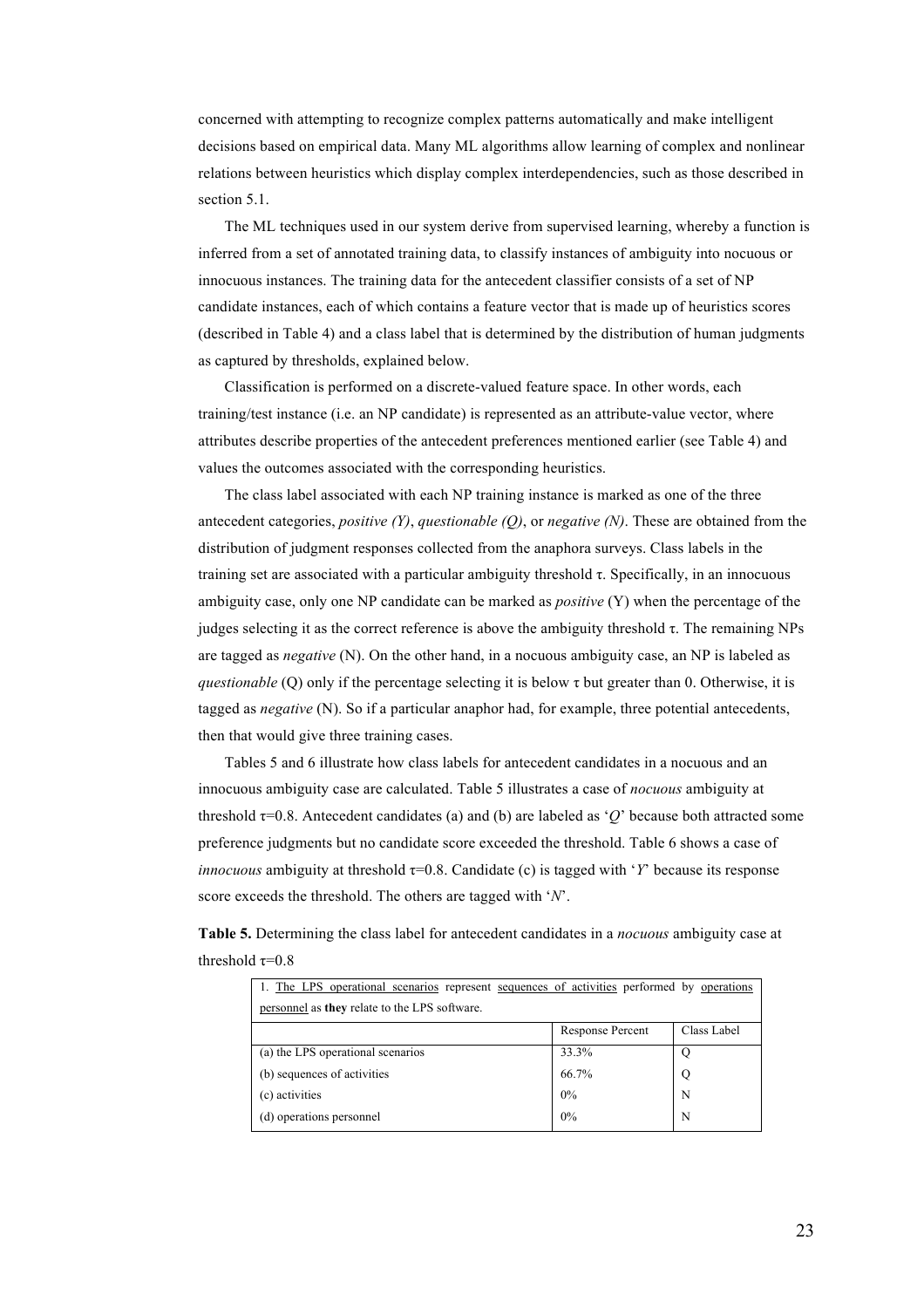**Table 6.** The determination of antecedent label for the NP candidates in an *innocuous* ambiguity case at threshold  $\tau=0.8$ 

| 2. Testing performed to demonstrate to the acquirer that a CSCI system meets its specified |       |   |  |  |  |  |  |
|--------------------------------------------------------------------------------------------|-------|---|--|--|--|--|--|
| requirements.                                                                              |       |   |  |  |  |  |  |
| Class Label<br>Response Percent                                                            |       |   |  |  |  |  |  |
| (a) Testing                                                                                | 0%    | N |  |  |  |  |  |
| (b) the acquirer                                                                           | 16.7% | N |  |  |  |  |  |
| (c) a CSCI system                                                                          | 83.3% | Y |  |  |  |  |  |

As mentioned before, we use a coreference resolution engine to link possible coreferring NPs within a list of antecedent candidates for a given anaphor. Table 7 shows the impact of coreference resolution on the class labels associated with the list of candidate antecedents. The effect of the process is to conflate the judgments associated with coreferring NPs, which in turn affects the distribution of judgments, and their relation to the threshold. In this case, the NPs '*the CCSDS parameters*' and '*these parameters*' were identified as coreferring and the sum of the judgment proportions associated with both exceeds the threshold – in this case  $\tau=0.8$ . Consequently, the ambiguity instance in Example (3) is judged as *innocuous*, and the classes label *'Y'* is assigned. Note that without coreference resolution, the instance would have been considered nocuous.

**Table 7.** The determination of antecedent label for the NP candidates in an ambiguity case with *coreferring* NPs at threshold τ=0.8

| 3. The Raw Data Processing Subsystem first checks the CCSDS parameters for valid |            |  |  |  |  |  |  |
|----------------------------------------------------------------------------------|------------|--|--|--|--|--|--|
| values and stores these parameters if they are valid.                            |            |  |  |  |  |  |  |
| Before Coreference Resolution (Nocuous)                                          |            |  |  |  |  |  |  |
| Class Label<br>Response Percent                                                  |            |  |  |  |  |  |  |
| (a) the RAW Data Processing Subsystem                                            | $0\%$<br>N |  |  |  |  |  |  |
| (b) the CCSDS parameters<br>50%<br>Q                                             |            |  |  |  |  |  |  |
| 0%<br>N<br>(c) valid values                                                      |            |  |  |  |  |  |  |
| 50%<br>(d) these parameters<br>О                                                 |            |  |  |  |  |  |  |
| After Coreference Resolution (Innocuous)                                         |            |  |  |  |  |  |  |
| Class Label<br>Respond Percent                                                   |            |  |  |  |  |  |  |
| (a) the RAW Data Processing Subsystem<br>$0\%$<br>N                              |            |  |  |  |  |  |  |
| Y<br>100%<br>(b) {the CCSDS parameters, these parameters}                        |            |  |  |  |  |  |  |
| 0%<br>(c) valid values<br>N                                                      |            |  |  |  |  |  |  |

The antecedent classifier is built using the Naive Bayes algorithm within the WEKA machine learning algorithm package. It is designed to maximize the accuracy of prediction for antecedent class labels. The training data is obtained from the dataset of anaphoric ambiguity instances and the judgments associated with each possible antecedent candidate. Table 8 shows the distribution of the three antecedent class labels for the collection, at different thresholds and after coreference resolution. As expected, as the threshold τ increases, the number of *Questionable* class labels increases, and the number for both *Positive* and *Negative* instances decreases accordingly.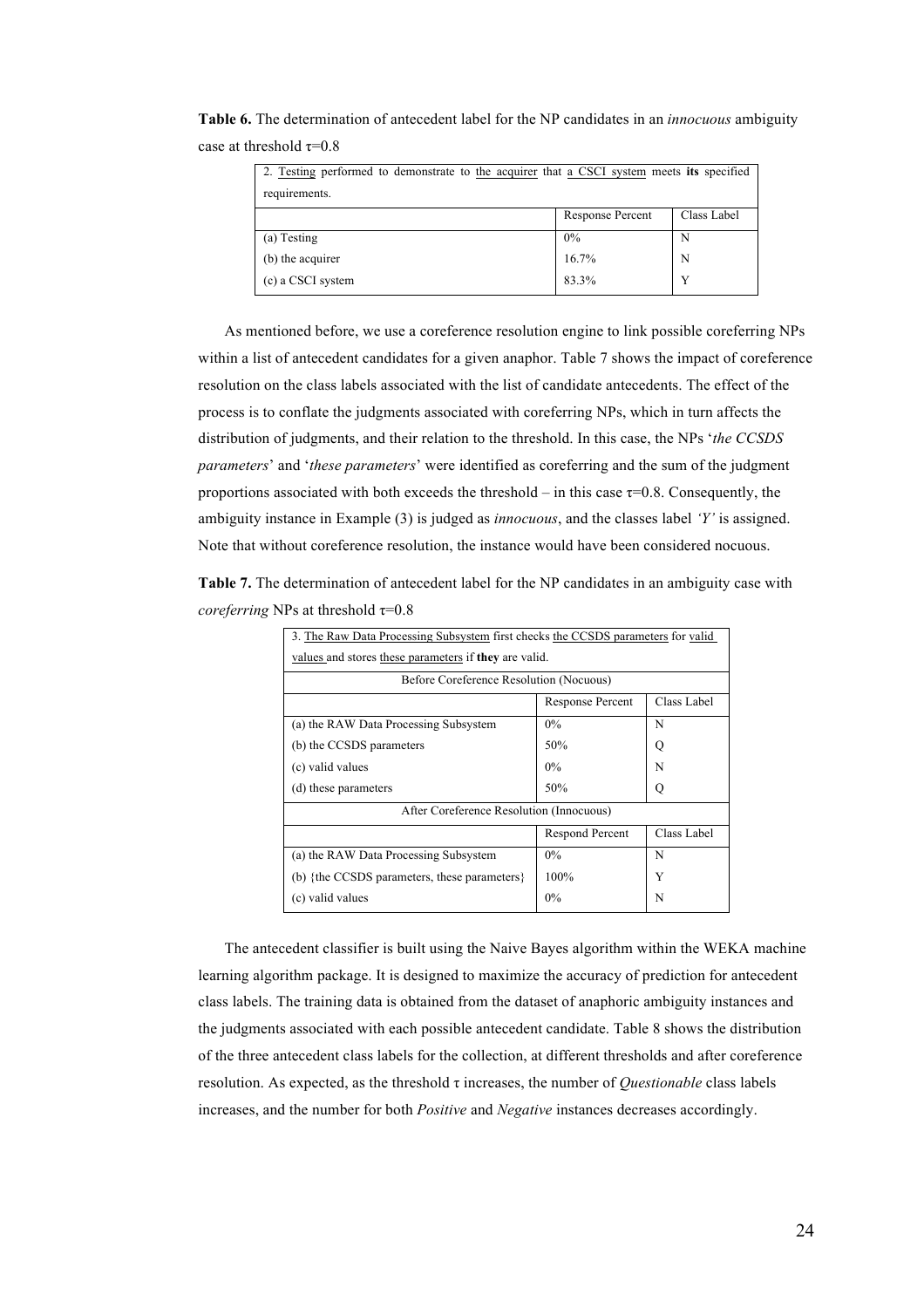|               | Antecedent Class Label (%) |       |       |  |  |
|---------------|----------------------------|-------|-------|--|--|
|               | Y                          | Q     | N     |  |  |
| $\tau = 0.50$ | 21.20                      | 6.24  | 72.6  |  |  |
| $\tau = 0.55$ | 19.67                      | 9.89  | 70.4  |  |  |
| $\tau = 0.6$  | 19.19                      | 10.83 | 69.96 |  |  |
| $\tau = 0.65$ | 17.20                      | 15.19 | 67.61 |  |  |
| $\tau = 0.70$ | 16.49                      | 16.73 | 66.78 |  |  |
| $\tau = 0.75$ | 15.07                      | 19.78 | 65.15 |  |  |
| $\tau = 0.80$ | 12.95                      | 23.80 | 63.25 |  |  |
| $\tau = 0.85$ | 9.66                       | 29.45 | 60.89 |  |  |
| $\tau = 0.90$ | 9.31                       | 30.03 | 60.6  |  |  |
| $\tau = 1.00$ | 4.94                       | 36.40 | 58.66 |  |  |

**Table 8.** Distribution of three types of antecedent instances at different ambiguity thresholds

# **6. Nocuous Ambiguity Judgment**

As described previously, we used a machine learning algorithm to construct an automated tool - an *antecedent classifier* – that, given a pronoun and a candidate NP antecedents, assigns a weighted antecedent tag to the NP candidate. The antecedent tag information in turn is used by the tool to predict whether the anaphora instance displays nocuous ambiguity. We compare automatic judgments returned by the system with the collected human judgments to evaluate system performance. Figure 5 shows the functional architecture of the Nocuous Ambiguity Judgment module, which is highlighted by the dashed line.



**Fig. 5** The functional architecture of the Nocuous Ambiguity Judgment module (highlighted by the dashed line)

This module would find a natural home as a component of a requirements authoring environment<sup>19</sup>, where it would serve (in a role similar to that of a spell-checker in a word processor) to identify and highlight cases of nocuous ambiguity as soon as the requirement is written. We believe that rather than attempt to rewrite the text into a form that is less likely to be misunderstood, the author of the requirement, at the very time when the requirement is committed to written form, is best placed to rewrite it, based on knowledge of the intended meaning. As no one author is able to assess whether a particular ambiguous instance is likely to be misunderstood by other readers, our vision is for a tool which *notifies* authors that their text may lead to

<sup>&</sup>lt;sup>19</sup> In fact, as part of our future work we intend to integrate the technology in the popular DOORS requirements management tool.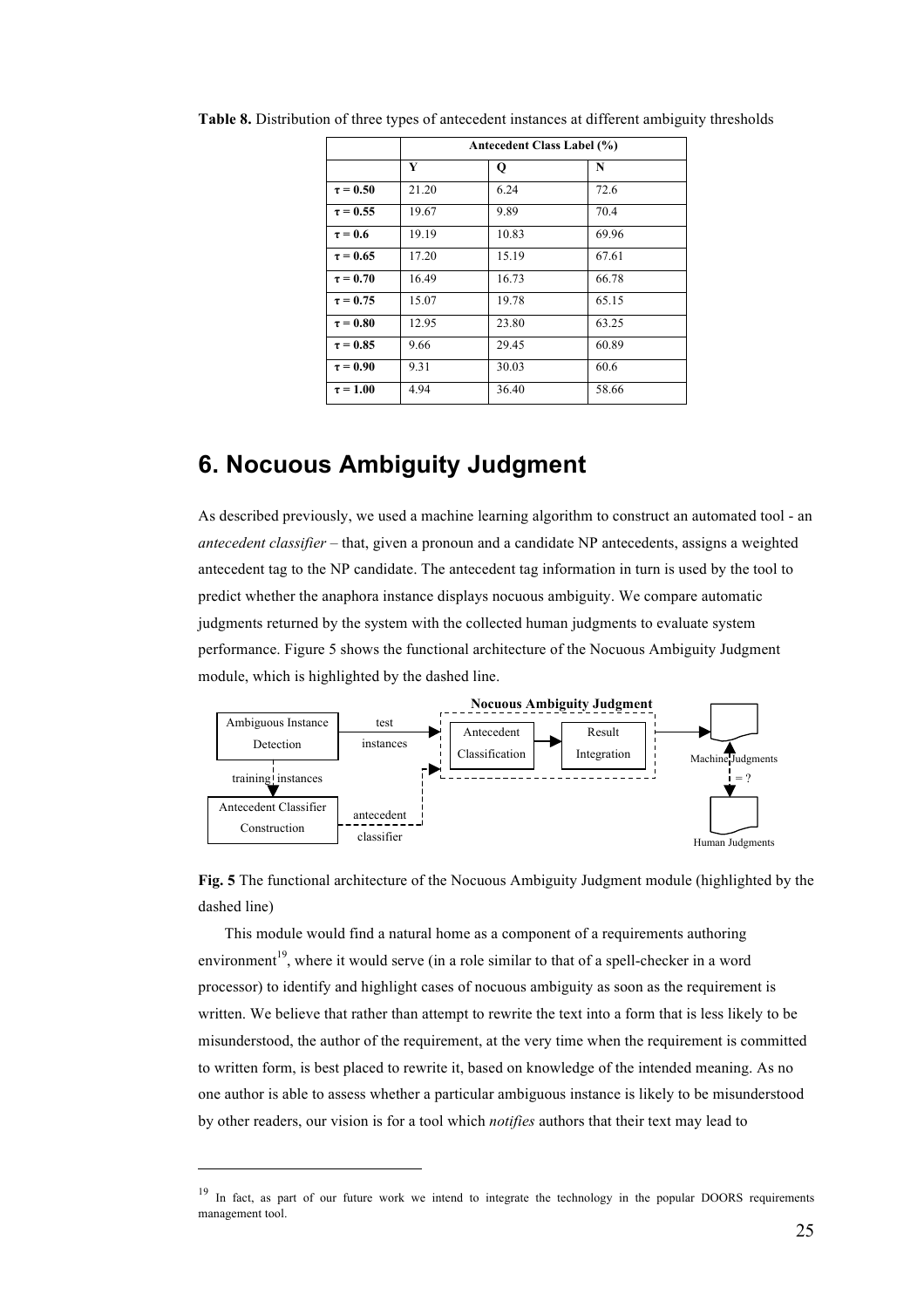misunderstandings. This allows the author to retain control of the requirements writing process, and to deal with potentially problematic cases in a manner which he or she considers most appropriate,,based on knowledge of who the other stakeholders are, and knowledge of his or her own goals.

This scenario, however, is not the only one possible. In fact, the same technique can be used post-hoc on a whole requirements document, as part of a validation or quality assessment effort, in a similar spirit to Gnesi et al [18] (but with fewer false positives and thus increased precision), or in a stand-alone tool, as part of an acceptance test in a scenario in which requirements writing has been outsourced to a consulting company. In this latter role, our Nocuous Ambiguity identification technique could serve as a way to enforce parts of a given style guide on language used to document requirements.

### **6.1 Antecedent Classification**

To determine the antecedent preference of an NP candidate in a test ambiguity case, we create a test instance in form of a feature vector for the NP, and present the feature vector to the generated antecedent classifier, which returns a class label of *Positive* (*Y*), *Questionable* (*Q*), or *Negative* (*N*).

#### **6.2 Result Integration for Nocuous Ambiguity Identification**

As previously discussed, our work emphasizes the discovery of potential nocuous ambiguity in order to notify a user rather than attempting to disambiguate. The user retains control over the final determination based on some contextual analysis. Berry et al. [3] suggest that, in order to improve the user's trust in an ambiguity tool, it is desirable that the tool should find every instance of a particular type of ambiguities (i.e. 100% recall) even at the expense of some imprecision. In line with this high recall principle, the resultant algorithm is designed to maximise recognition of nocuous ambiguity, even at the expense of returning more innocuous cases.

In order to obtain more potentially questionable instances of antecedent prediction, we relax the constraints and introduce two concepts, the weak positive threshold  $W_{\gamma}$  and the weak negative threshold  $W_{\nu}$ . The rationale for using weak thresholds is that antecedent preference reflects a spectrum with *Y* (high), *Q* (medium), and *N* (low). Weak positive and negative thresholds act as buffers to the *Q* area. Antecedent NPs that fall in the  $W_{\gamma}$  or  $W_{N}$  buffer area are treated as possible false negative (FN) for the classification of the label *Q*. The antecedent tags *Y* and *N* are labeled as weak positive or weak negative depending on these thresholds. Figure 6 shows how an ambiguity is classed as nocuous or innocuous when the weak positive and weak negative labels are used. We treat as innocuous those cases where either:

- 1. the antecedent label list either contains one clear *Y* candidate, whose certainty exceeds all others (Q or N) by a margin, or
- 2. contains no *Y* candidate, one *Q* candidate, and one or more *N* candidates where the *N* candidates are not *weak negative*.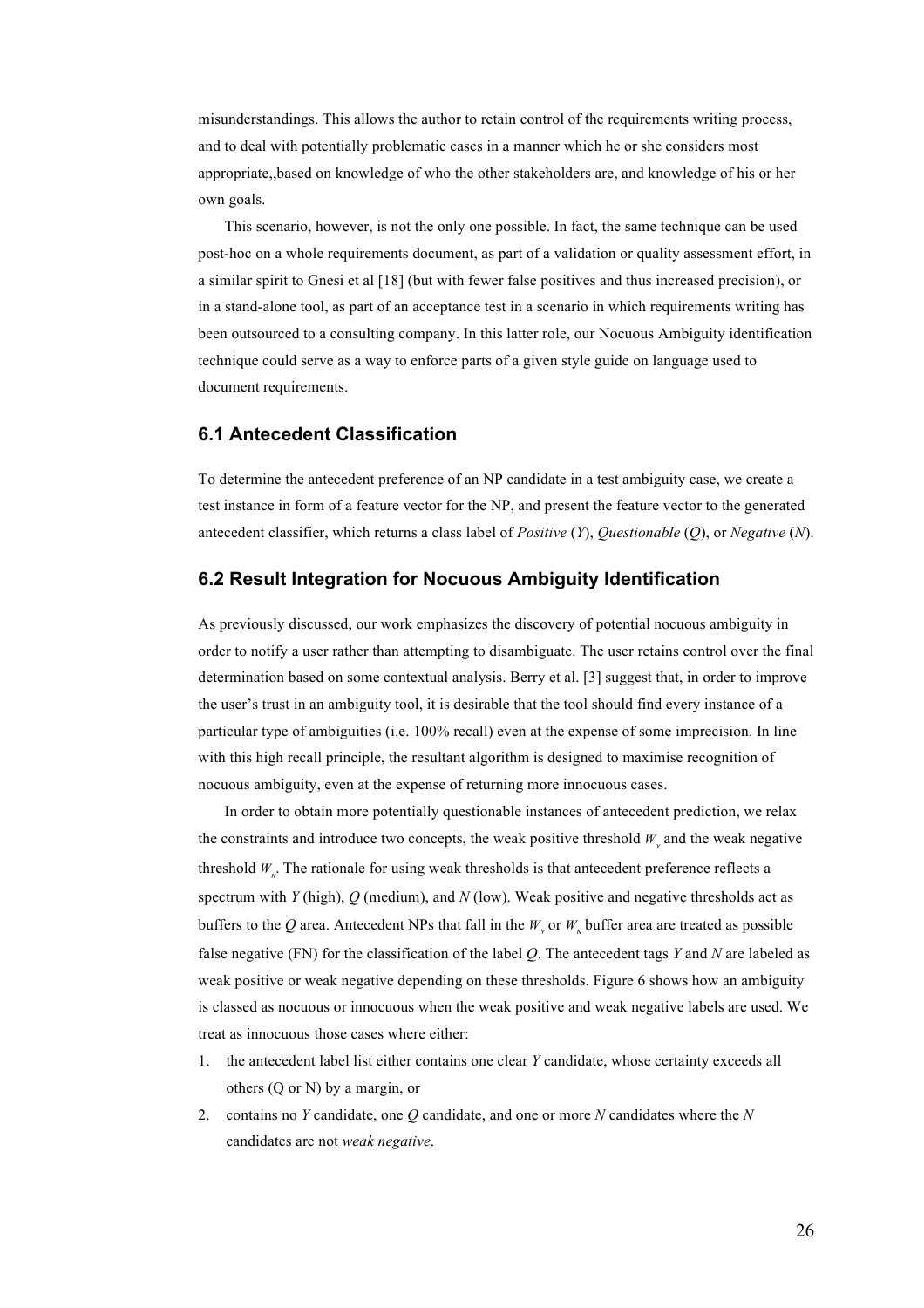#### **Determining whether ambiguity is nocuous or innocuous**

Given an anaphoric ambiguity instance with multiple potential NP candidates, the antecedent classifier returns an antecedent label set,  $C \in \{Y, Q, N\}$ , with the corresponding prediction scores,  $R = \{r_1, r_2, ..., r_n\}$ , for individual NP candidates.

#### **Parameters:**

1)  $W_{y}$  - the threshold for the *weak positive* label. The label *Y* is viewed as *weak positive* when the positive prediction score  $r_i \leq W_i$ 

2)  $W<sub>N</sub>$  - the threshold for the *weak negative* label. The label *N* is viewed as *weak negative* when the negative prediction score  $r_i \leq W$ 

#### **Procedure:**

```
if the label list R contains 
      (one Y, no Q, one or more N )
   or 
      (no Y, one Q, one or more N but not weak negative )
   or 
      (one Y but not weak positive, any number of Q or N) 
then
      the ambiguity is INNOCUOUS
else
      the ambiguity is NOCUOUS
```
**Fig. 6** The procedure for determining whether anaphoric ambiguity is nocuous or innocuous

# **7. Experiments and Results**

For the purpose of evaluation, we used a standard 5-fold cross validation technique in which, in each iteration, we trained on 80% and tested on 20% of the remaining data. The performance of the task was measured in terms of precision (P), recall (R), F-measure (F), and Accuracy:

$$
R = \frac{TP}{TP + FN} \qquad P = \frac{TP}{TP + FP} \qquad F_{\beta} = \frac{(1 + \beta^2)PR}{\beta^2 P + R} \qquad Accuracy = \frac{TP + TN}{total}
$$

where *TP* (true positives) is the number of correctly identified *nocuous* ambiguities, FN (false negatives) is the number of nocuous ambiguity not identified by the system, and FP (false positives) is the number of nocuous ambiguities y that are incorrectly identified. Here we use the  $F<sub>2</sub>$  measure (β=2), which weights recall twice as much as precision in order to emphasize the impact of the recall on performance. All results were averaged across five iterations.

As described earlier, the anaphoric ambiguity model introduced in this paper is an improvement over our original model in Yang et al. [58]. In this paper, we consider the additional effects of using NP coreference information resolution engine and four more antecedent preference heuristics, i.e. coordination pattern preference, indicating verb, section heading preference and domain-specific term preference. We carry out a new set of experiments, and compare *the extended ambiguity model* (**AM\_Ext**) with *the original model* (**AM\_Ori**) for the purpose of the evaluation of system performance.

We present our experiments and results as follows: First we conducted a set of experiments to compare the performance of the antecedent classifier at different ambiguity thresholds. These are discussed in Section 7.1. Then in Section 7.2, we discuss the impact of various feature types on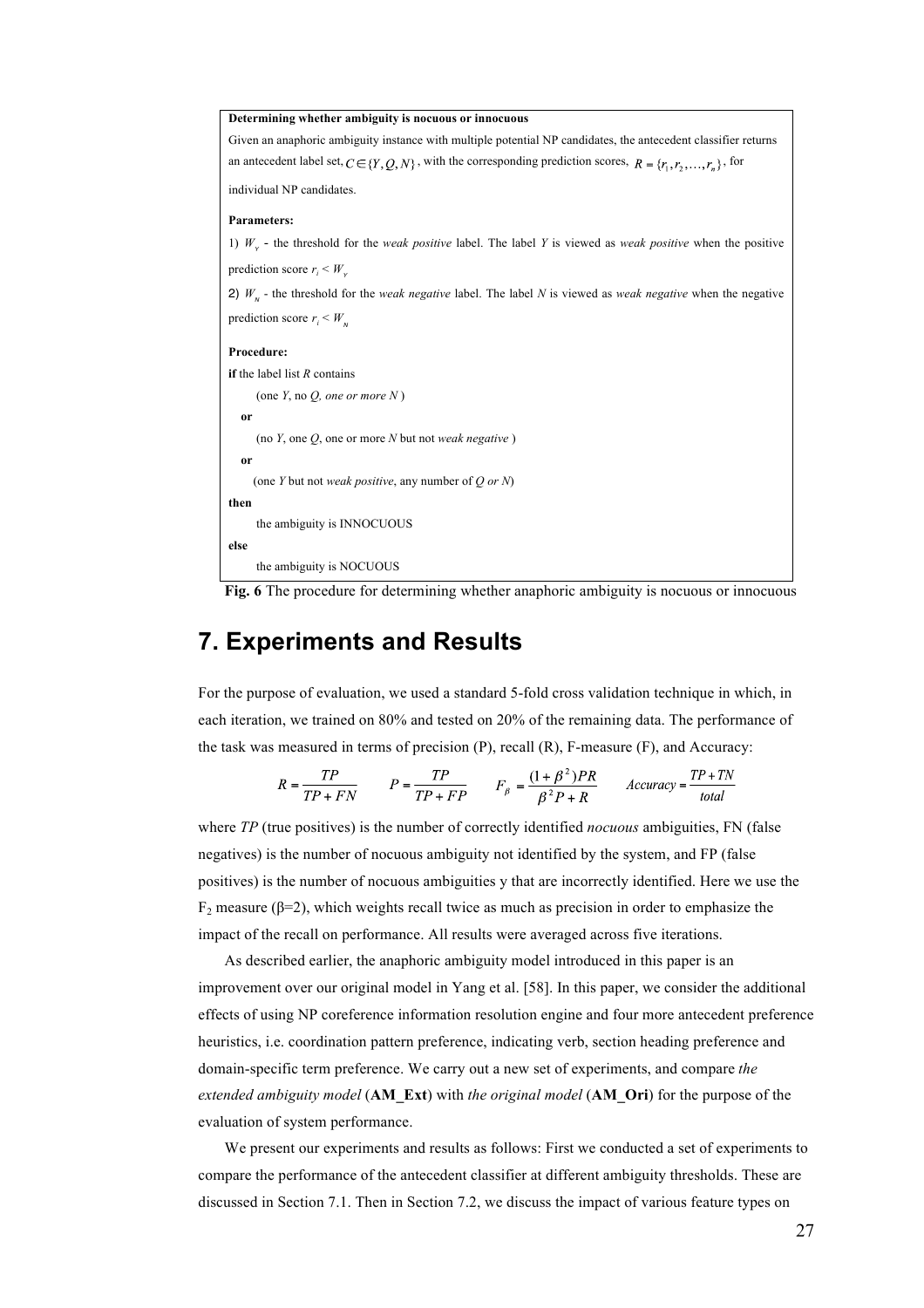performance of the antecedent classifier. The tool is then compared to a baseline measurement, and in Section 7.3, we report on the performance at different ambiguity thresholds.

#### **7.1 Performance of the Antecedent Classifier**

The performance of our antecedent classifier trained on the anaphoric instances is illustrated in Figure 7. Since all of the three antecedent categories, *Y*, *Q*, and *N*, are important in the later step of result integration, here we report the accuracy, which we think can better reflect the overall system performance. The best performance of the extended classifier, AM\_Ext, was achieved at the threshold of 0.5 with an accuracy of 81.42%, whereas the worst performance was obtained at the threshold of 1.0 with a drop of 7.1% in accuracy (to 74.3%). Observing that at a threshold of 1.0, 80% of ambiguities are deemed nocuous based on human judgment (see Figure 1), the classifier behaviour's is worse than that of the trivial classifier that always answers 'nocuous' for this case. A likely reason for the drop in accuracy at high thresholds is the problem of imbalanced distribution among different types of training instances for high thresholds (e.g.,  $\tau \ge 0.9$ ), especially for positive instances which are significantly decreased with the increase of the threshold. For example, there are only 42 positive instances compared with the total of 585 instances at the threshold of 1.0 (see Figure 1).

The AM\_Ext classifier performs generally better than the AM\_Ori one with a slight average increase of 2.43% in accuracy. This means that the introduction of the NP coreference resolution engine and four new-added heuristics does capture some characteristics of anaphoric ambiguity, and thus improves the performance of the antecedent classifier. However, the effect is not evident. One possible explanation is: (a) The anaphora instances in which two NPs are co-referred occur infrequently in the dataset, and thus the effect of noun-phrase resolution is limit in system performance. (b) Compared with the previous 13 heuristics, the four newly-added heuristics do not capture some important characteristics in anaphora ambiguity.



**Fig. 7.** The performance of antecedent classifiers at different thresholds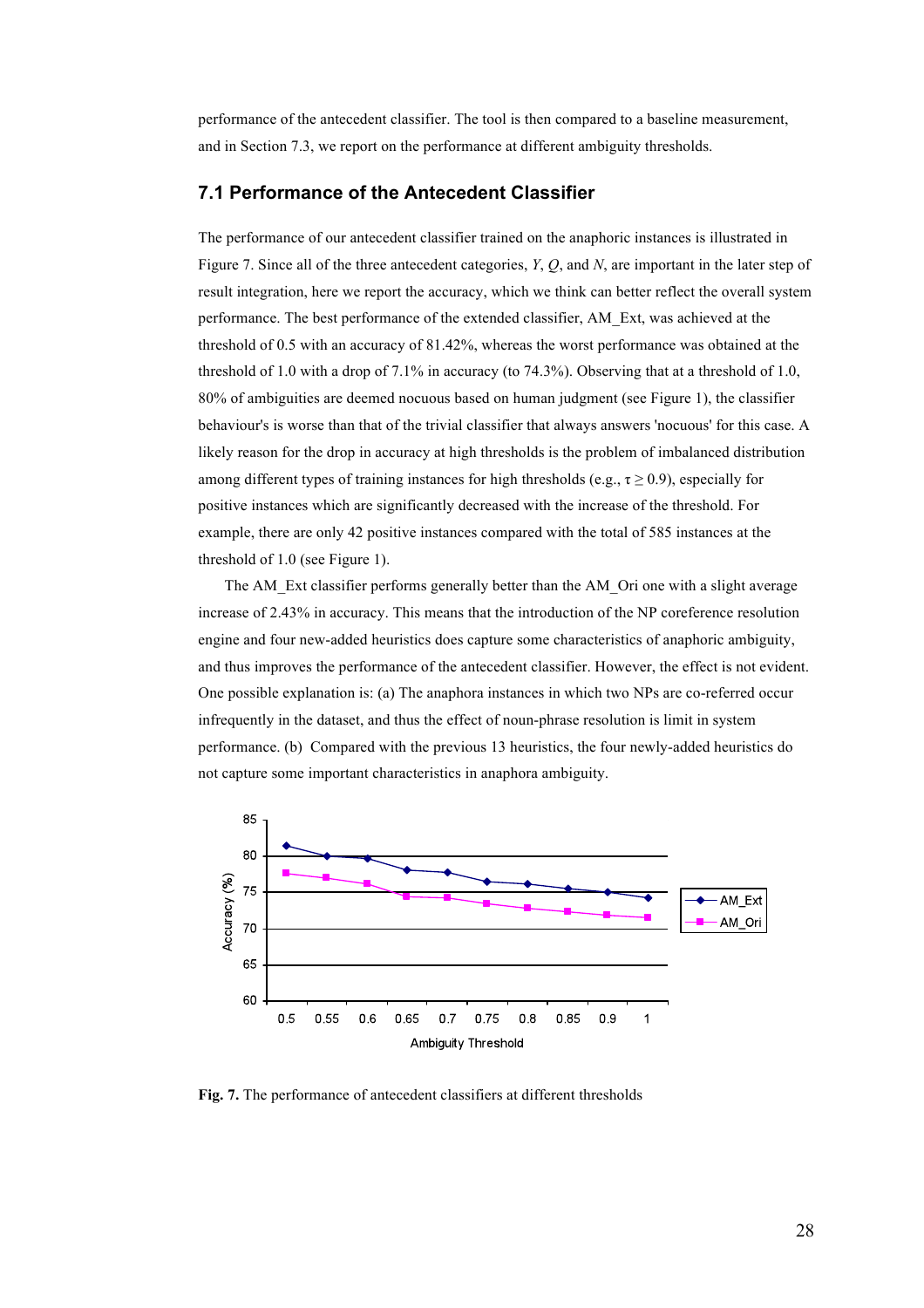### **7.2 Impact of Feature Types**

We also evaluated the impact of individual feature types on system performance compared with the full-fledged antecedent classifier with all features. We treat linguistic features as the basic feature type because of the important role that linguistic information plays in anaphora analysis. Table 9 shows that the context features or statistical features generally improve the performance of the antecedent classifier when they are incorporated with the linguistic features. Nevertheless, it seems that both types of features appear to have no apparent positive influence on antecedent prediction. It suggests that the syntactic and semantic characteristics inherent in the sentences provide the most important information to capture the associations between the antecedent candidates and the anaphor. The contextual and corpus-based statistical information is helpful to some extent, but not fundamental in the analysis of anaphoric ambiguity.

We hypothesized that the best accuracy on all features would be achieved if each type of features could capture disparate characteristics of anaphora to some extent. The results in Table 9 support this hypothesis: the system performs best when all features are used together which results in an increase of 2.1% in accuracy.

| Feature Type               | # Correct Instance | # Incorrect Instance | Accuracy $(\% )$ |
|----------------------------|--------------------|----------------------|------------------|
| Linguistics                | 630                | 219                  | 74.18            |
| $Linguistics + Context$    | 641                | 208                  | 75.56            |
| $Linguistics + Statistics$ | 635                | 214                  | 74.84            |
| All Features               | 647                | 202                  | 76.25            |

**Table 9** The impact of feature types on classifier performance  $(\tau=0.8)$ 

| <b>Feature Type</b> | <b>Heuristic Feature (Excluded)</b> | Accuracy (%) |  |  |
|---------------------|-------------------------------------|--------------|--|--|
| Linguistics         | Number agreement                    | 75.64        |  |  |
|                     | Definiteness                        | 75.48        |  |  |
|                     | Non-prepositional NP                | 75.72        |  |  |
|                     | <b>Syntactic constraint</b>         | 72.28        |  |  |
|                     | Syntactic parallelism               | 75.86        |  |  |
|                     | Coordination pattern                | 76.05        |  |  |
|                     | Non-associated NP                   | 75.62        |  |  |
|                     | Indicating verb                     | 75.83        |  |  |
|                     | <b>Semantic constraint</b>          | 74.57        |  |  |
|                     | Semantic parallelism                | 76.02        |  |  |
|                     | Domain-specific term                | 76.02        |  |  |
| Context             | Centering                           | 75.86        |  |  |
|                     | Section heading                     | 76.02        |  |  |
|                     | Sentence recency                    | 75.14        |  |  |
|                     | Proximal                            | 75.86        |  |  |
| <b>Statistics</b>   | Local-based collocation frequency   | 75.74        |  |  |
|                     | BNC-based collocation frequency     | 75.80        |  |  |
|                     | <b>All features</b>                 | 76.25        |  |  |

**Table 10.** The impact of individual heuristic feature on classifier performance  $(\tau=0.8)$ 

Moreover, we conducted a set of experiments to evaluate the impact on system performance with respect to individual heuristics. In each run, one of the heuristics was *excluded* from the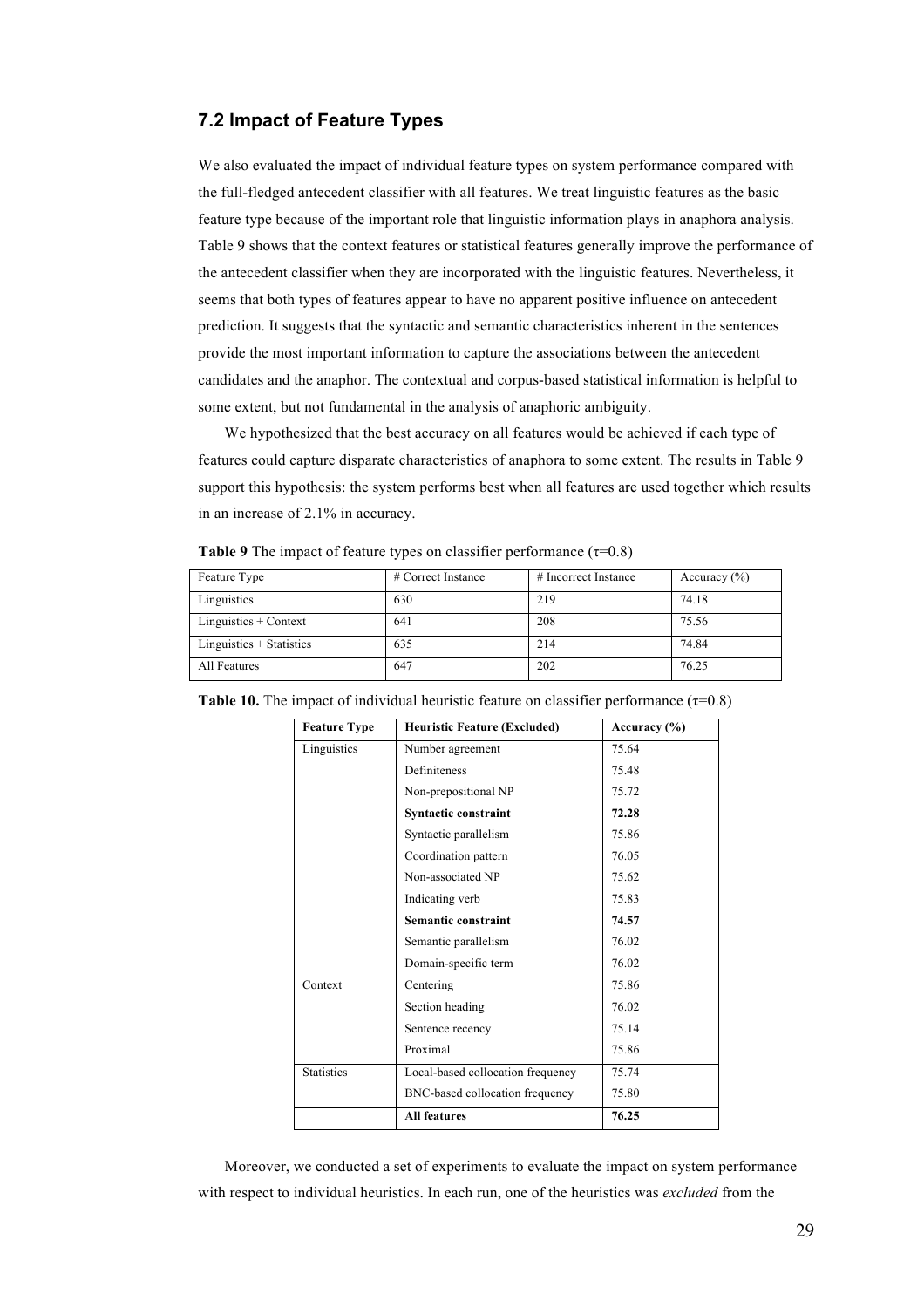feature set. The comparison of classifier performances for different heuristics (shown in Table 10) indicates that the heuristics, syntactic and semantic constraint, are more important features in the prediction of preferred antecedent, which contribute 3.7% and 1.68%, respectively, on accuracy improvement. However, some heuristics, such as coordination patterns, semantic parallelism, domain-specific terms, and section heading, display trivial influence on accuracy performance. Another interesting observation is that there is no one heuristic strong enough to make a decisive prediction. This evidence corroborates our findings in previous work [9], that the classifier performs well only when multiple heuristics are taken into consideration, even if the heuristics appear to be poor predictors individually.

#### **7.3 System Performance Comparison**

#### *7.3.1 Comparing with the Baseline Model*

We use a baseline model to compare the performance of the proposed ML-based model for nocuous ambiguity identification. In the baseline model, we assume that each recognized ambiguity instance has the potential to be a *nocuous* ambiguity, and is counted as a positive match for the baseline model. Therefore, the baseline model achieves an 'ideal' recall *R<sub>BL</sub>* of 100%, and the precision and F-measure are calculated as:

$$
P_{BL} = \frac{\# N occurs \, identity \, edby \,Judgments}{total \# \, of \, Ambiguities}
$$
\n
$$
F_{BL} = \frac{(1 + \beta^2) P_{BL} R_{BL}}{\beta^2 P_{pr} + R_{pr}} (\beta = 2)
$$

The performance comparison among the ML-based model with weak thresholds, the MLbased model without weak thresholds, and the baseline model at different ambiguity thresholds are given in Table 11. As expected, compared with the baseline model, the ML-based model with weak thresholds performs better with an average increase of 7.79 percentage point on precision and 6.93 percentage points on F2 measure, although the recall is slightly lower compared with the ideal of 100%. However, for the ML-based model without the weak thresholds, we see notable improvement in precision, but much larger decreases in recall. Overall, the results suggest that the ML-based model benefits from using antecedent preferences information represented in the antecedent classifier.

Comparing the ML-based model without weak thresholds, we see notable gains in recall, and smaller drops in precision for the ML-based model with weak thresholds. It reveals that the introduction of the weak positive and negative thresholds help catch more instances that fall into the grey areas between positive and questionable instances, or between questionable and negative instances. Those instances are very sensitive to the ambiguity threshold τ.

Furthermore, we also find that the overall performance of the system begins to deteriorate as the threshold τ decreases, especially for precision and F-measure. As mentioned before, our technique is optimized to prefer high recall, at the expense of lower precision. In order to find more nocuous ambiguities, the determination of innocuous ambiguities is quite strict (as shown in procedure in Figure 6). However, at low thresholds, more ambiguities are considered innocuous,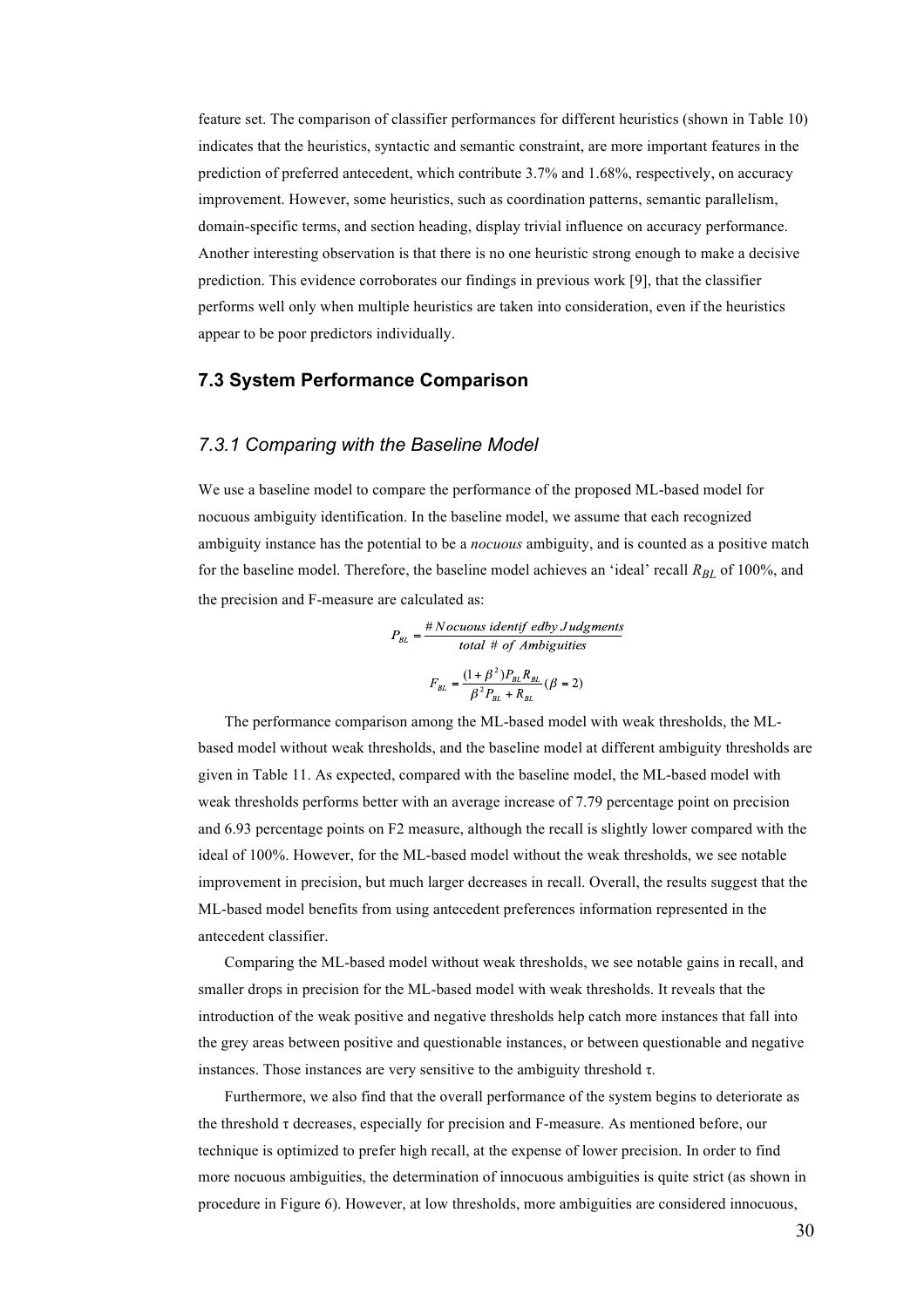because fewer readers are required to agree on a common interpretation. But the system requirement of high recall results in more false positives (innocuous cases being classed as nocuous) at low thresholds. This results in lower precision and F-measure at these thresholds.

|               | ML-based Model (AM Ext 1) |                        |                |                           | ML-based Model (AM Ext 2) |                | <b>Baseline Model</b> |     |                |
|---------------|---------------------------|------------------------|----------------|---------------------------|---------------------------|----------------|-----------------------|-----|----------------|
|               |                           | (with weak thresholds) |                | (without weak thresholds) |                           |                |                       |     |                |
|               | P                         | R                      | F <sub>2</sub> | P                         | R                         | F <sub>2</sub> | P                     | R   | F <sub>2</sub> |
| $\tau = 0.5$  | 0.2405                    | 0.9500                 | 0.5974         | 0.2724                    | 0.5500                    | 0.4568         | 0.1000                | 1.0 | 0.3571         |
| $\tau = 0.55$ | 0.2989                    | 0.9722                 | 0.6702         | 0.3182                    | 0.6745                    | 0.5510         | 0.1950                | 1.0 | 0.5477         |
| $\tau = 0.6$  | 0.3091                    | 0.9750                 | 0.6814         | 0.3385                    | 0.6750                    | 0.56305        | 0.2150                | 1.0 | 0.5779         |
| $\tau = 0.65$ | 0.3760                    | 0.9825                 | 0.7428         | 0.3871                    | 0.7368                    | 0.62404        | 0.3000                | 1.0 | 0.6818         |
| $\tau = 0.7$  | 0.4388                    | 0.9841                 | 0.7881         | 0.4506                    | 0.7619                    | 0.6694         | 0.3300                | 1.0 | 0.7112         |
| $\tau = 0.75$ | 0.4632                    | 0.9867                 | 0.8047         | 0.4667                    | 0.8400                    | 0.7241         | 0.3900                | 1.0 | 0.7617         |
| $\tau = 0.8$  | 0.5614                    | 0.9785                 | 0.8548         | 0.5802                    | 0.8495                    | 0.7773         | 0.4800                | 1.0 | 0.8219         |
| $\tau = 0.85$ | 0.6485                    | 0.9833                 | 0.8912         | 0.6524                    | 0.8717                    | 0.8167         | 0.6100                | 1.0 | 0.8866         |
| $\tau = 0.9$  | 0.6737                    | 0.9837                 | 0.9008         | 0.6906                    | 0.8862                    | 0.8386         | 0.6250                | 1.0 | 0.8928         |
| $\tau = 1.0$  | 0.8201                    | 0.9937                 | 0.9533         | 0.8216                    | 0.9497                    | 0.9209         | 0.8000                | 1.0 | 0.9523         |

**Table 11.** The performance comparison between two ML-based models and the baseline model

### *7.3.2 Comparing with the Original Ambiguity Model*

Figure 8 shows the system comparison of the extended ambiguity model, AM\_Ext, with the original one, AM\_Ori, at different ambiguity thresholds. Although the AM\_Ext model merely outperforms the AM\_Ori model on F-measure with a small average increase of about 1 percentage, it is interesting to note that the apparent improvement takes place at the threshold range between 0.55 and 0.75. One possible explanation is due to the class skewness problem, that is, the lack of the *Questionable* instances at the lower thresholds (τ <0.55) and the lack of the *Positive* instances at the higher thresholds (τ>0.75) (See Figure 1). The ML-based classifier could not perform well because of the unbalanced distribution of instances types at the lower or higher thresholds.



**Fig. 8.** The performance comparison between the extended model and the original model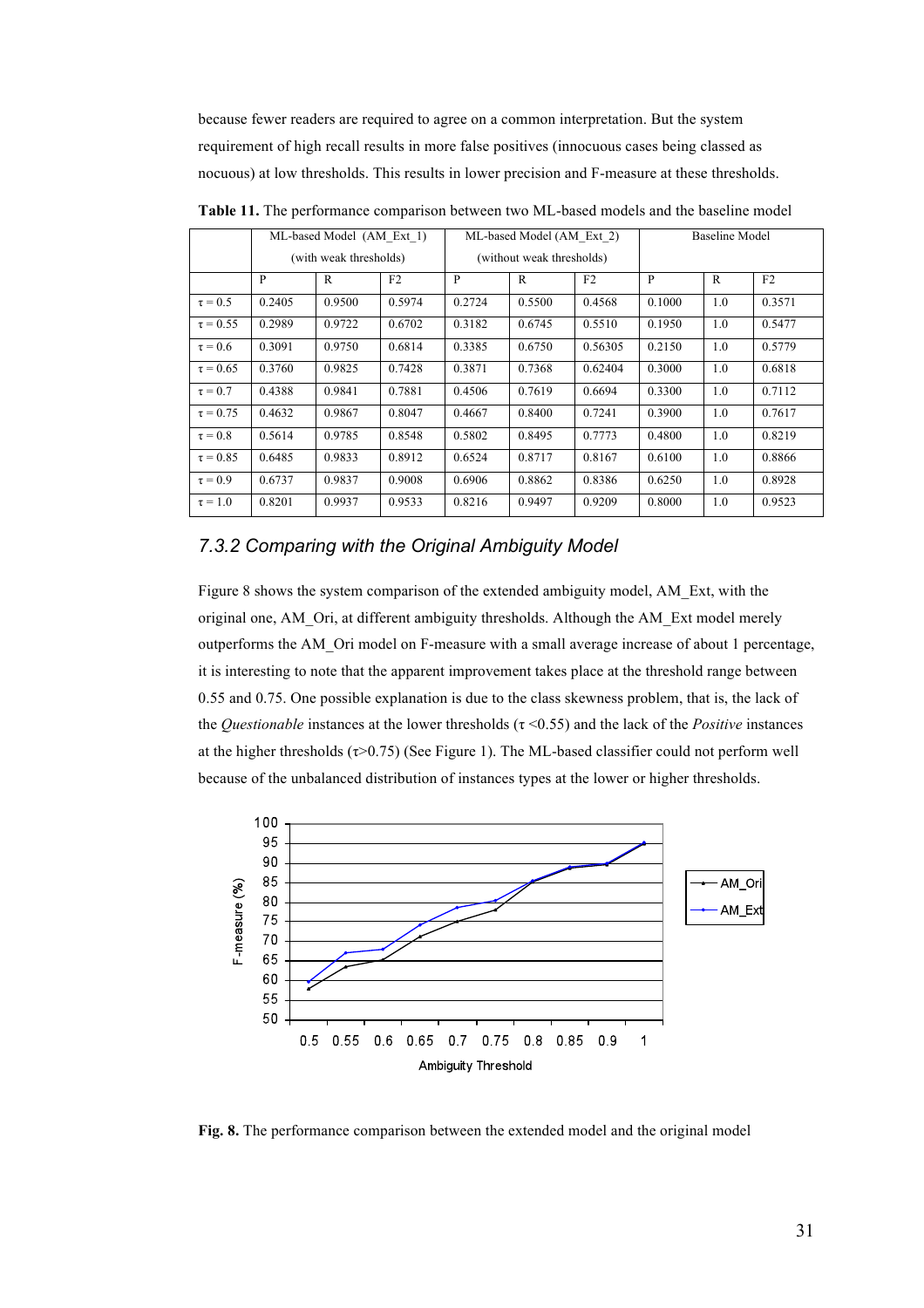# **8. Threats to Validity**

This section describes the potential threats that might affect the validity of our work and the nocuous ambiguities identified by our tool, and discuss how they are mitigated or accommodated.

**Context Information.** As mentioned earlier, anaphoric ambiguity is a somewhat contextdependent ambiguity in which contextual information (e.g., discourse focus, the header of the text) provides some useful clues for interpreting the sentence. Structured documents (e.g., HTML and XML files) denote structural semantics for text such as title, headings, paragraphs, and other items. In fact, while many requirements documents are managed as structured databases (e.g., in tools such as DOORS), many others are distributed in PDF or word-processing format, especially when crossing inter-organizational borders. Recovering useful structure information for analysis from these formats can be a substantial challenge. Moreover, the relationships between requirements (e.g., prerequisite, supports, extends, conflicts), when available, could also be utilized when making judgments.

In our surveys, judges were presented only with individual anaphora instances without the surrounding context. This can lead to additional difficulties for the judges in deciding on the correct interpretation, and is thus a threat to how generalizable to RE practice our results are. For example:

### **E25.** *LVL1 trigger accept Identifier, A 24 bit L1ID is provided from the TTCrx with each LVL1A signal. In conjunction to the BCID, it uniquely defines an event.*

In this example, more than a half of the judges (7 out of 13 judges) could not decide which NP candidate is most likely to be the antecedent of the anaphora with respect to the five NP candidates that appear in the preceding text. Therefore, for most thresholds, this instance exhibits nocuous ambiguity. However, the header information of this paragraph was '*L1ID*'. Had the judges been provided with this, it is possible that this would have affected their choice of antecedent.

This is particularly relevant for requirements documents. In fact, not only are requirements documents often highly structured, with numerous levels of headings and sub-headings which contribute to scope and qualify the actual text very accurately, but the potential readers of the document are generally familiar with the application domain, and can draw on very specific knowledge in order to select the most plausible interpretation.

Nevertheless, the lack of contextual information means that, in our experiment, certain instances were judged as nocuous whereas, if presented in-context and to informed judges, they would have turned out to be innocuous. In essence, we risk having underestimated the number of false positives - which, as already discussed, is considered in the literature a minor problem.

**Domain-specific Corpus.** Corpus-based statistics information is one of the main resources used by our heuristics. The corpus we used in our studies was the BNC corpus, which is a large *generic* text corpus. However, using a domain-specific corpus might improve the heuristics' performance, especially for domain-specific ambiguities. If, as expected, training the classifier on a domain-specific corpus (which, however, would have to be different for each project or product family) yields better results, the effect of this threat is that we have again underestimated the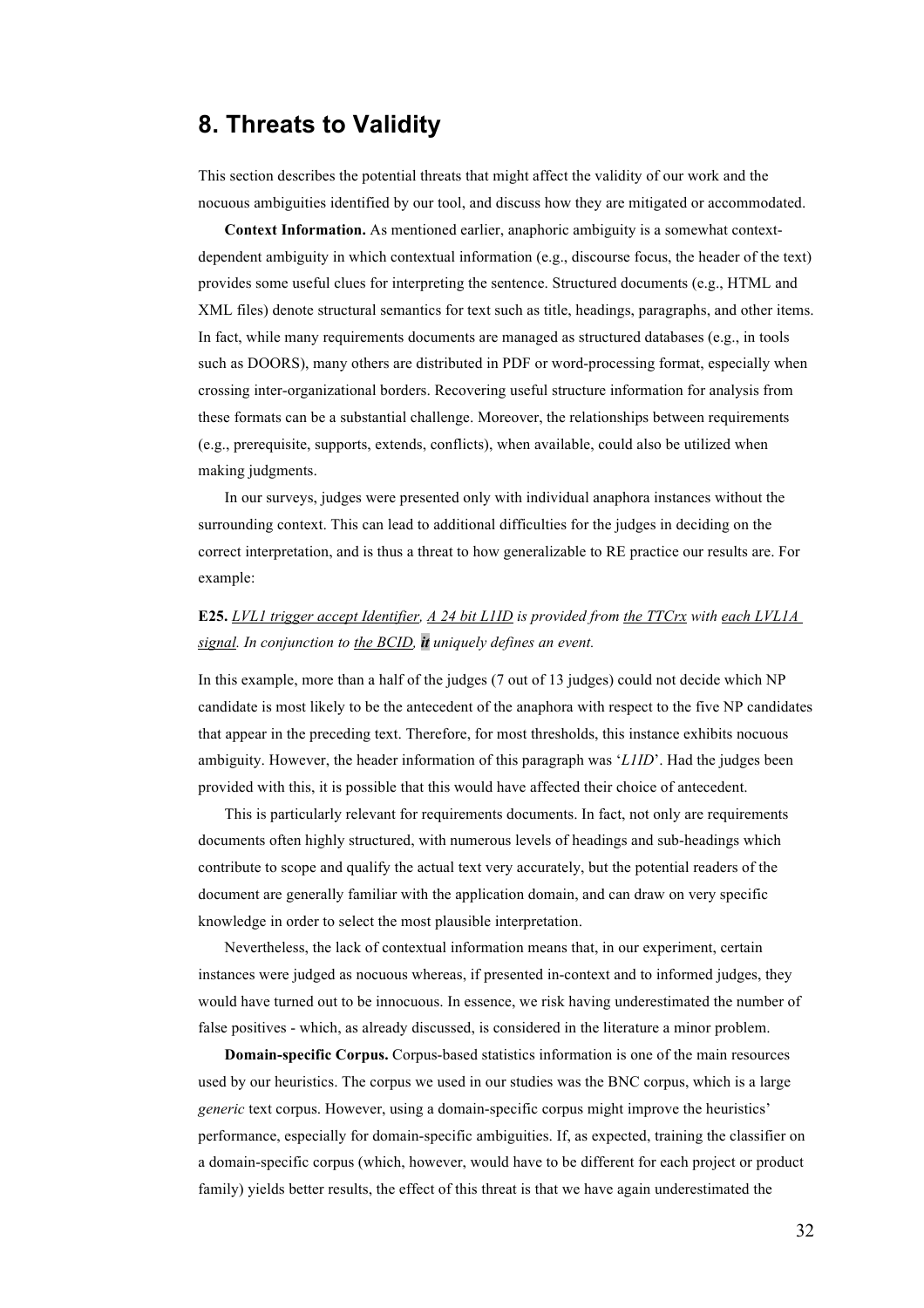performance of our approach. Another consideration is also in order: in requirements engineering, it is often the case that different stakeholders have different areas and degrees of domain expertise. For example, an analyst might not have the specific knowledge possessed by a domain expert, or the latter might not share the specialized language of the developers. Hence, training a classifier on a highly-specialized domain corpus could be detrimental, in that ambiguities that could be dangerous for some of the stakeholders, would be deemed innocuous on the ground that other stakeholders (who have highly-specialized domain knowledge) would not consider them ambiguous. We therefore believe that using a generic corpus is appropriate in requirements engineering.

**Machine Learning (ML) Approaches.** To select an appropriate machine learning algorithm to build our antecedent classifier, we tested a number of ML algorithms available in the WEKA package on our dataset. The reason we selected the Naive Bayes algorithm in our tests was because that algorithm generally performed better than other candidates at various levels of ambiguity thresholds. Naive Bayes achieved an average accuracy of 73.6% compared with Decision tree (70.39%), J48 (71.4%), LogitBoost (72.09%), and SVM (70.16%). However, during training, we found that the performance of a variety of ML algorithms on our dataset was relatively stable. Most of the ML algorithms achieved similar performances, with accuracy ranging between 70% and 74%. We conclude then that the particular choice of a ML algorithm would not substantially change our results.

Still, it would be interesting to investigate whether the performance of our classifier can be improved by using other techniques such as Neural Networks or Genetic algorithms.

**Threshold settings in requirements engineering.** The objective of our research is to develop techniques to identify the sentences containing nocuous ambiguities that carry high risk of misunderstanding. What is "high risk" is determined in our technique by a threshold, and having set the wrong threshold in our experiments is a threat to the technique's applicability in other situations. When our technique is applied in real-world requirements engineering contexts, the ambiguity threshold can be set by the users to help find the optimal tolerance to ambiguity. The optimal threshold needs to be found experimentally, and moreover might vary in the course of the requirements elicitation and analysis. For example, an analyst might want to focus initially on the very bad ambiguities, those that are almost guaranteed to cause trouble, and thus set a high threshold. As the analysis progresses and the most urgent cases of nocuous ambiguities are addressed (by clarifying, rewriting, or explicitly acknowledging them), the threshold can be progressively lowered, so that at each stage only a limited number of cases are shown (thus avoiding being overloaded with too many alarms).

In this scenario, which particular threshold was used in our experiments is not particularly sensitive, since in practice a large range of values will be used – from the very lax for an initial brainstorming , to the most exacting for a high-assurance system. Additionally, as shown in Section 7.1, the performances of the techniques stays in the range of 75%-80% accuracy as the threshold vary, so the applicability of the technique in real-life requirements engineering is not hindered by the particular threshold setting.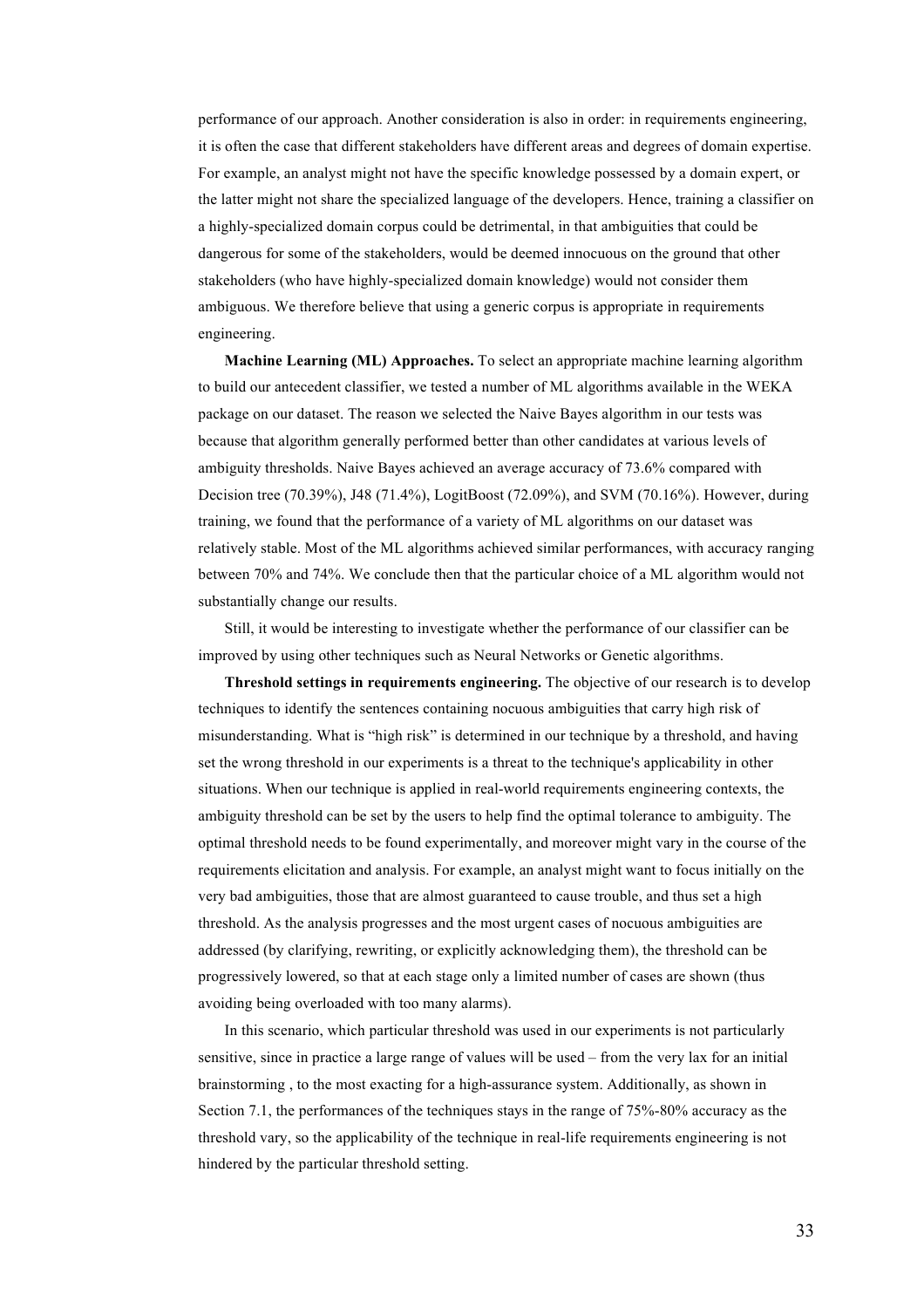**Applicability to other requirements engineering practices.** We focused in this work on requirements written in free-form natural language. Therefore there is a threat that the results cannot be generalized to other contexts, such as when requirements are expressed as use cases, scenarios, or in semi-formalized or formalized languages. The scope of applicability of our results are in fact limited to those cases where a reasonably large part of the requirements are conveyed in natural language form, either as part of a large document, or as snippets in a structured document. The latter covers, among others, most scenarios and other template-based approaches. We do not claim applicability to other techniques used in current practice (e.g., goal models, SCR tables, fully formal specifications).

An interesting issue arises with regard to controlled natural language, which is mandated in several industries as the de-facto standard for writing requirements. In some cases, these languages exclude pronouns entirely, and hence our results (which pertain to pronominal anaphoric references) are not applicable. In other cases, pronouns are allowed, but the verbs or other connectives are restricted. We speculate that, for such controlled languages, results from the machine-learning algorithms would be even better (i.e. more precise) than what we have obtained from the generic corpus. Whether this would lead to a more precise approximation of the stakeholders' appreciation of ambiguity on the controlled language, is an open question.

# **9. Related Work**

**Ambiguity in Requirements Engineering.** Ambiguity is a pervasive phenomenon in natural language, and thus in natural language requirements documents. The general phenomenon has been studied in philosophy and logic, and used in poetry in Homeric times. We will thus restrict ourselves to the specific treatment of ambiguity (and in particular, pronominal anaphora) in relation to requirements engineering. Early studies [16] have discussed '*communication errors*' in relation to general quality of requirements, but only in 1992 the particular case of pronoun references is specifically addressed [45]. In the latter, anaphora is used as an example of '*language ambiguities*', a very generic category which includes all cases where confusion or misunderstanding can derive from the specific wording used in a requirement. Four ambiguity categories that typically occur in requirements documents had been identified by Berry and his colleagues [3], which include lexical ambiguity, syntactic ambiguity, semantic ambiguity and pragmatic ambiguity. The second category, syntactic ambiguity, is the one more directly related to the case of pronominal anaphora that we have studied in the present work, although the *resolution* of the ambiguity is often driven by a combination of lexical, syntactic, semantic and pragmatic means (as discussed in Section 4.2.1). A more detailed discussion about the ambiguity types contained in each category, together with relevant examples is given in [3]. Furthermore, Gervasi and Zowghi [17] investigated the nature of ambiguity in requirements specifications and provided deeper analysis on the causes and effects of different types of ambiguity (focusing on lexical, syntactic, and semantic ambiguity) in the system development process in order to help better understand the role of ambiguity in RE practices. In that work, Gervasi and Zowghi suggest a role for the linguistic feature of *markedness* as a predictor of whether any ambiguity is intentional on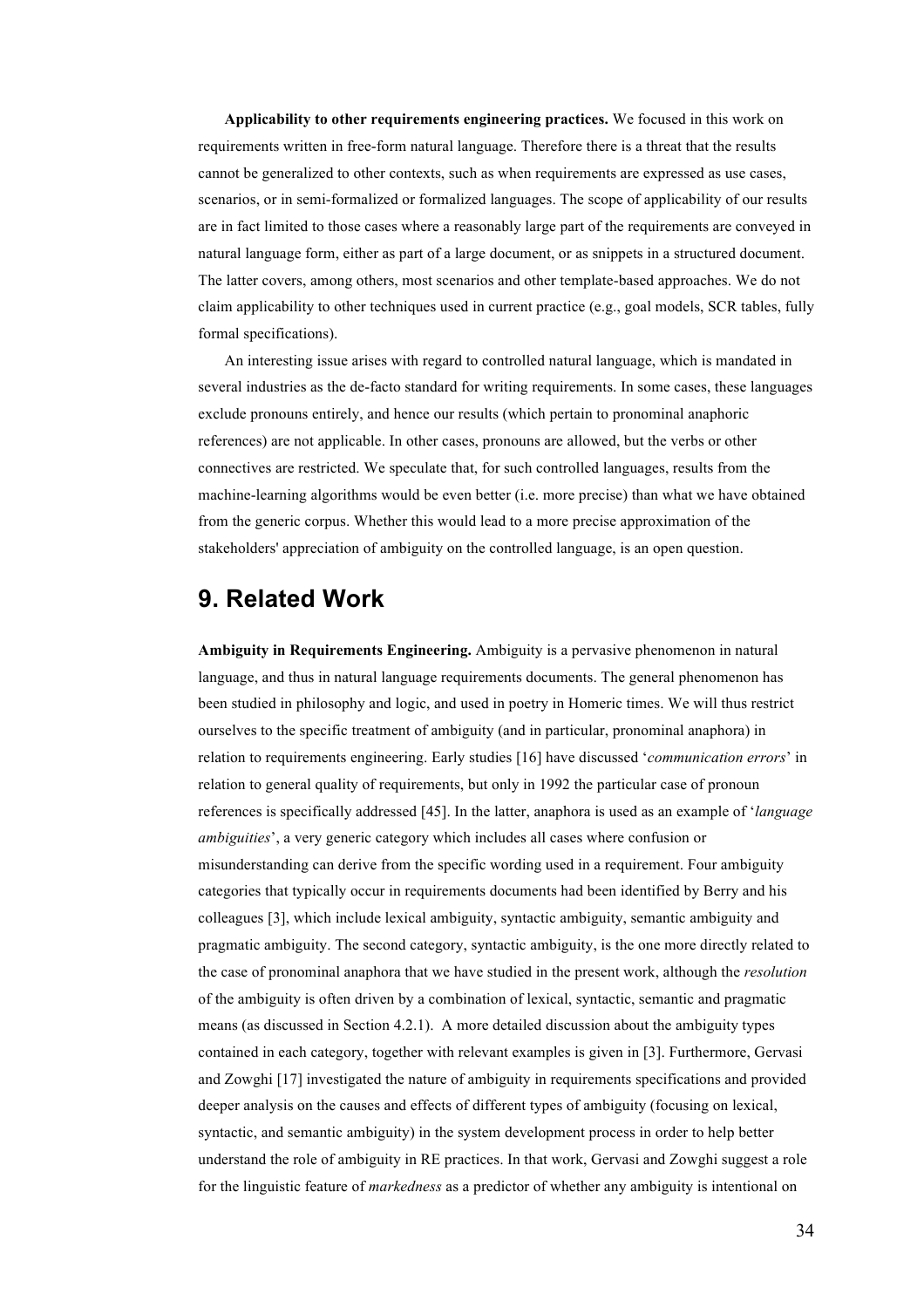the part of the writer, or not. Compared to our approach, markedness could constitute a further heuristics to detect the potential nocuity of a specific instance of ambiguity.

Moving from more speculative works into the application-oriented ones, several studies have attempted to identify ambiguity in requirements for the purpose of improving the quality of NL requirements documents. A number of tools have been developed specifically to detect, measure, or reduce possible ambiguities in text. Fuchs and Schwitter [14] present a restricted NL, called Attempt Controlled English (ACE), to translate specifications into sentences in first-order logic (and, in successive works, extended to target a number of precisely defined semantics, such as PQL or RuleML) in order to reduce the ambiguity in requirement specifications. By design, requirements written in ACE have a unique interpretation, given by a set of rules. In particular, pronominal anaphora is allowed only in specific contexts (whereas cataphora is not allowed at all), and the ACE Interpretation Rules state that each pronoun has to be interpreted as referring to the most specific and most recent accessible noun phrase. In prescribing a fixed interpretation, ACE essentially dispel the ambiguity, but only with reference with the given standardized interpretation. However, a stakeholder who is not aware of the subtleties of ACE might still read the controlled language as if it was unrestricted natural language, and assume a wrong interpretation. In this sense, our technique is complementary to the usage of controlled languages of this sort, in that we point out ambiguities that could be misinterpreted, whereas ACE focuses on prescribing which interpretation is correct – without considering the risk of misinterpretation by a reader.

Mich and Garigliano [32] investigate the use of a set of ambiguity indices for the measurement in syntactic and semantic ambiguity, which is implemented using an NLP system called NL-OOPS [33], based on the generic natural language processing system LOLITA [37]. NL-OOPS is aimed mostly at deriving object-oriented models of software from natural language requirements, and they consider ambiguity mostly as an obstacle to the derivation of a single model. In details, the ambiguity measures they use are based on three factors: *polisemy*, that is the number of different senses a word has (in a reference lexical resource), the number of different part-of-speech roles that a word could occupy, and how difficult it was for the LOLITA system to compute a parse tree for the sentence (essentially, measuring the uncertainty of the parse tree); based on these three factors, other derived measures are defined. This approach is different than our own, in that in the case of [32], a definition of what constitute ambiguity is given *a priori* by defining the metrics apodictically (and hence, the appropriateness of these metrics to the stakeholders' intuition has to be proven *a posteriori*), whereas in our technique, what constitutes a nocuous ambiguity is learned via ML from the stakeholders' responses. Similarly, Boyd et al. [6] describe a controlled natural language to help reduce the degree of lexical ambiguity of requirements specifications. By substituting synonyms or hyponyms with corresponding terms, and thus obtaining a reduced vocabulary. This approach helps with pronominal anaphora in that it reduces the chances for multiple references, but the issue is not discussed in detail in their work.

Kamsties and his colleagues [23] describe a pattern-driven inspection technique to detect ambiguities in NL requirements; the technique however is essentially human-driven, and thus can draw on the knowledge of an expert inspector. When applied by a skilled professional, the technique can be effective, but it has higher costs and lower repeatability then the tool-supported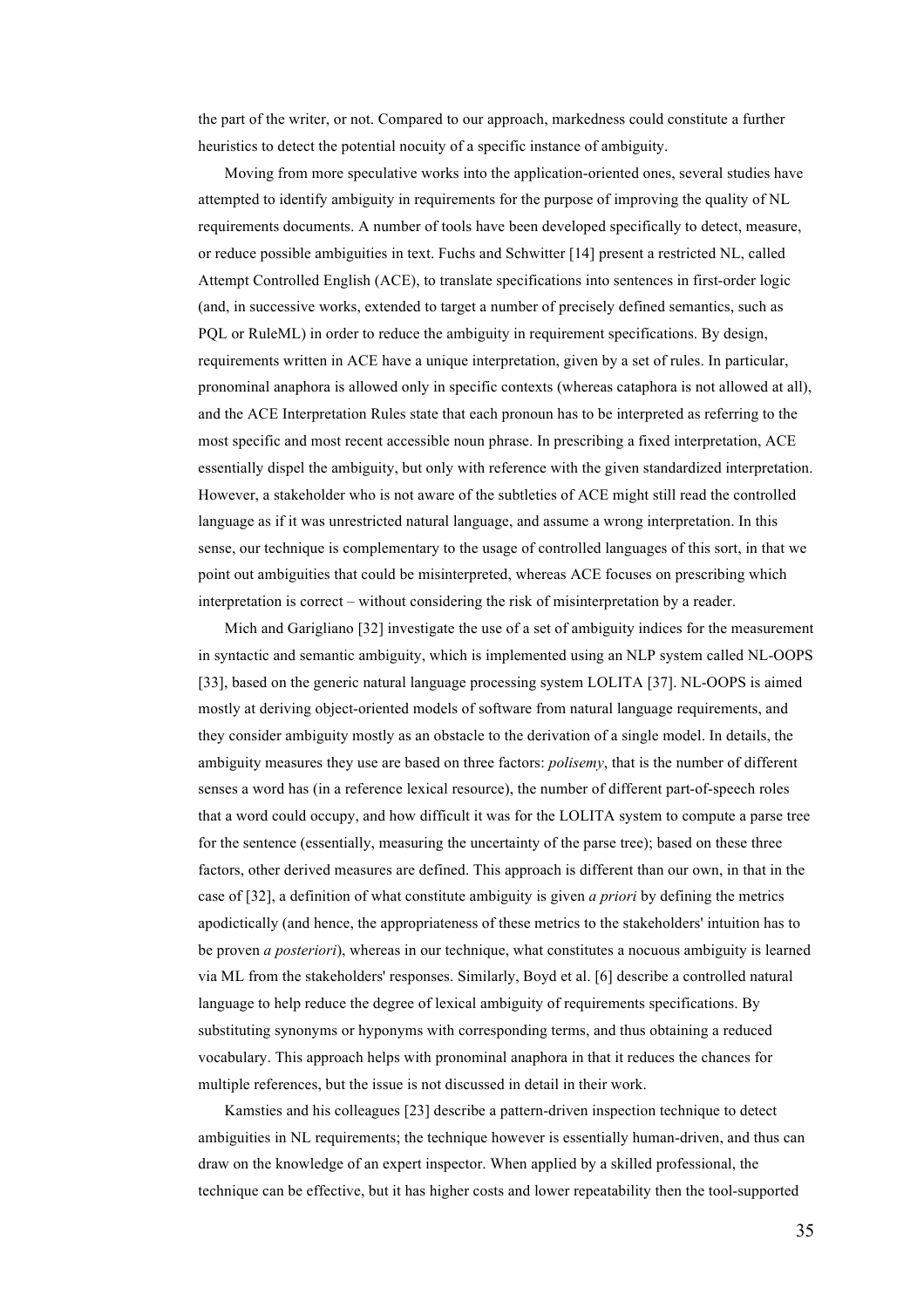technique we proposed. We regard as a particularly important point that with our technique, nocuity detection can be performed repeatedly and with predictable effectiveness at different times during the requirements analysis process. Berry et al. [5] presented a natural language requirements specification model to address expressiveness and structural consistency problems of natural language requirements by examining the ambiguities manifested at the lexical, syntactic, structure, and semantic level. Kiyavitskaya et al. [28] proposed a two-step approach in which a set of lexical and syntactic ambiguity measures are firstly applied to ambiguity identification, and then a tool reports about what specifically is potentially ambiguous in each sentence.

Another strand of research has considered ambiguity among the quality features of requirements documents, and has set to develop tools to measure quality attributes in general. Most of these approaches define a quality model (QM) composed of a set of quality metrics (e.g., vagueness, subjectivity, optionality, weakness, etc.), and develop analysis techniques based on linguistic approaches to detect the defects (we are interested here in those related to the inherent ambiguity in the requirements). For example, QuARS (Quality Analyzer of Requirements Specification) [12] is a linguistic language tool based on a quality model for NL requirements specifications. It aims to detect lexical, syntactic, structural, and semantic defects including ambiguities. In QuARS, certain terms or syntactic structures are considered "dangerous" by themselves; for example, use of certain adverbs (e.g., '*sufficiently*') or syntactic structures (e.g., coordination) are marked as potentially nocuous. The main obstacle to applying this approach in practice is the rather high number of false positives; in fact, there is no analysis of which among the potentially dangerous constructs are likely to really cause interpretation problems to the stakeholders. Wilson et al. [55] developed a QM tool, ARM (Automated Requirement Measurement), to identify potential problems, such as ambiguity, inaccuracy, and inconsistency, in natural language specification statements. Fantechi et al. [13] proposed a linguistic approach to detect the defects, such as vagueness, subjectivity, weakness, which are caused by ambiguity at the sentence level in functional requirements of textual (NL) user cases. Kaiya and Saeki [24] made use of the semantic relationships between concepts on a domain ontology to check if the ambiguity property of a require item. Achour [1] discussed the problem of requirements vague and unverifiable caused by ambiguity of words and phrases. All these techniques share the same approach as QuARS: the final validation with human stakeholders is used to assess the effectiveness of the technique, but not to inform the actual nocuity classification algorithm. In this sense, the technique we have proposed is novel compared to these previous experiences.

Finally, there is a body of work that reported the effect of ambiguity problem on non-textual artifacts. The problem faced is significantly different from the one we discussed in this paper, in that the amount of text used as labels in most of these approaches is too limited to allow any substantial scope for ambiguity. Still, they share our overall goal, and are worth mentioning for completeness. For example, van Rossum [51] addressed the effects of technology implementation on the ambiguity of organization goals, and Futrelle [15] discussed the diagram ambiguity problem including the ambiguities inherent in the text within the diagram. Harter et al. [21] discussed the side effect of requirements ambiguity with respect to both development effort and cycle time that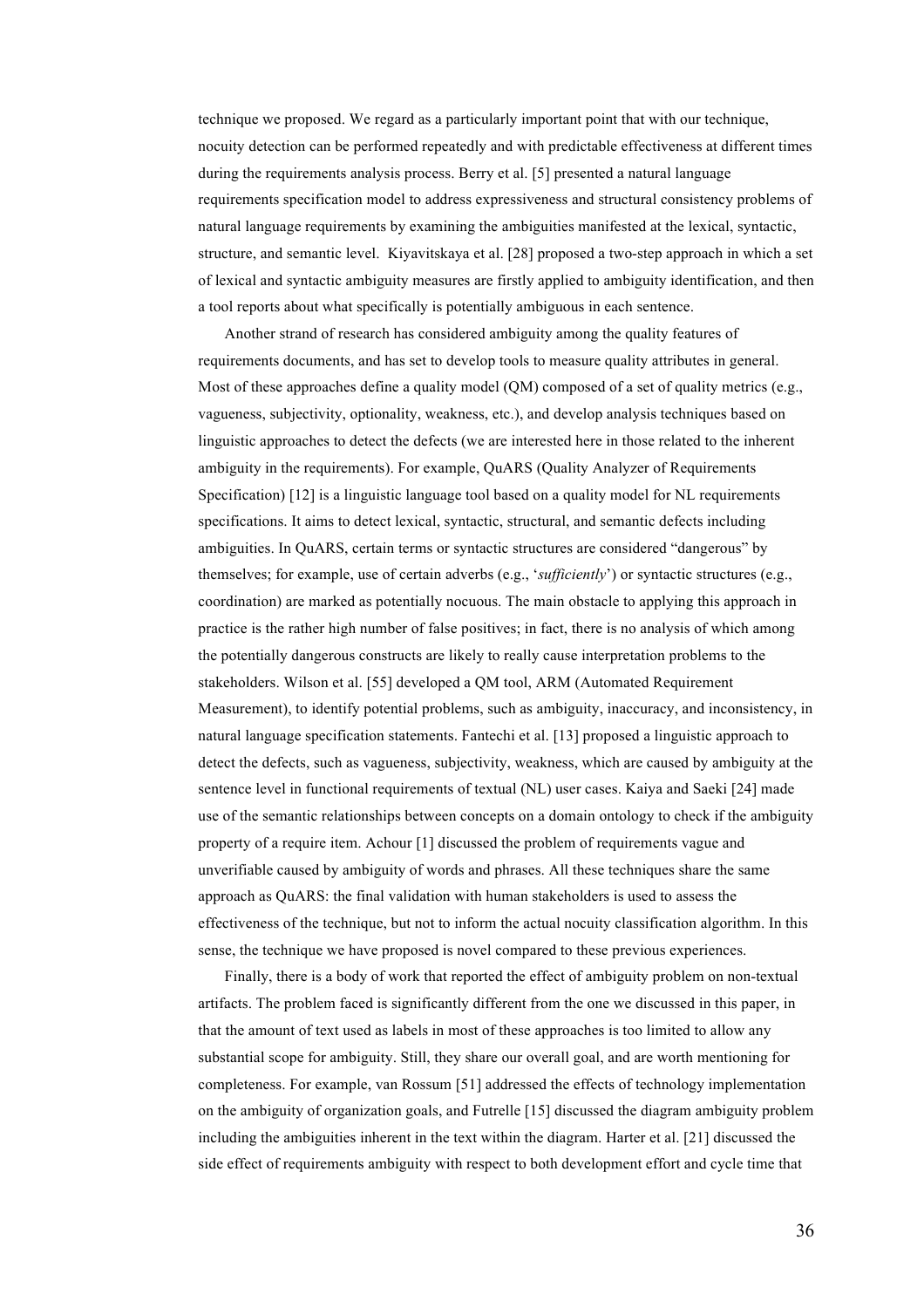are linked to software quality. More generally, Sussman and Guinan [48] conducted a study on the role of task ambiguity in the context of software development.

**Anaphora Resolution.** Anaphora resolution research has been attracted intensive attentions from NLP community in the last few decades, and approaches to the anaphora resolution problem also vary. Earlier research efforts had focused on traditional heuristic-based approaches that explored various types of heuristics, typically involving the use of lexical, syntactic and semantic information [31, 35], computational theories of discourse such as focusing [20] and centering algorithm [50, 54], and statistics/corpus approach based on co-occurrence patterns [10, 41]. In recent, supervised machine learning approaches have been widely explored in reference resolution and achieved considerable success. A variety of ML algorithms, such as decision tree [2, 46, 38, 47], Latent Sematnic Analysis (LSA) [29] and Support Vector Machine (SVM) [22], are investigated to determine the referent relationship between an anaphor and its antecedent candidate from the properties of the pair by using various types of features including string-matching features, syntactic features, grammatical features, semantic features, and discourse-based features. A broad overview of anaphora or NP coreference research can be found in books [36], tutorials [43], or overview papers [39]. In addition, a number of research projects have applied the anaphora resolution techniques in various kinds of applications such as machine translation [44], and information extraction like named entity identification [8, 27].

Similarly to other anaphora resolution approaches, we have explored a number of antecedent preferences to discover the preference for the candidates to the anaphor. However, our tool differs from the related work in that we have attempted to determine the degree to which an ambiguity is likely to be misinterpreted (i.e. whether it is nocuous relative to a particular ambiguity threshold), rather than attempting to undertake the anaphora resolution by applying disambiguation techniques to select the most like candidate as the antecedent of the anaphor.

## **10. Conclusions and Future Work**

Since many requirements documents continue to be written in natural language, we need ways to deal with the ambiguity inherent in natural language. Our overall research goal is to develop techniques to detect potential nocuous ambiguity in requirements in order to minimize its effects.

In this paper, we extended our previous work on anaphoric ambiguity by introducing an overall conceptual architecture of an automated system to identify potentially nocuous ambiguities in requirements documents that contain anaphoric ambiguity. Given a natural language requirements document, sentences that contain anaphoric ambiguities are first selected automatically from the text, and then a list of NP antecedent candidates are extracted from each anaphoric ambiguity instance. Possible coreference relationships among the NP candidates are identified using an NP coreference resolution engine.

To construct a machine learning based antecedent classifier, a set of anaphoric ambiguities were extracted from a range of requirements documents, and associated human judgments on their interpretations were collected. The antecedent classifier was trained based on a set of antecedent preference heuristics and collected human judgments, which was used to predict the antecedent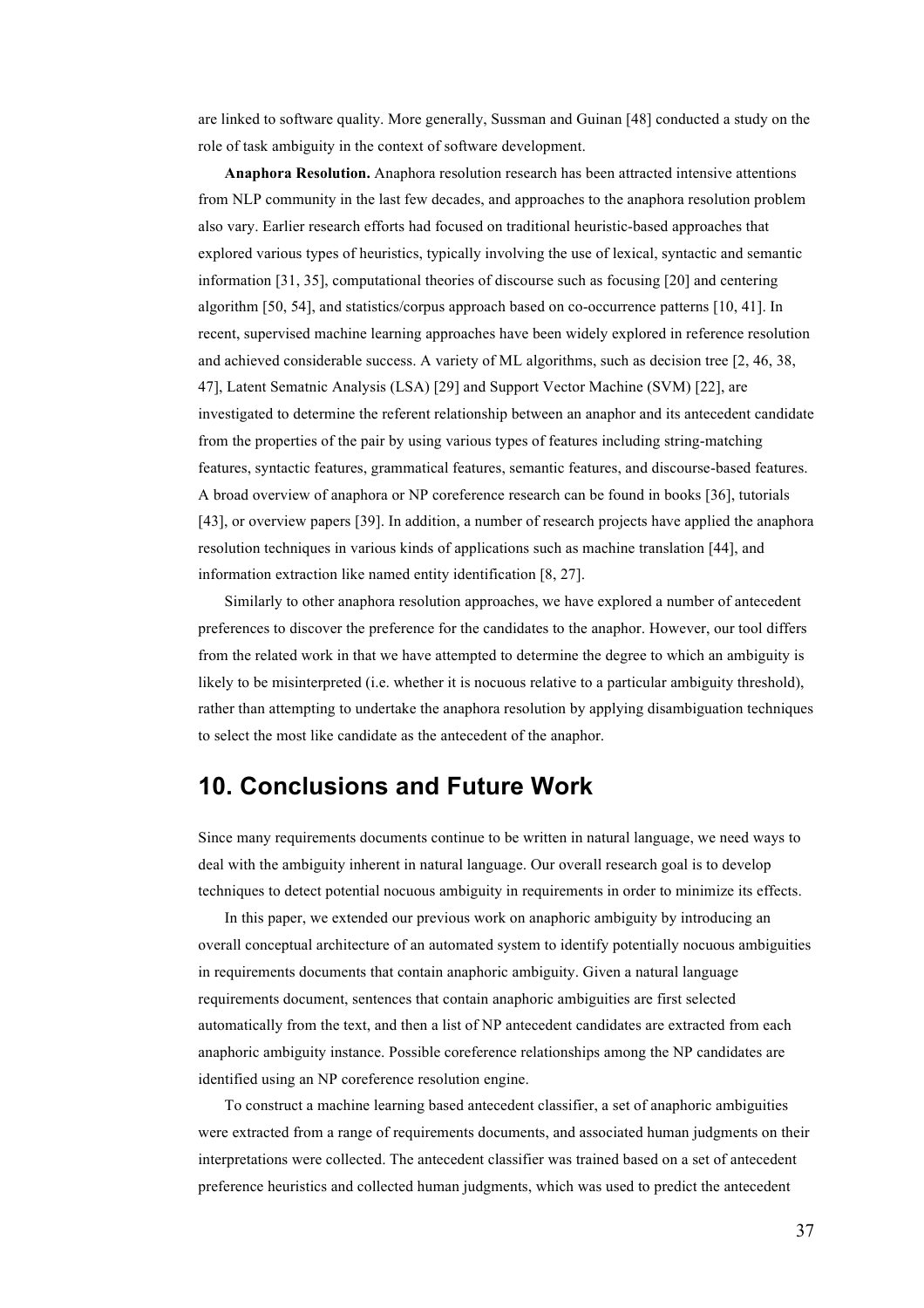preference of noun phrase antecedent candidates. The antecedent information was then used to identify nocuous ambiguity. Our experimental results showed that our approach achieves high recall with a consistent improvement on baseline precision subject to appropriate ambiguity thresholds, allowing us to highlight realistic and potentially problematic ambiguities in actual requirements documents.

Although based on significant technical development and substantive empirical studies, we believe that the application of our approach is actually lightweight and usable in that it allows requirements analysts to experiment and iterate to identify potential nocuous ambiguity in requirements, depending on their chosen analysis sensitivity threshold.

Nevertheless, there are a number of areas for improvement. For prediction accuracy of nocuous ambiguity, a larger dataset is required in order to obtain more training instances for the construction of the antecedent classifier. One of the problems for our current classifier is the shortage of *positive* and *questionable* instances compared with *negative* instances. We expect that more positive/questionable instances would enhance the accuracy of the classifier. More research is also needed to exploit additional antecedent preferences that account for more aspects of anaphora.

In earlier work [56], we presented a methodology for the identification of nocuous ambiguity, which described three basic ideas underpinning our model of ambiguity: collection of human judgments, the heuristics used to model human interpretations, and a machine learning module to train the heuristics. This methodology has now been used effectively to handle coordination ambiguity [9, 54, 57] and anaphoric ambiguity [58]. We intend to apply the methodology to a wider range of ambiguity types, such as scope and preposition ambiguity, which also contain rich syntactic and semantic information that can be modeled by various heuristics.

Currently, our automated tools are still prototypes. It will be interesting to see if they are actually useful in practice, when applied in real-world requirements engineering environments. A number of general research questions need to be investigated in this context. How often does a requirements engineering problem arise because of an ambiguity problem? And, how many errors reported in actual applications be tracked back to an ambiguity such as nocuous anaphoric ambiguity?

We envision that our automated support for ambiguity analysis will fit into one of a number of requirements management environments, in which requirements authors are able to invoke our analysis tool in much the same way as writers invoke spell checkers. We are currently investigating the development of this capability within a well known commercial tool.

**Acknowledgments.** This work was supported by the UK Engineering and Physical Sciences Research Council (EPSRC) as part of the MaTREx project (EP/F068859/1), and by the Science Foundation Ireland (SFI grant 03/CE2/I303\_1). We are grateful to our research partners at Lancaster University for their input, and to Ian Alexander for his practical insights and guidance. Moreover, we also wish to acknowledge the anonymous reviewers' insightful comments and suggestions.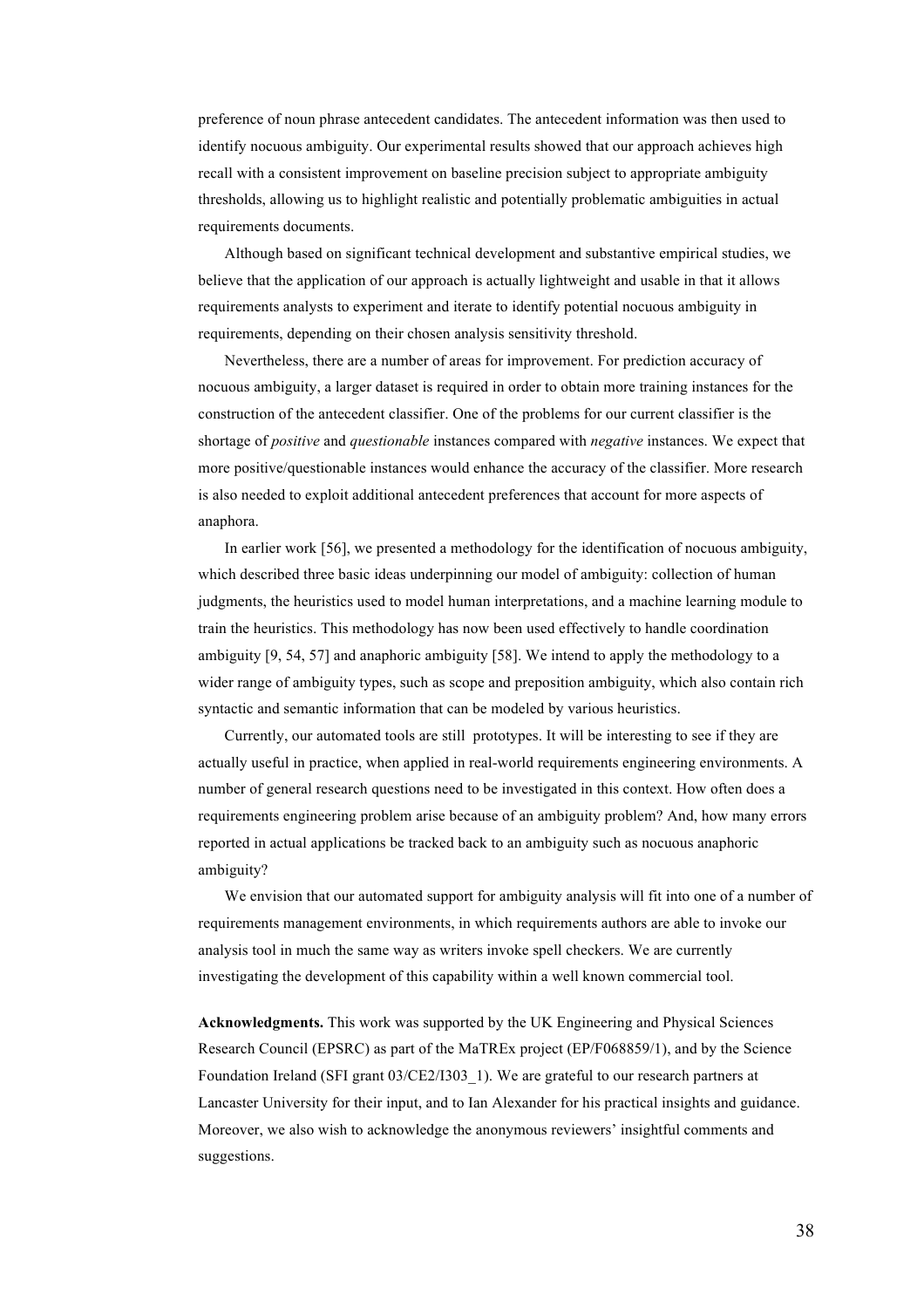#### **References**

- 1. Achour CB, Rolland C, Souveyet C, Maiden NAM (1999) Guiding Use Case Authoring: Results of an Empirical Study. In: Proceedings of 7th IEEE International Requirements Engineering Conference (RE'99) pp 36-43
- 2. Aone C, Bennet SW (1996) Applying machine learning to anaphora resolution. In: Connectionist, Statistical and symbolic approaches to learning for natural language processing. pp 302-314
- 3. Berry DM, Kamsties E, Krieger MM (2003) From contract drafting to software specification: Linguistic sources of ambiguity.
- 4. Berry D, Kamsties E (2005) The syntactically dangerous all and plural in specifications IEEE Softw 22:55-57
- 5. Berry D, Bucchiarone A, Gnesi S, Lami G, Trentanni G (2006) A new quality model for natural language requirements specifications. In: Proceedings of the international workshop on requirements engineering: foundation of software quality (REFSQ)
- 6. Boyd S, Zowghi D, Farroukh A (2005) Measuring the expressiveness of a constrained natural language: An empirical study. In: Proceedings of the 13th IEEE International Conference on Requirements Engineering (RE'05), Washington, DC, pp 339-352
- 7. Brennan SE, Friedman MW, Pollard C (1987) A centering approach to pronouns. In: Proceedings of the 25th Annual Meeting of the Association for Computational Linguistics (ACL), pp 155–162
- 8. Castaño J, Zhang J, Pustejovsky H (2002) Anaphora Resolution in Biomedical Literature. In: Proceedings of International Symposium on Reference Resolution
- 9. Chantree F, Nuseibeh B, de Roeck A, Willis A (2006) Identifying Nocuous Ambiguities in Natural Language Requirements. In: Proceedings of 14th IEEE International Requirements Engineering Conference (RE'06), Minneapolis, USA, pp 59-68
- 10. Dagan I, Itai A (1990) Automatic processing of large corpora for the resolution of anaphora references. In: Proceedings of the 13th International Conference on Computational Linguistics (COLING'90) pp 1-3
- 11. Denber M (1998) Automatic resolution of anaphora in English. Eastman Kodak Co., Technical Report
- 12. Fabbrini F, Fusani M, Gnesi S, Lami G (2001) The linguistic approach to the natural language requirements, quality: benefits of the use of an automatic tool. In: Proceedings of the twenty sixth annual IEEE computer society—NASA GSFC software engineering workshop, pp 97–105
- 13. Fantechi A, Gnesi S, Lami G, Maccari A (2003) Applications of Linguistic Techniques for Use Case Analysis. Requir Eng J 8 (9):161-170
- 14. Fuchs NE, Schwitter R (1995) Specifying logic programs in controlled natural language. In: Proceedings of the Workshop on Computational Logic for Natural Language Processing, pp 3–5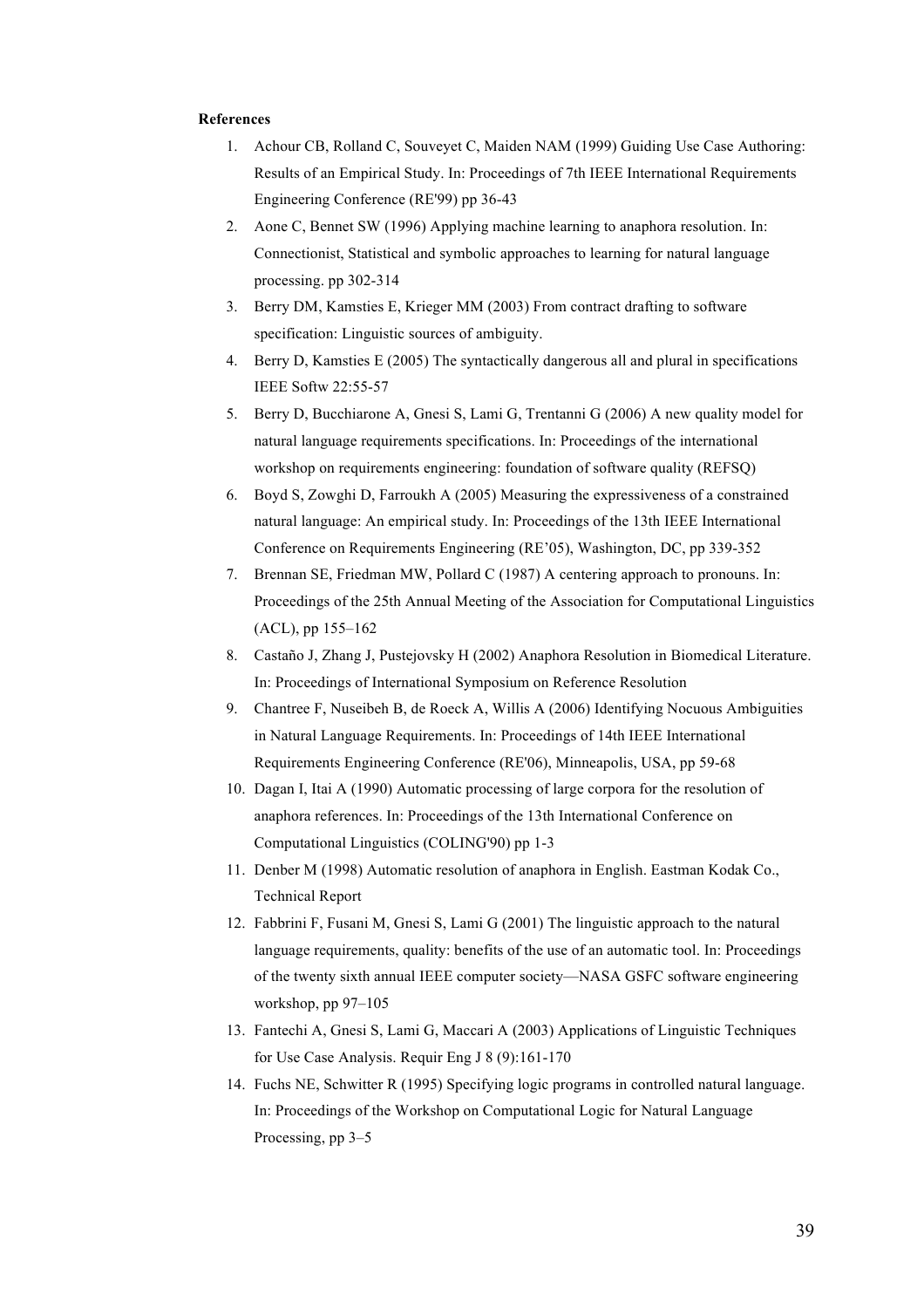- 15. Futrelle RP (1999) Ambiguity in visual language theory and its role in diagram parsing. In: Proceedings of the IEEE symposium on visual languages (VL'99), IEEE Computer Society, p. 172
- 16. Gause DC, Weinberg GM (1989) Exploring Requirements: Quality before Design. Dorset House, New York
- 17. Gervasi V, Zowghi D (2010) On the Role of Ambiguity in RE In: Proceedings of the 16th International Conference on Requirements Engineering: Foundation for Software Quality (REFSQ), pp 248-254
- 18. Gnesi S, Lami G, Trentanni G, Fabbrini F, Fusani M (2005) An Automatic Tool for the Analysis of Natural Language Requirements. Int J of Comput Syst Sci & Eng (IJCSSE) 2  $(1):$ 53-62
- 19. Goldin L, Berry DM (1997) AbstFinder, A Prototype Natural Language Text Abstraction Finder for Use in Requirements Elicitation. Autom Softw Eng 4 (4):375-412
- 20. Grosz BJ, Joshi AK, Weinstein S (1995) Centering: A framework for modeling the local coherence of discourse. Computational Linguistics 21 (2):203–226
- 21. Harter DE, Krishnan MS, Slaughter SA (1998) The life cycle effects of software process improvement: a longitudinal analysis. In: Proceedings of the international conference on information systems, association for information systems, pp 346–351
- 22. Iida R, Inui K, Matsumoto Y (2005) Anaphora resolution by antecedent identification followed by anaphoricity determination. ACM Trans on Asian Lang Inf Process (TALIP) 4 (4):417 - 434
- 23. Kamsties E, Berry D, Paech B (2001) Detecting ambiguities in requirements documents using inspections. In: Proceedings of the First Workshop on Inspection in Software Engineering (WISE'01), pp 68-80
- 24. Kaiya H, Saeki M (2006) Using Domain Ontology as Domain Knowledge for Requirements Elicitation. In: Proceedings of 14th IEEE International Requirements Engineering Conference (RE'06) pp 186-195
- 25. Keren G (1992) Improving decisions and judgments: The desirable versus the feasible. In: Wright G, Bolger F (eds) Expertise and decision support. Plenum Press, pp 25-46
- 26. Kilgarriff A, Rychly P, Smrz P, Tugwell D (2004) The Sketch Engine. In: Proceedings of the Eleventh European Association for Lexicography (EURALEX), pp 105–116
- 27. Kim J, Jong CP (2004) BioAR: Anaphora Resolution for Relating Protein Names to Proteome Database Entrie. In: Proceedings of ACL Workshop on Reference Resolution and its Applications pp 79-86
- 28. Kiyavitskaya N, Zeni N, Mich L, Berry DM (2008) Requirements for tools for ambiguity identification and measurement in natural language requirements specifications. Requir Eng J 13:207–240
- 29. Klebanov B, Wiemer-Hastings PM (2002) Using LSA for Pronominal Anaphora Resolution. In: Proceedings of the Third International Conference of Computational Linguistics and Intelligent Text Processing (CICLing 2002), Mexico City, Mexico, pp 197-199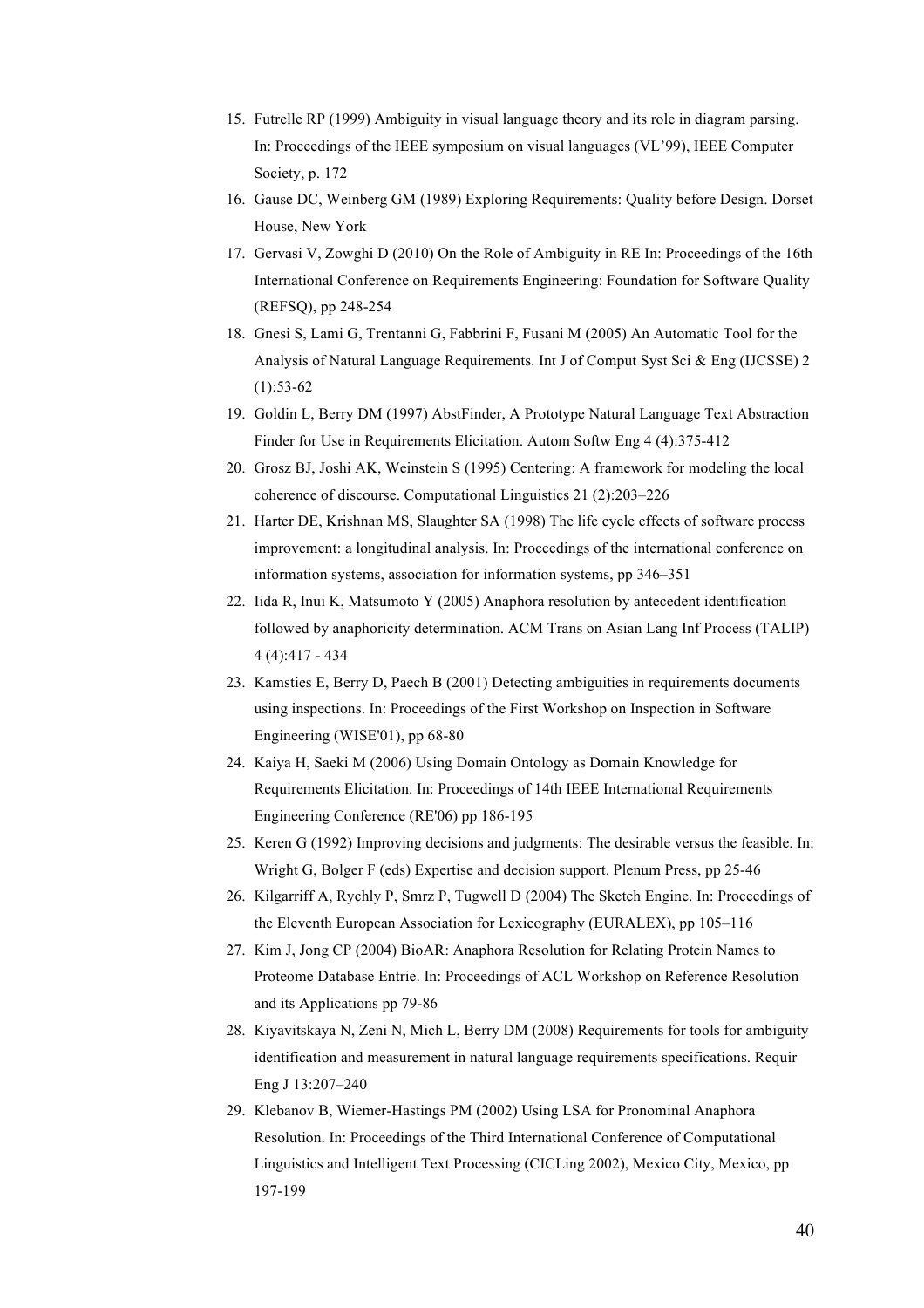- 30. Kotonya G, Sommerville I (1998) Requirements Engineering Processes and Techniques. John Wiley & Sons
- 31. Lappin S, Leass H (1994) An Algorithm for Pronominal Anaphora Resolution. Comput Linguist:535-561
- 32. Mich L, Garigliano R (2000) Ambiguity measures in requirement engineering. In: Proceedings of international conference on software—theory and practice (ICS2000), pp 39–48
- 33. Mich L, Garigliano R (2002) NL-OOPS: a requirements analysis tool based on natural language processing. In: Proceedings of third international conference on data mining, pp 321–330.
- 34. Mich L, Franch M, Inverardi PN (2004) Market research for requirements analysis using linguistic tools. Requir Eng J 9:40–56
- 35. Mitkov R (1998) Robust pronoun resolution with limited knowledge. In: Proceedings of the 18th International Conference on Computational Linguistics (COLING'98)/ACL'98 Montreal Canada pp 869-875
- 36. Mitkov R (2002) Anaphora Resolution. Longman.
- 37. Morgan R, Garigliano R, Callaghan P, Poria S, Smith M, Urbanowicz A, Collingham R, Costantino M, Cooper C (1995) Description of the LOLITA system as used in MUC-6. In: Proceedings of the sixth message understanding conference (MUC-6. (1995))
- 38. Ng V, Cardie C (2002) Improving Machine Learning Approaches to Coreference Resolution. In: Proceedings of the 40th Annual Meeting of the Association for Computational Linguistics, pp 104-111
- 39. Ng V (2010) Supervised Noun Phrase Coreference Research: The First Fifteen Years. In: Proceedings of the 48nd Annual Meeting of the Association for Computational Linguistics (ACL-2010), pp 1396–1411
- 40. Oliver DE, Bhalotia G, Schwartz AS, Altman RB, Hearst MA (2004) Tools for loading Medline into a local relational database. BMC Bioinforma 5:146
- 41. Paul M, Yamamoto K, Sumita E (1999) Corpus-based anaphora resolution towards antecedent preference. In: Proceedings of the 37th Annual Meeting of the Association for Computational Linguistics, Workshop "Coreference and It's Applications", pp 47-52
- 42. Ponzetto SP, Poesio M (2009) State-of-the-art NLP approaches to coreference resolution: Theory and practical recipes. In: Tutorial Abstracts of ACL-IJCNLP 2009, pp 6.
- 43. Poesio M, Artstein R (2008) Introduction to the Special Issue on Ambiguity and Semantic Judgements. Res on Lang & Comput 6:241-245
- 44. Saggion H, Carvalho A (1994) Anaphora resolution in a machine translation system. In: Proceedings of the International Conference on Machine Translation, pp 1-14
- 45. Schneider GM, Martin J, Tsai WT (1992) An Experimental Study of Fault Detection in User Requirements Documents. ACM Trans on Softw Eng and Methodol 1 (2):188-204
- 46. Soon WM, Ng HT, Lim DCY (2001) A machine learning approach to coreference resolution of noun phrases. Computational Linguistics 27:521–544